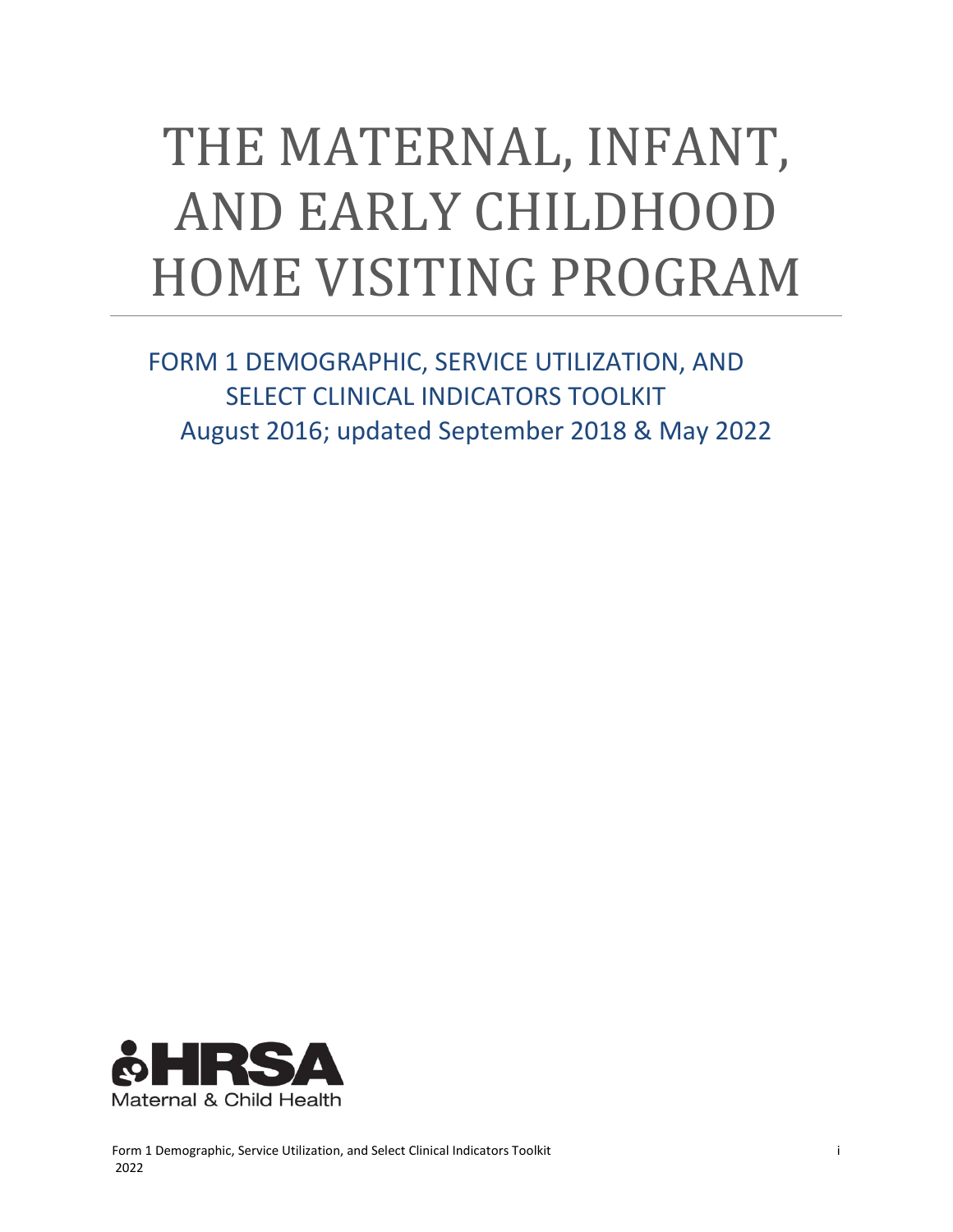## **The Maternal, Infant, and Early Childhood Home Visiting Program Form 1 Demographic, Service Utilization, and Select Clinical Indicators Toolkit**

#### <span id="page-1-0"></span>**2022 Update**

#### **Contact Information**

For more information, contact HRSA or a member of the TARC team. Caroline Dunn, PhD, RDN Lead Social Scientist U.S. Department of Health and Human Services Maternal and Child Health Bureau Division of Home Visiting and Early Childhood Systems cdunn@hrsa.gov

Cristina Checa, MSPH Social Science Analyst U.S. Department of Health and Human Services Maternal and Child Health Bureau Division of Home Visiting and Early Childhood Systems ccheca@hrsa.gov

Allison Parish, MS, EdS, IMH-E®(IV-P) Sara Voelker, MPP, MA Mallory Quigley Clark, MPH TARC Project Director TARC Associate Project Director TARC Data TA Lead Education Development Center Education Development Center James Bell Associates aparish@edc.org svoelker@edc.org quigley@jbassoc.com

#### **Disclaimer**

The views expressed in this publication do not necessarily reflect the views or policies of the Health Resources and Services Administration or the U.S. Department of Health and Human Services.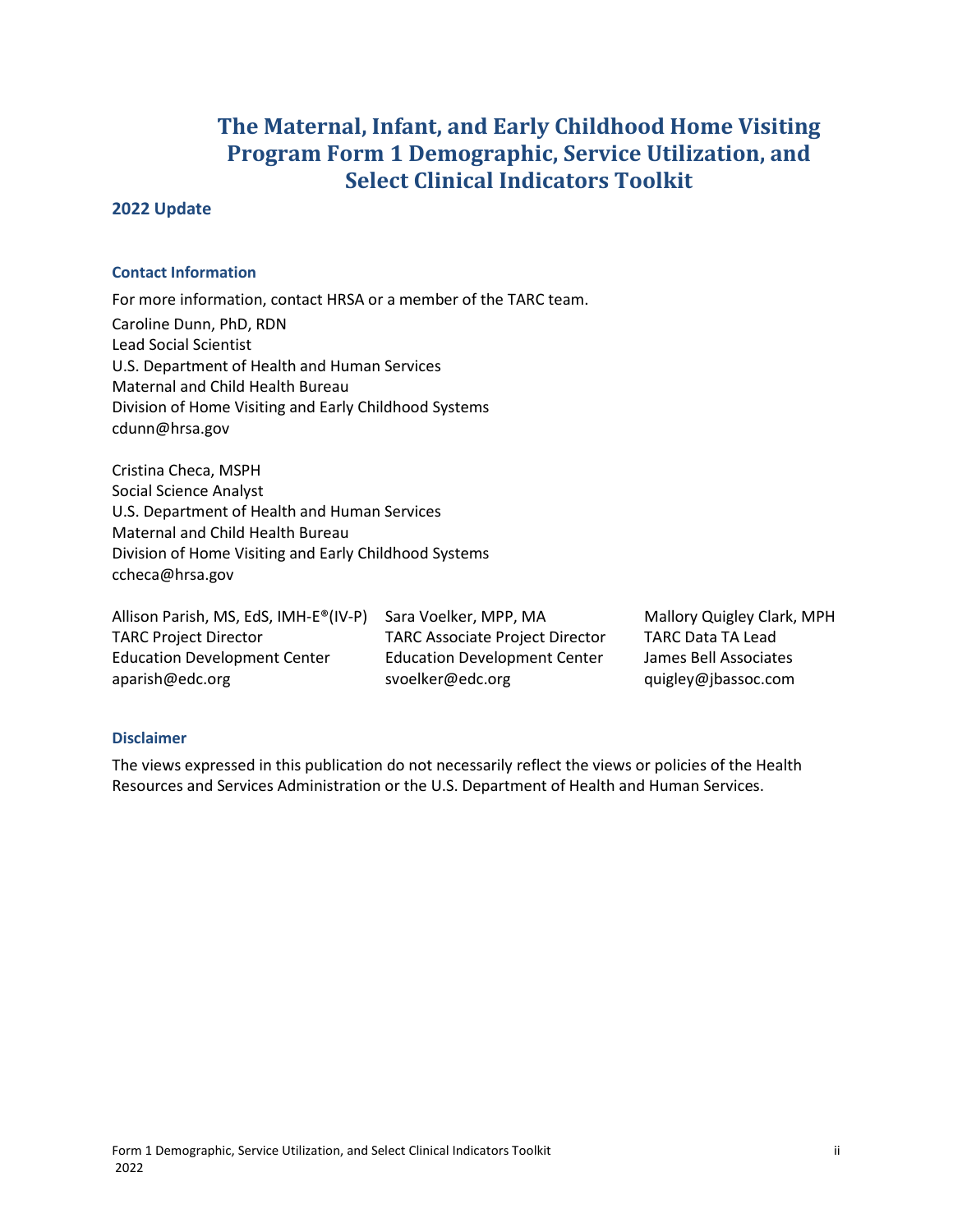# **Contents**

| The Maternal, Infant, and Early Childhood Home Visiting Program Form 1<br>Demographic, Service Utilization, and Select Clinical Indicators Toolkit ii |    |
|-------------------------------------------------------------------------------------------------------------------------------------------------------|----|
|                                                                                                                                                       |    |
|                                                                                                                                                       |    |
|                                                                                                                                                       |    |
|                                                                                                                                                       |    |
| Table 1: Unduplicated Count of New and Continuing Program Participants Served by MIECHV Home                                                          |    |
|                                                                                                                                                       |    |
| Table 3: Unduplicated Count of Participants and Households Served by State Home Visiting Programs                                                     |    |
|                                                                                                                                                       |    |
|                                                                                                                                                       |    |
|                                                                                                                                                       |    |
|                                                                                                                                                       |    |
|                                                                                                                                                       |    |
|                                                                                                                                                       |    |
|                                                                                                                                                       |    |
|                                                                                                                                                       |    |
|                                                                                                                                                       |    |
|                                                                                                                                                       |    |
| Table 14: For Each Household, Indicate the Priority Population Characteristics 33                                                                     |    |
|                                                                                                                                                       |    |
|                                                                                                                                                       | 36 |
|                                                                                                                                                       |    |
| Table 17: Unduplicated Count of Households by Evidence-Based Home Visiting Model or Promising                                                         |    |
|                                                                                                                                                       |    |
|                                                                                                                                                       |    |
|                                                                                                                                                       |    |
| Table 20: Index Children (≥12 months of age) by Usual Source of Dental Care 45                                                                        |    |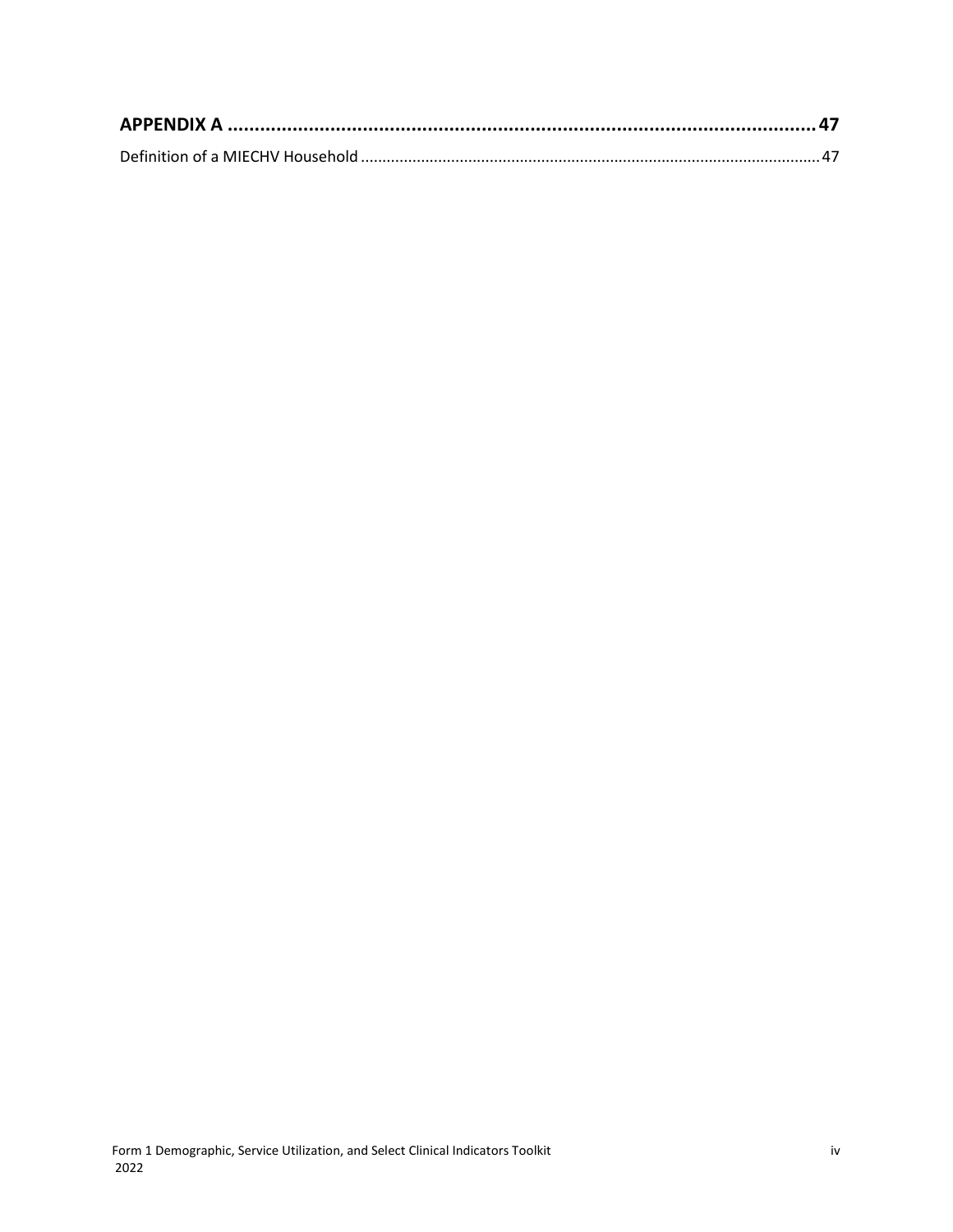## **The Maternal, Infant, and Early Childhood Home Visiting Program Form 1 Demographic, Service Utilization, and Select Clinical Indicators Toolkit**

## **About the Toolkit**

<span id="page-4-0"></span>The purpose of this document is to support awardees in reporting quality, consistent, and accurate data for each of the standardized measures in Form 1. The toolkit has been updated to reflect the most recent changes to MIECHV reporting requirements (see "FY 2022 Annual Performance Reporting Updates" section for more information). This document

- supplies guidance on how to collect and report Form 1 measures,
- includes instructions for entering data in the awardee-populated fields, and
- provides helpful tips and considerations for reporting data.

Each performance measure includes three sections.

- 1. **HRSA Data Collection Form.** This is the data collection form as it appears in the Home Visiting Information System (HVIS). Data will be submitted on each measure in a table similar to what is presented on the data collection form. The HRSA data collection form for each measure is included in this document so that awardees may identify what information will be submitted during each annual report.
- 2. **Table Data Entry Instructions.** This section provides instructions to help operationalize each measure correctly, including inserting details accurately in each table. These instructions will be helpful to ensure that accurate and high quality data are consistently reported in each table.
- 3. **Table Considerations and Tips.** This section provides additional guidance on how data should be collected and reported. Definitions of the target population and important inclusion and exclusion criteria are provided to help guide accurate reporting.

## **FY 2022 Annual Performance Reporting Updates**

<span id="page-4-1"></span>In July 2021, OMB approved updates to the MIECHV Annual Performance Reports [\(Form 1](https://mchb.hrsa.gov/sites/default/files/mchb/programs-impact/form-1-demographic-performance.pdf) and [Form 2;](https://mchb.hrsa.gov/sites/default/files/mchb/programs-impact/form-2-benchmark-performance.pdf) OMB NO. 0906-0017). The updates will take effect with the FY 2022 reporting period, (October 2021 – September 2022).

Changes are mostly related to data reporting and reflect the proposed changes outlined during the June Virtual All Grantee Meeting Technical Assistance Session titled "Updates and Advancements: What's New with MIECHV Data and Performance Measurement".

Copies of updated Forms are available in the [MIECHV Data, Evaluation, and Continuous Quality](https://lnks.gd/l/eyJhbGciOiJIUzI1NiJ9.eyJidWxsZXRpbl9saW5rX2lkIjoxMDYsInVyaSI6ImJwMjpjbGljayIsImJ1bGxldGluX2lkIjoiMjAyMTA4MTMuNDQ1MTcwNzEiLCJ1cmwiOiJodHRwczovL2xua3MuZ2QvbC9leUpoYkdjaU9pSklVekkxTmlKOS5leUppZFd4c1pYUnBibDlzYVc1clgybGtJam94TURJc0luVnlhU0k2SW1Kd01qcGpiR2xqYXlJc0ltSjFiR3hsZEdsdVgybGtJam9pTWpBeU1UQTRNRGt1TkRRek1URTJOakVpTENKMWNtd2lPaUpvZEhSd2N6b3ZMMjFqYUdJdWFISnpZUzVuYjNZdmJXRjBaWEp1WVd3dFkyaHBiR1F0YUdWaGJIUm9MV2x1YVhScFlYUnBkbVZ6TDJodmJXVXRkbWx6YVhScGJtY3ZjR1Z5Wm05eWJXRnVZMlV0Y21Wd2IzSjBhVzVuTFdGdVpDMWxkbUZzZFdGMGFXOXVMWEpsYzI5MWNtTmxjeUo5LndSejVDVktNRkViWndoa0h1MmMxZDhVZ2UzV3ZEVmhJZFJnQWZMX0EwSjgvcy80OTA0NjQ0NTQvYnIvMTEwNTkyODcwMTEzLWwifQ.M6u4gNjQibGmBqmx0g8DK2r1GQOA1VqESrrVDwOdbSM/s/1021820628/br/110861584359-l) [Improvement \(CQI\) website.](https://lnks.gd/l/eyJhbGciOiJIUzI1NiJ9.eyJidWxsZXRpbl9saW5rX2lkIjoxMDYsInVyaSI6ImJwMjpjbGljayIsImJ1bGxldGluX2lkIjoiMjAyMTA4MTMuNDQ1MTcwNzEiLCJ1cmwiOiJodHRwczovL2xua3MuZ2QvbC9leUpoYkdjaU9pSklVekkxTmlKOS5leUppZFd4c1pYUnBibDlzYVc1clgybGtJam94TURJc0luVnlhU0k2SW1Kd01qcGpiR2xqYXlJc0ltSjFiR3hsZEdsdVgybGtJam9pTWpBeU1UQTRNRGt1TkRRek1URTJOakVpTENKMWNtd2lPaUpvZEhSd2N6b3ZMMjFqYUdJdWFISnpZUzVuYjNZdmJXRjBaWEp1WVd3dFkyaHBiR1F0YUdWaGJIUm9MV2x1YVhScFlYUnBkbVZ6TDJodmJXVXRkbWx6YVhScGJtY3ZjR1Z5Wm05eWJXRnVZMlV0Y21Wd2IzSjBhVzVuTFdGdVpDMWxkbUZzZFdGMGFXOXVMWEpsYzI5MWNtTmxjeUo5LndSejVDVktNRkViWndoa0h1MmMxZDhVZ2UzV3ZEVmhJZFJnQWZMX0EwSjgvcy80OTA0NjQ0NTQvYnIvMTEwNTkyODcwMTEzLWwifQ.M6u4gNjQibGmBqmx0g8DK2r1GQOA1VqESrrVDwOdbSM/s/1021820628/br/110861584359-l) Additional technical assistance resources, including a webinar recording of the virtual AGM session, a summary of updates, and a list of validated screening tools are available on the MIECHV MALL or by contacting your TARC TA Specialist.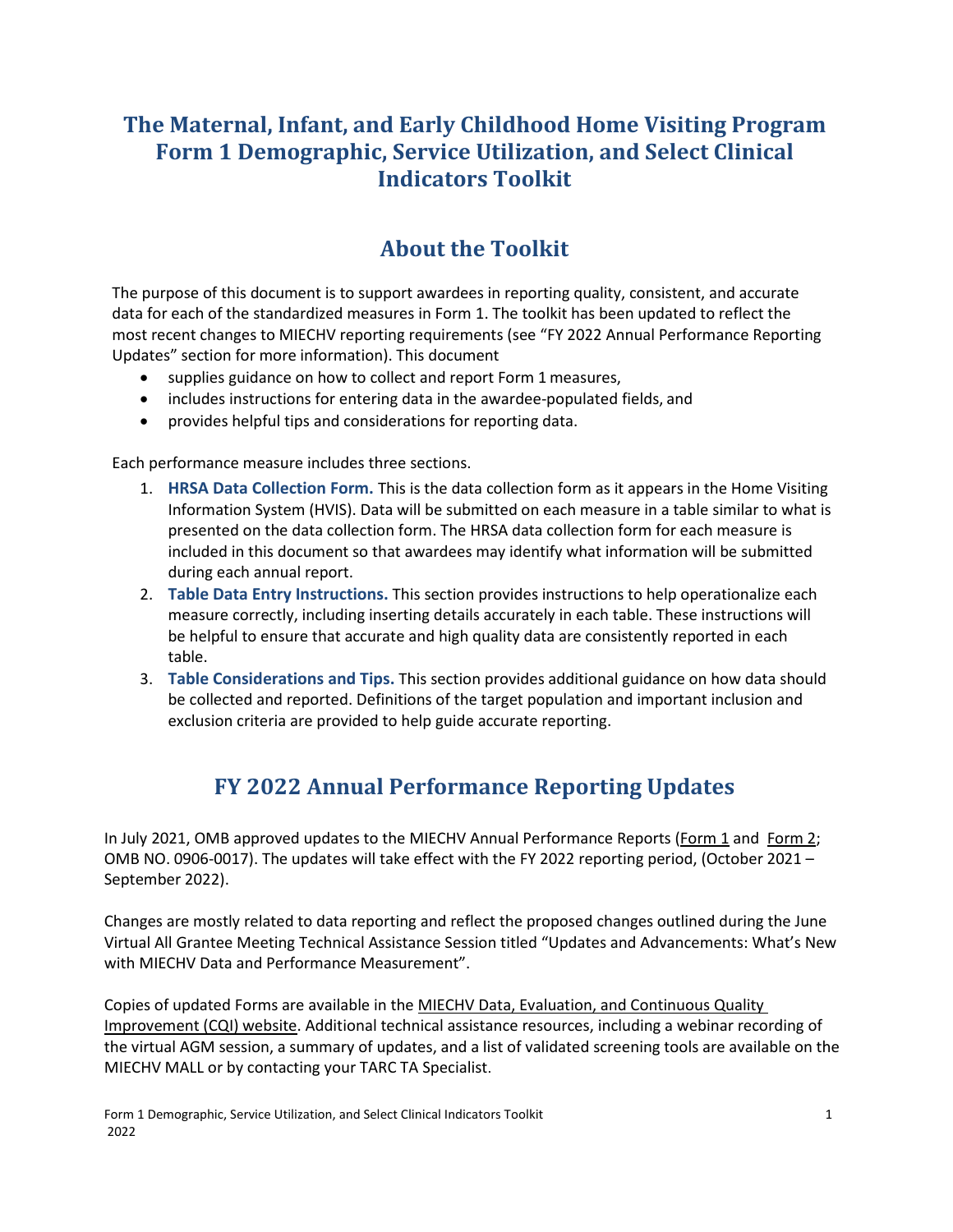# **Form 1 General Considerations**

- <span id="page-5-0"></span>All Form 1 data should be collected at the time of enrollment and updated annually thereafter.
- Awardees should report data in Form 1 in accordance with their selected method for identifying a MIECHV household. The two different methods that can be used to identify MIECHV households are described below:
	- o Home Visitor Personnel Cost Method (preferred method): Families are designated as MIECHV at enrollment based on the designation of the home visitor they are assigned. Using this methodology, recipients designate all families as MIECHV that are served by home visitors for whom at least 25 percent of his/her personnel costs (salary/wages including benefits) are paid for with MIECHV funding.
	- o Enrollment Slot Method: Families are designated as MIECHV families based on the slot they are assigned to at enrollment. Using this methodology, recipients identify certain slots as MIECHV-funded and assign families to these slots at enrollment in accordance with the terms of the contractual agreement between the MIECHV state recipient and the LIA regardless of the percentage of the slot funded by MIECHV.
- Once designated as a MIECHV household, the household is tracked for the purposes of data collection through the tenure of household participation in the program. See Appendix A for more information.
- To be reported on Form 1, all participants (new and continuing enrollees) must have received at least one home visit during the reporting period.
- For the purposes of Form 1, the "number of newly enrolled" participants are those who sign up to participate in the home visiting program at any time during the reporting period, and who were identified as being part of a MIECHV household.
- For the purposes of Form 1, the "number of continuing" participants are those who were signed up and enrolled in the home visiting program prior to the beginning of the reporting period, and who were identified as being part of a MIECHV household.
- The definition of continuing participants differs slightly from Form 4 Table A.1 because of the cross-sectional nature of that table. Definitions and Frequently Asked Questions for Form 4 can be accessed at: [Form 4 -](https://mchb.hrsa.gov/programs-impact/programs/quarterly-performance-reports-frequently-asked-questions-faqs)  [Quarterly Performance Reporting Frequently Asked Questions.](https://mchb.hrsa.gov/programs-impact/programs/quarterly-performance-reports-frequently-asked-questions-faqs)
- Total Pregnant Participant should be consistent across all tables in the form: Table 1, Table 4 (Sum of Newly Enrolled and Continuing), Table 6, Table 7, Table 8, Table 9 (Sum of Newly Enrolled and Continuing) ,Table 10 (Sum of Newly Enrolled and Continuing), Table 11 (Housing Status - Total), and Table 18 (Sum of Newly Enrolled and Continuing).
- Total Caregivers should be consistent across all tables in the form: Table 1, Table 4 (Sum of Newly Enrolled and Continuing) , Table 6, Table 7, Table 8, Table 9 (Sum of Newly Enrolled and Continuing), Table 10 (Sum of Newly Enrolled and Continuing), Table 11 (Housing Status - Total), and Table 18 (Sum of Newly Enrolled and Continuing).
- Total All Adults values should be consistent across all tables in the form: Table 1, Table 4, Table 6, Table 7, Table 8, Table 9, Table 10, Table 11 (Housing Status - Total), and Table 18.
- Total All Index Children values should be consistent across all tables in the form: Table 1, Table 5, Table 6, Table 7, Table 12, Table 18, and Table 19.
- Total Number of Households should be less than or equal to the sum of total Adults and Children within Table 1 and should be consistent across all tables in the form: Table 2, Table 13, Table 14, and Table 16.
- The (Grand) Total field must equal 100%.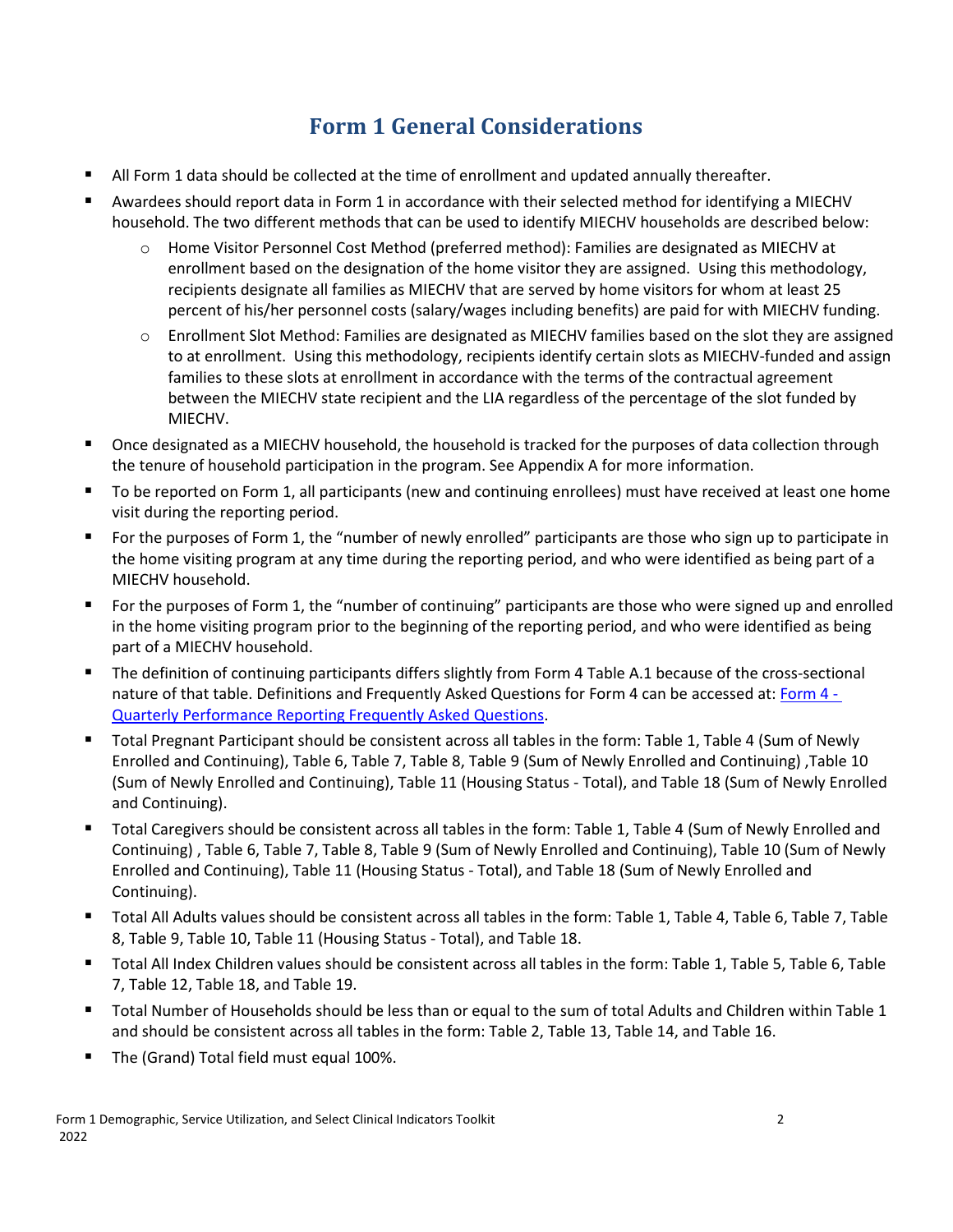## **SECTION A: PARTICIPANT DEMOGRAPHICS**

## <span id="page-6-1"></span><span id="page-6-0"></span>**Table 1: Unduplicated Count of New and Continuing Program Participants Served by MIECHV Home Visitors**

## **HRSA Table 1 Data Entry Form**

| <b>Participants</b>                 | <b>Number Newly Enrolled</b> | <b>Number Continuing During Reporting Period</b> | <b>Total</b> |
|-------------------------------------|------------------------------|--------------------------------------------------|--------------|
| <b>Pregnant Participants</b>        |                              |                                                  |              |
| Caregivers - Female                 |                              |                                                  |              |
| Caregivers - Male                   |                              |                                                  |              |
| Caregivers - Gender Non-Binary      |                              |                                                  |              |
| Caregivers - Unknown/Did Not Report |                              |                                                  |              |
| Gender*                             |                              |                                                  |              |
| All Adults (Auto Calculate)         |                              |                                                  |              |
| Index Children - Female             |                              |                                                  |              |
| Index Children - Male               |                              |                                                  |              |
| Index Children - Gender Non-Binary  |                              |                                                  |              |
| Index Children - Unknown/Did Not    |                              |                                                  |              |
| Report Gender*                      |                              |                                                  |              |
| All Index Children (Auto Calculate) |                              |                                                  |              |
| Notes:                              |                              |                                                  |              |
|                                     |                              |                                                  |              |

\* When the percent of data that is "Unknown/Did not Report" is ≥10%, a table note should be provided that addresses the reason for the missing data, and if possible, plans to reduce the amount of missing data in future reporting

\*Columns highlighted in grey are auto calculated by the Home Visiting Information System (HVIS).

#### **Table 1 Data Entry Instructions**

| <b>Participants</b>      | <b>Number Newly Enrolled</b>                                                                                                                                                                                                       | <b>Number Continuing During Reporting Period</b>                                                                                                                                                          |
|--------------------------|------------------------------------------------------------------------------------------------------------------------------------------------------------------------------------------------------------------------------------|-----------------------------------------------------------------------------------------------------------------------------------------------------------------------------------------------------------|
|                          | A participant, including a pregnant participant or<br>caregiver, who signs up to participate in the home<br>visiting program at any time during the reporting<br>period who was identified as being part of a<br>MIECHV household. | Participants are those who were signed up and enrolled<br>in the home visiting program prior to the beginning of<br>the reporting period, and who were identified as being<br>part of a MIECHV household. |
| Pregnant<br>Participants | Enter the total number of participants who were<br>pregnant at the time of enrollment.                                                                                                                                             | Enter the total number of participants who were<br>pregnant at the time of enrollment.                                                                                                                    |
| Female<br>Caregivers     | Enter the total number of participants who:<br>Unit I dentify as female;                                                                                                                                                           | Enter the total number of participants who:<br>Identify as female;<br>п                                                                                                                                   |
|                          | are considered a caregiver of an index child;<br>and                                                                                                                                                                               | are considered a caregiver of an index child; and<br>٠<br>were not pregnant at annual reassessment.                                                                                                       |
|                          | " were not pregnant at the time of enrollment.                                                                                                                                                                                     |                                                                                                                                                                                                           |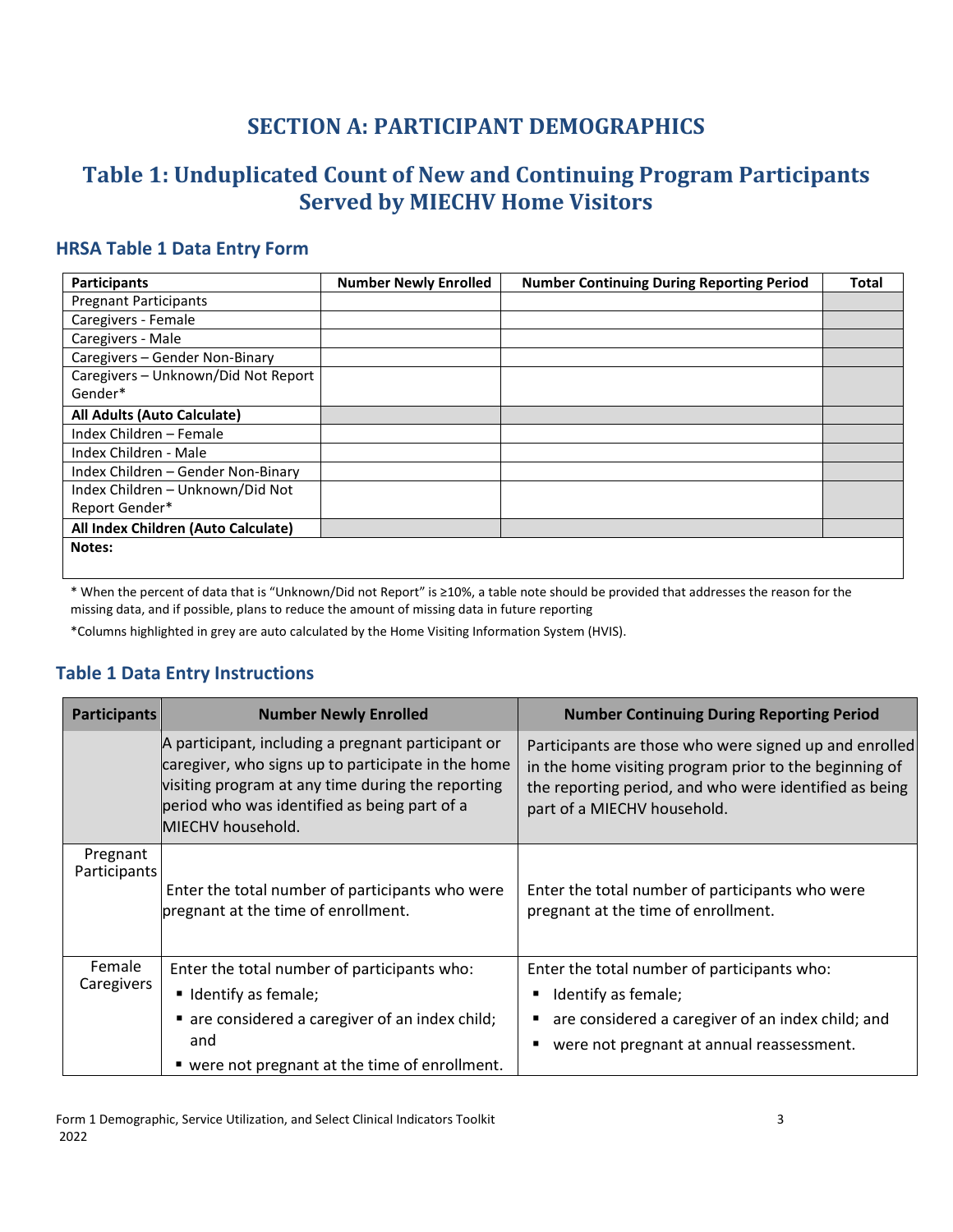| <b>Participants</b>                                                               | <b>Number Newly Enrolled</b>                                                                                                                                                                                                | <b>Number Continuing During Reporting Period</b>                                                                                                                                                                            |
|-----------------------------------------------------------------------------------|-----------------------------------------------------------------------------------------------------------------------------------------------------------------------------------------------------------------------------|-----------------------------------------------------------------------------------------------------------------------------------------------------------------------------------------------------------------------------|
| Male<br>Caregivers<br>Gender<br>Non-Binary                                        | Enter the total number of participants who:<br>" Identify as male;<br>are considered a caregiver of an index child;<br>and<br>■ were not pregnant at the time of enrollment.<br>Enter the total number of participants who: | Enter the total number of participants who:<br>Identify as male;<br>٠<br>are considered a caregiver of an index child; and<br>٠<br>were not pregnant at annual reassessment.<br>Enter the total number of participants who: |
| Caregivers                                                                        | ■ Identify as non-binary;<br>are considered a caregiver of an index child;<br>and<br>" were not pregnant at the time of enrollment.                                                                                         | Identify as non-binary;<br>٠<br>are considered a caregiver of an index child; and<br>٠<br>were not pregnant at annual reassessment.<br>п                                                                                    |
| Female<br>Index<br>Children                                                       | Enter the total number of children who:<br>■ Identify as female;<br>are between the ages of birth to kindergarten<br>entry; and<br>are considered the index child in an individual<br>household.                            | Enter the total number of children who:<br>Udentify as female;<br>• are between the ages of birth to kindergarten entry;<br>and<br>are considered the index child in an individual<br>household.                            |
| Male<br>Index<br>Children                                                         | Enter the total number of children who:<br>" Identify as male;<br>are between the ages of birth to kindergarten<br>entry; and<br>are considered the index child in an individual<br>household.                              | Enter the total number of children who:<br>· Identify as male;<br>• are between the ages of birth to kindergarten entry;<br>and<br>are considered the index child in an individual<br>household.                            |
| Gender<br>Non-Binary<br>Index<br>Children                                         | Enter the total number of children who:<br>■ Identify as non-binary;<br>are between the ages of birth to kindergarten<br>entry; and<br>are considered the index child in an individual<br>household.                        | Enter the total number of children who:<br>■ Identify as non-binary;<br>• are between the ages of birth to kindergarten entry;<br>and<br>are considered the index child in an individual<br>household.                      |
| Unknown/<br>Did Not<br>Report<br>Gender<br>(Caregivers<br>and Index<br>Children): | If gender is unknown or not reported for<br>caregivers or index children enter that count in<br>the respective "Unknown/Did not Report<br>Gender" columns.                                                                  | If gender is unknown or not reported for caregivers or<br>index children enter that count in the respective<br>"Unknown/Did not Report Gender" columns.                                                                     |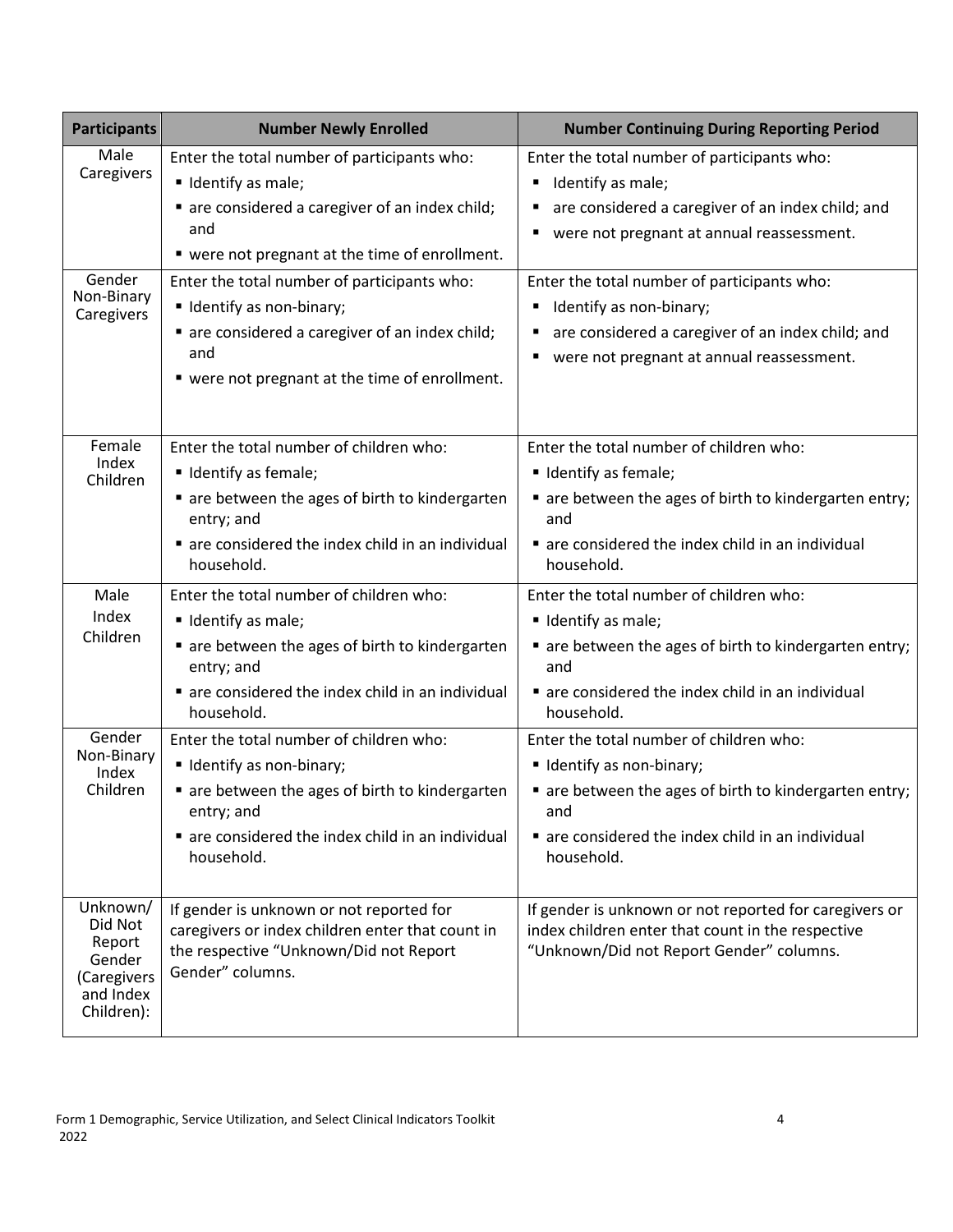#### **Table 1 Considerations and Tips**

- Awardees should complete Table 1 before completing other tables because all the subsequent validations are based on the values entered in Table 1.
- Gender Reporting:
	- o Responses regarding gender should reflect participant gender identity and should be based on participant self-report. Responses regarding index child gender should reflect gender identity based on caregiver or self-report.
	- o Form 1 Definitions of Key Terms includes additional information on gender category definitions.
- **Pregnant Participant/ Caregivers:** 
	- $\circ$  If a participant is pregnant at the time they enroll in the home visiting program, they should be reported as pregnant, even if they complete their pregnancy within the same reporting period. If they continue enrollment after pregnancy into subsequent reporting periods, they would be reported as a respective caregiver in subsequent periods.
	- $\circ$  If a participant is enrolled as a caregiver and becomes pregnant in the same reporting period, they will continue to be reported as a caregiver since awardees will report their status at the time of enrollment.
	- $\circ$  If a participant is pregnant at the time they enroll and the index child is born during the reporting period, the index child is considered a new enrollee at the time of birth and should be reported in that reporting period.
- Adult enrollees should be included per model guidelines. If the program model enrolls more than one caregiver in the household, then each enrolled caregiver would be reported as an adult enrollee in Table 1. If the program models only enrolls one caregiver per household, then only one caregiver should be included in the table regardless of how many adults live in the household.
- An index child is the target child in an individual household who is under the care of the adult enrollee(s) and between the ages of birth to kindergarten entry. Index children, or child enrollees, should be included per model guidelines. If the program model enrolls more than one child in the household (e.g., siblings), then each enrolled child would be reported as an index child in Table 1. If the program model only enrolls one child per household (except for cases of twins, triplets, etc.), then only one index child should be included in the table.
- Awardees may use the "Notes" field to add any clarifying or helpful information related to the table.
- When the percent of data that is "Unknown/Did not Report" is ≥10%, a table note should be provided that addresses the reason for the missing data, and if possible, plans to reduce the amount of missing data in future reporting.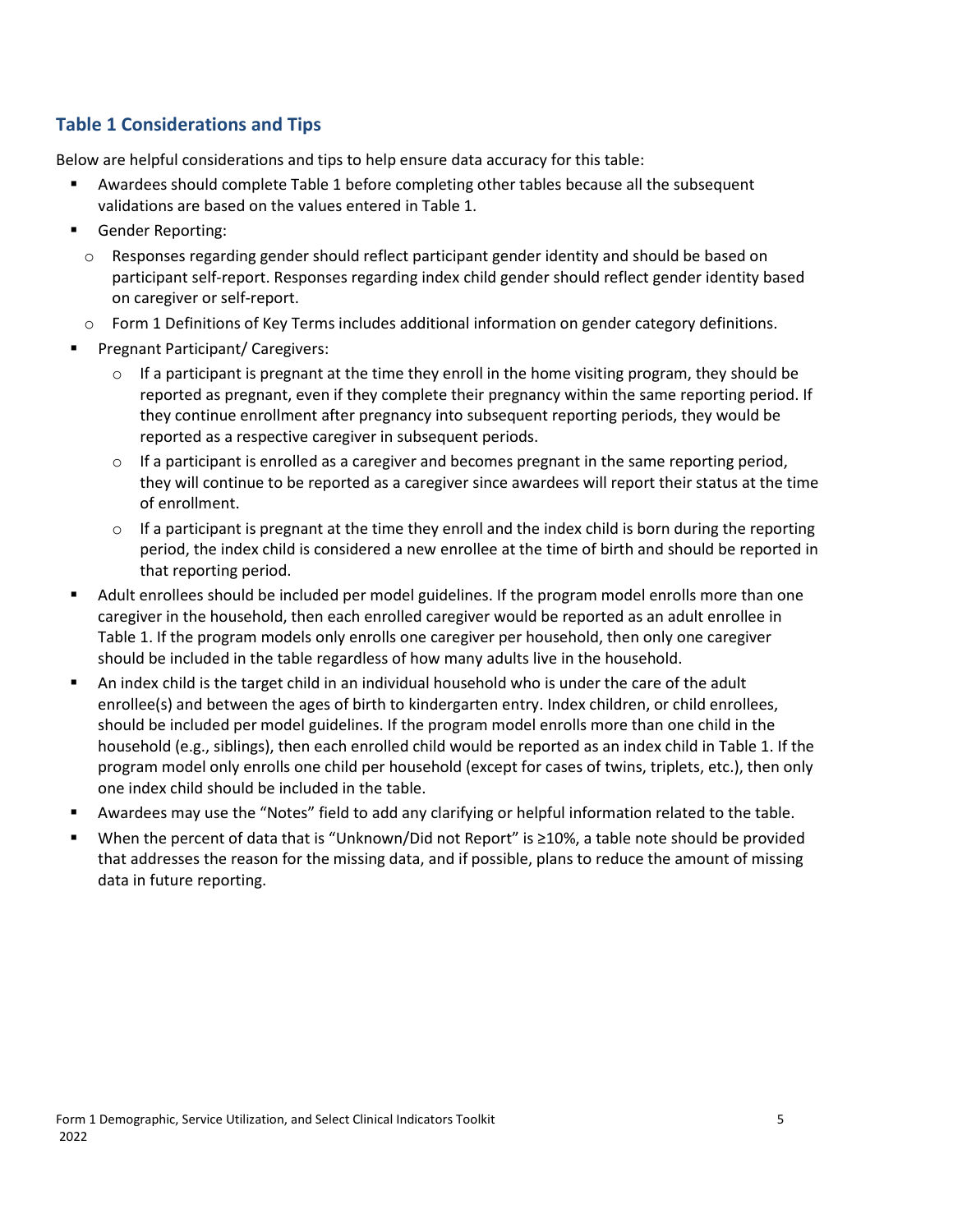## <span id="page-9-0"></span>**Table 2: Unduplicated Count of Households Served by MIECHV HRSA Table 2 Data Entry Form**

| <b>Households</b>           | <b>Number Newly Enrolled</b> | <b>Number Continuing During</b><br><b>Reporting Period</b> | <b>Total</b> |
|-----------------------------|------------------------------|------------------------------------------------------------|--------------|
| <b>Number of Households</b> |                              |                                                            |              |
| Notes:                      |                              |                                                            |              |

\*Columns highlighted in grey are auto calculated by HVIS.

#### **Table 2 Data Entry Instructions**

| <b>Households</b>       | <b>Number Newly Enrolled</b>                                                                                                                                                                                                                                      | <b>Number Continuing During Reporting Period</b>                                                                                                                                                                                                                                         |
|-------------------------|-------------------------------------------------------------------------------------------------------------------------------------------------------------------------------------------------------------------------------------------------------------------|------------------------------------------------------------------------------------------------------------------------------------------------------------------------------------------------------------------------------------------------------------------------------------------|
|                         | Households including a pregnant participant and/or<br>caregiver who signs up to participate in the home<br>visiting program at any time during the reporting<br>period. The household may include multiple<br>caregivers depending on model-specific definitions. | Households including a pregnant participant and/or<br>caregiver who were signed up and actively enrolled<br>in the home visiting program prior to the beginning<br>of the reporting period. The household may include<br>multiple caregivers depending on model-specific<br>definitions. |
| Number of<br>Households | Enter the total number of households with at least<br>one adult who:<br>is a pregnant participant or is considered a<br>caregiver of an index child in the program.                                                                                               | Enter the total number of households with at least<br>one adult who:<br>is a pregnant participant or is considered a caregiver<br>of an index child in the program.                                                                                                                      |

#### **Table 2 Considerations and Tips**

- The household may include multiple caregivers per model guidelines. If the program model enrolls more than one caregiver in the household, then each enrolled caregiver would be reported as an adult enrollee in Table 1.
- The total number of households should never exceed the total number participants.
- In cases where there is one index child and two enrolled caregivers who maintain their own households as distinct from the other caregiver's, both households should be reported. For example, in this case, the awardee should report three participants (caregiver one, caregiver two, and index child) and two households.
- Awardees may use the "Notes" field to add any clarifying or helpful information related to the table.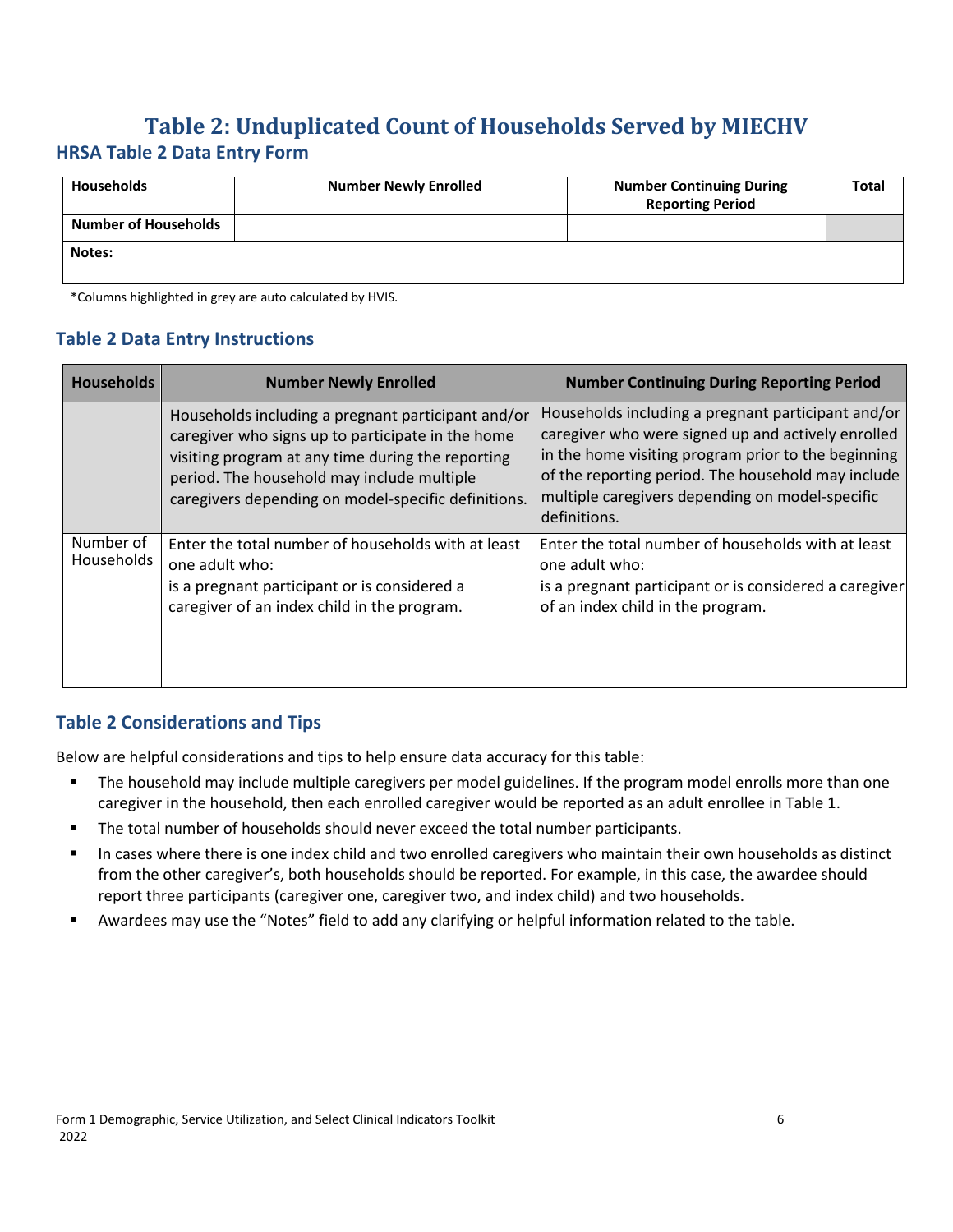## <span id="page-10-0"></span>**Table 3: Unduplicated Count of Participants and Households Served by State Home Visiting Programs (non-MIECHV)**

#### **HRSA Table 3 Data Entry Form**

| <b>Participants and Households</b> | <b>Total Number Served during Reporting Period</b> |
|------------------------------------|----------------------------------------------------|
| <b>Pregnant Participants</b>       |                                                    |
| Caregivers                         |                                                    |
| All Adults (Auto Calculate)        |                                                    |
| <b>All Index Children</b>          |                                                    |
| <b>Number of Households</b>        |                                                    |
| Notes:                             |                                                    |
|                                    |                                                    |

\*Columns highlighted in grey are auto calculated by HVIS.

#### **Table 3 Data Entry Instructions**

| <b>Total Number Served during Reporting Period</b>                                                                                                                                                                                                                              |
|---------------------------------------------------------------------------------------------------------------------------------------------------------------------------------------------------------------------------------------------------------------------------------|
| Enter the total number of participants who:<br>• enrolled in the program during the reporting period (or enrolled in a previous reporting<br>period) and received at least one home visit during the reporting period,<br>are considered "non-MIECHV" program participants, and |
| • were pregnant at any time during the reporting period.                                                                                                                                                                                                                        |
| Enter the total number of participants who:                                                                                                                                                                                                                                     |
| • enrolled in the program during the reporting period (or enrolled in a previous reporting<br>period) and received at least one home visit during the reporting period,                                                                                                         |
| are considered non-MIECHV program participants,                                                                                                                                                                                                                                 |
| are considered a caregiver of an index child, and                                                                                                                                                                                                                               |
| • were not pregnant for any length of time during the reporting period.                                                                                                                                                                                                         |
| Enter the total number of children who:<br>are between the ages of birth to kindergarten entry,<br>" are considered the index child in an individual household, and are under the care of a                                                                                     |
| caregiver who is a non-MIECHV participant enrolled in the program during the reporting<br>period (or enrolled in a previous reporting period) and received at least one home visit<br>during the reporting period.                                                              |
| Number of Households<br>Enter the total number of households with at least one adult who:                                                                                                                                                                                       |
| " is a pregnant participant or is considered a caregiver of an index child in the program; and                                                                                                                                                                                  |
| " is a non-MIECHV participant enrolled in the program during the reporting period (or<br>enrolled in a previous reporting period) and received at least one home visit during the<br>reporting period.                                                                          |
|                                                                                                                                                                                                                                                                                 |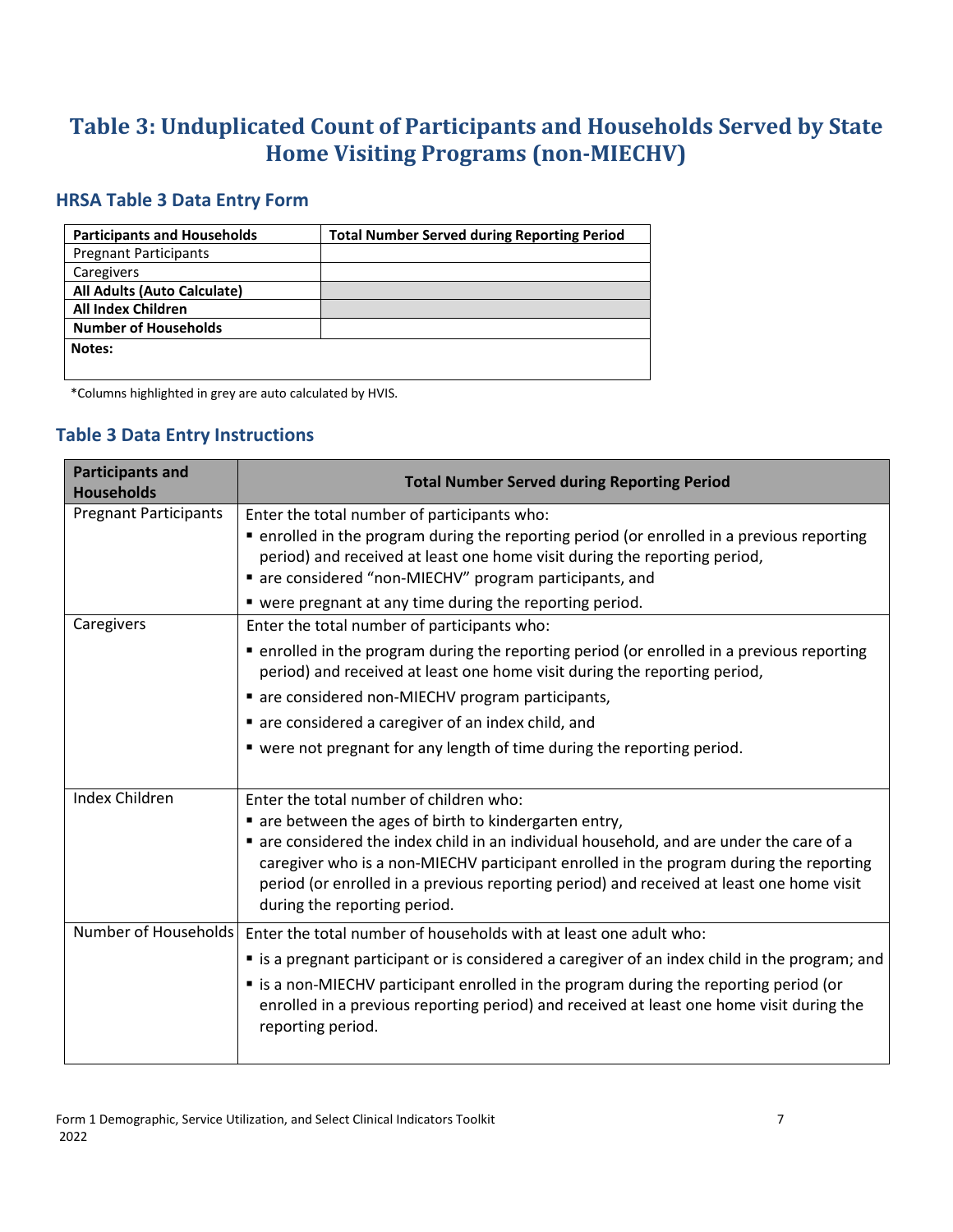#### **Table 3 Considerations and Tips**

- Table 3 is the only table where awardees will report on non-MIECHV participants.
- HRSA's intent for collecting participant information for non-MIECHV evidence-based and promising approach home visiting programs is to better document the reach of the MIECHV Program. A home visiting service delivery model that qualifies as a promising approach is defined in statute 33: "the model conforms to a promising and new approach to achieving the benchmark areas specified in paragraph (1)(A) and the participant outcomes described in paragraph (2)(B), has been developed or identified by a national organization or institution of higher education, and will be evaluated through well-designed and rigorous process." MIECHV Program awardees use federal awards to leverage additional funding to expand their evidence-based home visiting services. Documenting the scope of those services will allow HRSA to better understand the complete scope of the MIECHV Program.
- Awardees should report on any evidence-based home visiting program or program that qualifies as a promising approach that is overseen by the same entity that receives the MIECHV award in Table 3. Participants are considered "non-MIECHV" participants if they are served by a home visitor who receives less than 25 percent of their personnel costs from MIECHV funds and is overseen by the same state entity responsible for administering the MIECHV award.
- The state entity responsible for administering the MIECHV award is defined as the entity listed on the Notice of Award. In most states, this entity is the state Department of Health.
- Table 3 is intended to record an unduplicated cumulative count of non-MIECHV participants and households. This would include all participants and households that received at least one home visit during the reporting period, whether they were newly enrolled during the reporting period or continued enrollment from a previous reporting period.
- Refer to the Table 1 and Table 2 "Considerations and Tips" for definitions of adult enrollees, index children, and households. To the extent possible, awardees should use HRSA definitions for participant type to report in Table 3. In cases where definitions vary across MIECHV- and non-MIECHV-funded programs, the awardee should use their best judgment to categorize participants and explain any variation in reporting definitions in the "Notes" section of Form 1.
- Awardees may use the "Notes" field to add any clarifying or helpful information related to the table.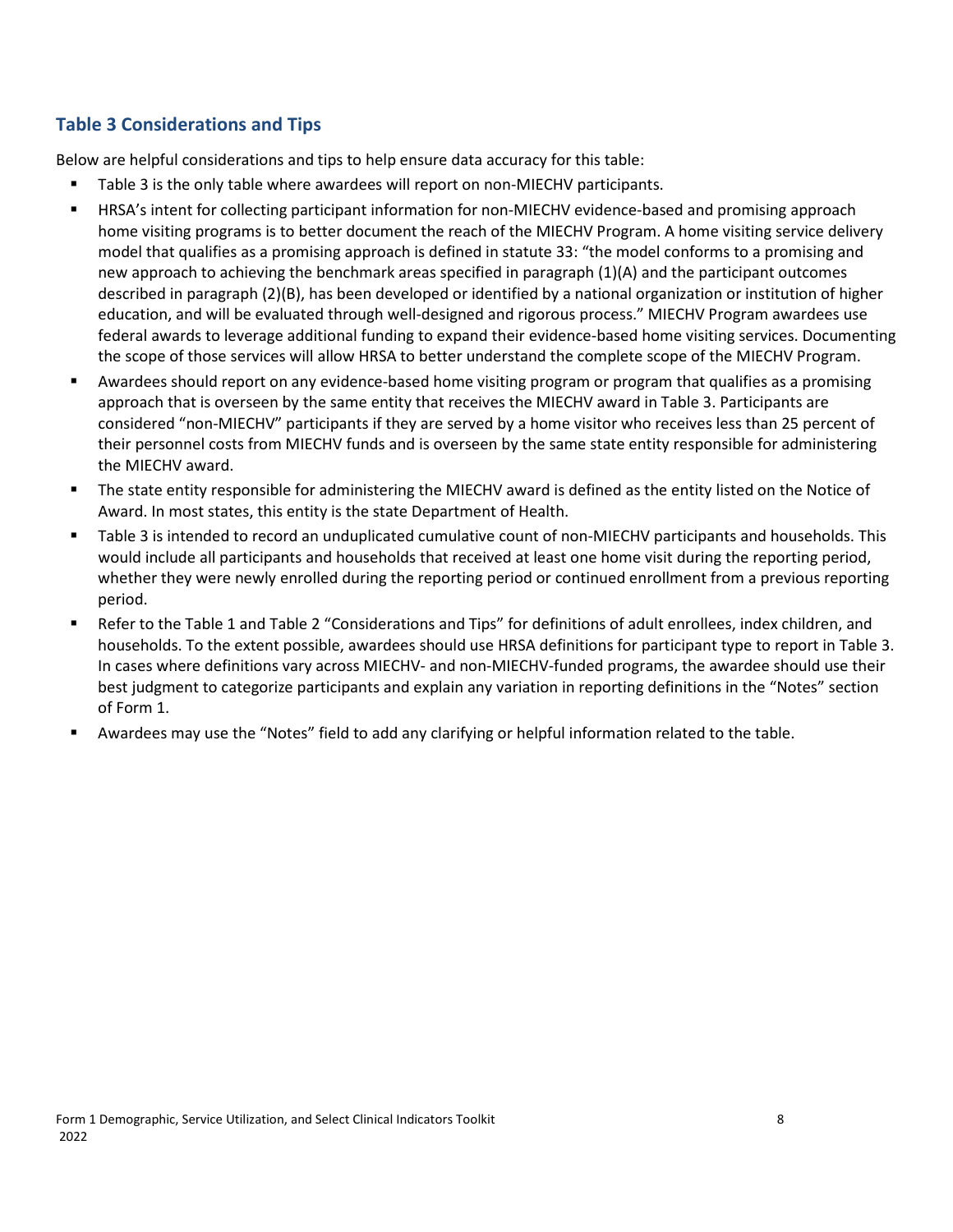# **Table 4: Adult Participants by Age**

## <span id="page-12-0"></span>**HRSA Table 4 Data Entry Form**

|            | <b>Adult Participants</b>             | $\leq 17$ |  | 18-19 20-21 22-24 25-29 | 30-34 35-44 | 45-54 | 55-64 | $\geq 65$ | Unknown/<br><b>Did Not</b><br>Report | Total |
|------------|---------------------------------------|-----------|--|-------------------------|-------------|-------|-------|-----------|--------------------------------------|-------|
| Newly      | <b>Pregnant Participants</b>          |           |  |                         |             |       |       |           |                                      |       |
| Enrolled   | Caregivers                            |           |  |                         |             |       |       |           |                                      |       |
| Continuing | <b>Pregnant Participants</b>          |           |  |                         |             |       |       |           |                                      |       |
|            | Caregivers                            |           |  |                         |             |       |       |           |                                      |       |
|            | <b>All Adults (Auto</b><br>Calculate) |           |  |                         |             |       |       |           |                                      |       |
|            | Notes:                                |           |  |                         |             |       |       |           |                                      |       |

\*Columns highlighted in grey are auto calculated by HVIS.

#### **Table 4 Data Entry Instructions**

| <b>Adult Participants</b>                  | <b>Age of Adult Participants</b>                                                                                                                                                                                                                                                                                                                                                                                              | <b>Unknown/Did Not Report</b>                                                                                                                                 |
|--------------------------------------------|-------------------------------------------------------------------------------------------------------------------------------------------------------------------------------------------------------------------------------------------------------------------------------------------------------------------------------------------------------------------------------------------------------------------------------|---------------------------------------------------------------------------------------------------------------------------------------------------------------|
| Newly Enrolled<br>Pregnant<br>Participants | Enter the numbers of enrolled pregnant participant who fall<br>within each age category represented in the table at the time of<br>data collection. This should include pregnant participants who:<br>enrolled in the MIECHV Program during the reporting<br>period and received at least one home visit during the<br>reporting period, and,<br>were pregnant at the time of enrollment.                                     | Enter the number of newly<br>enrolled pregnant participants<br>served during the reporting<br>period for which the age of a<br>participant was not collected. |
| Newly Enrolled<br>Caregivers               | Enter the numbers of enrolled caregivers who fall within each<br>age category represented in the table at the time of data<br>collection. This should include caregivers who:<br>enrolled in the MIECHV Program during the reporting<br>period and received at least one home visit during the<br>reporting period, and,<br>are considered a caregiver of an index child, and<br>were not pregnant at the time of enrollment. | Enter the number of newly<br>enrolled caregivers served<br>during the reporting period for<br>which the age of a participant<br>was not collected.            |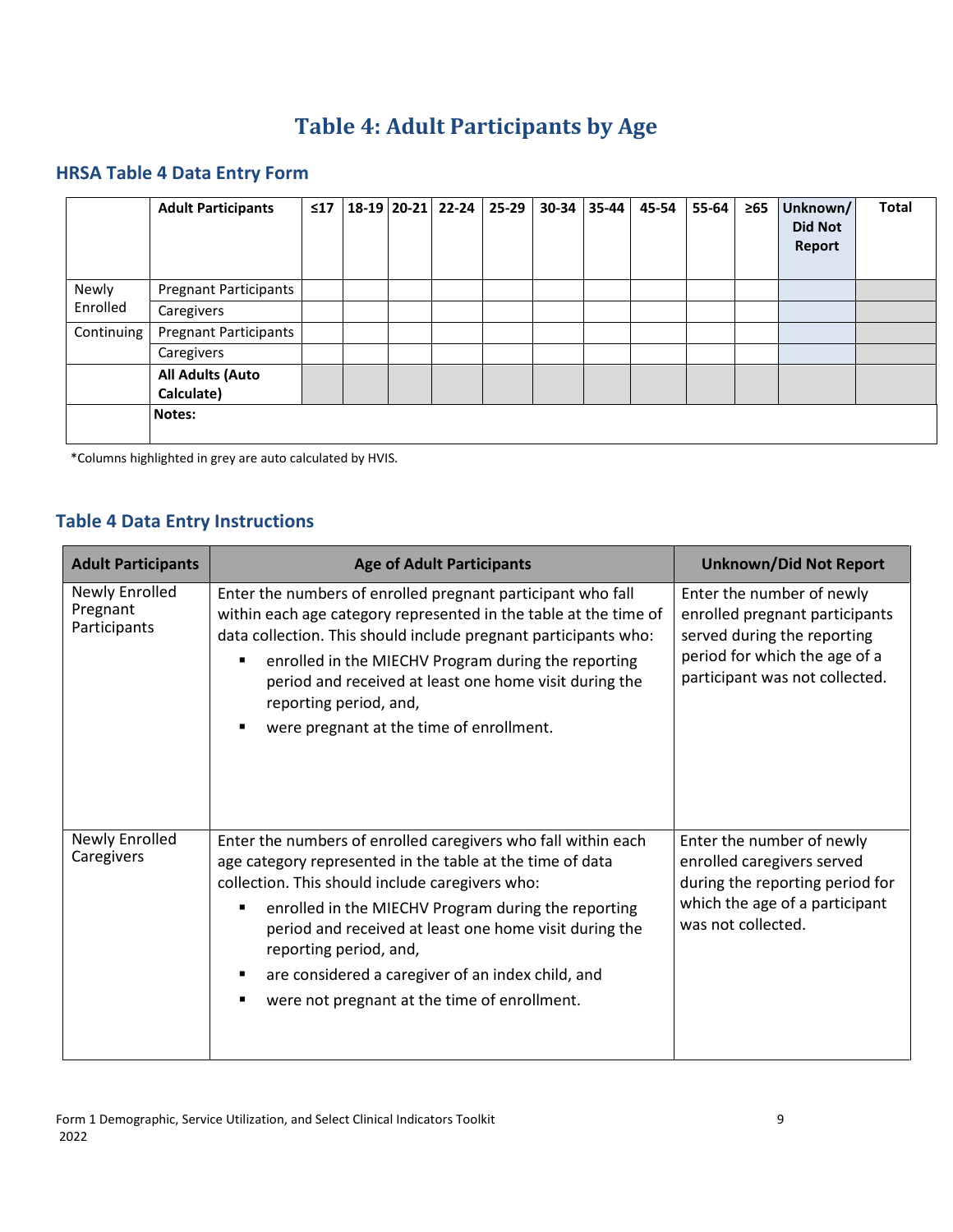| <b>Adult Participants</b>              | <b>Age of Adult Participants</b>                                                                                                                                                                                                                                                                                                                                                                                                             | <b>Unknown/Did Not Report</b>                                                                                                                                      |
|----------------------------------------|----------------------------------------------------------------------------------------------------------------------------------------------------------------------------------------------------------------------------------------------------------------------------------------------------------------------------------------------------------------------------------------------------------------------------------------------|--------------------------------------------------------------------------------------------------------------------------------------------------------------------|
| Continuing<br>Pregnant<br>Participants | Enter the numbers of enrolled caregivers who fall within each<br>age category represented in the table at the time of data<br>collection. This should include caregivers who:<br>■ enrolled in the MIECHV Program in a previous reporting<br>period and received at least one home visit during the<br>reporting period,<br>■ were pregnant at the time of the annual reassessment.                                                          | Enter the number of continuing<br>enrolled pregnant participants<br>served during the reporting<br>period for which the age of a<br>participant was not collected. |
| Continuing<br>Caregivers               | Enter the numbers of enrolled caregivers who fall within each<br>age category represented in the table at the time of data<br>collection. This should include caregivers who:<br>■ enrolled in the MIECHV Program in a previous reporting<br>period and received at least one home visit during the<br>reporting period,<br>are considered a caregiver of an index child, and<br>■ were not pregnant at the time of the annual reassessment. | Enter the number of continuing<br>caregivers served during the<br>reporting period for which the<br>age of a participant was not<br>collected.                     |

#### **Table 4 Considerations and Tips**

- Table 4 is a cumulative count of adult participants. Table 4 should include all the adult participants reported in Table 1, disaggregated by those who were newly enrolled during the reporting period and those who were enrolled in a prior reporting period, and all of whom received at least one home visit during the reporting period.
- It should include at a minimum one adult participant for every household either the enrolled pregnant participant or the primary caregiver of the index child.
- **The category may include more than one adult caregiver in a household if more than one caregiver is enrolled in** the program (per model guidelines).
- Awardees may use the "Notes" field to add any clarifying or helpful information related to the table.
- When the percent of data that is "unknown/did not report" is greater than 10%, provide a table note that addresses the reason for the missing data and, if possible, describes plans to reduce the amount of missing data in future reporting.
- To calculate the percent of data that is "unknown/did not report," divide the number of "All Adults" in the "Unknown/Did Not Report" column by the number of "All Adults" in the "Total" column.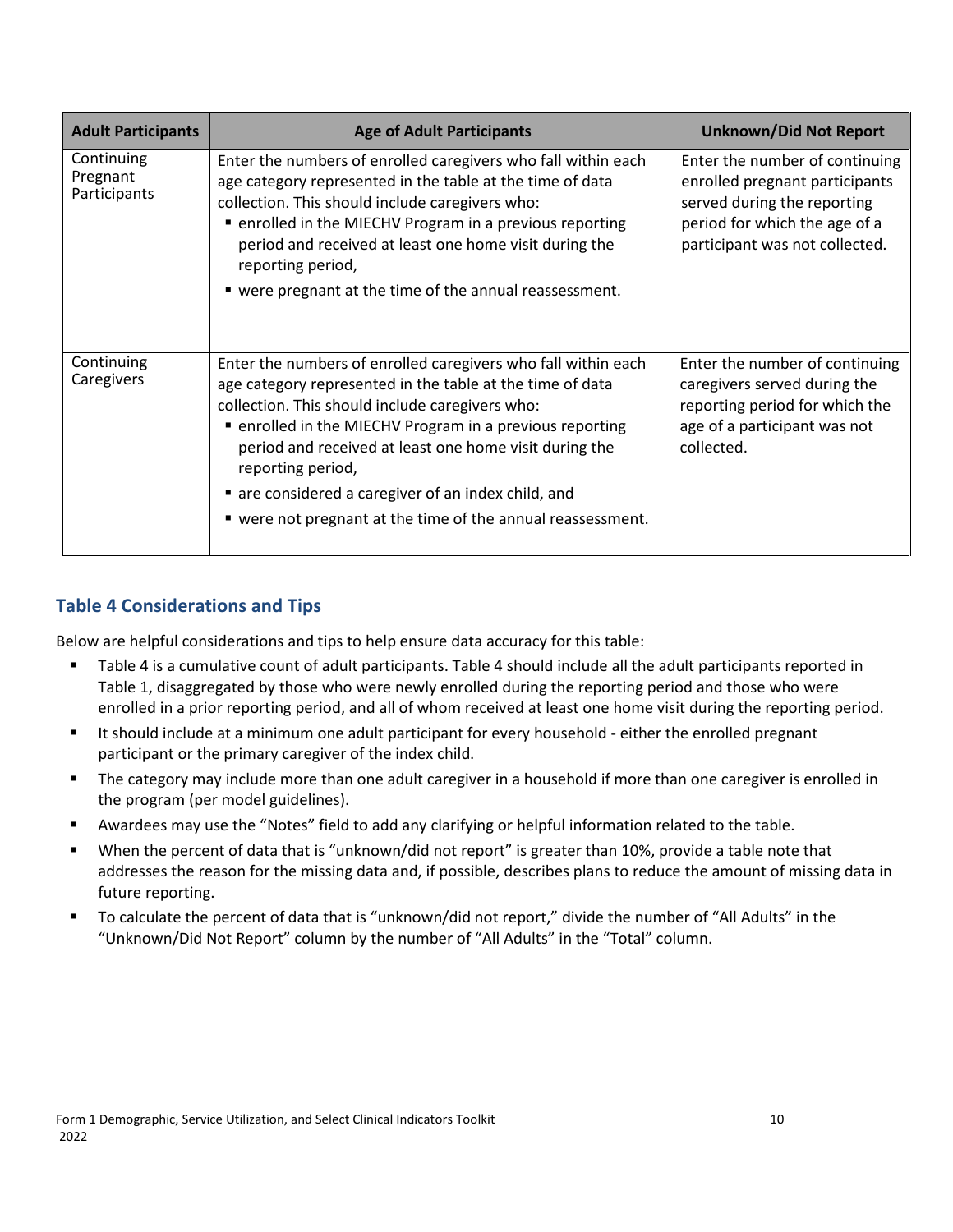# **Table 5: Index Children by Age**

## <span id="page-14-0"></span>**HRSA Table 5 Data Entry Form**

| <b>Index Children</b>               | <1 year | 1-2 years | 3-4 years | 5-6 years | <b>Unknown/Did Not Report</b> | <b>Total</b> |
|-------------------------------------|---------|-----------|-----------|-----------|-------------------------------|--------------|
| Newly Enrolled Index Children       |         |           |           |           |                               |              |
| Continuing Index Children           |         |           |           |           |                               |              |
| All Index Children (Auto Calculate) |         |           |           |           |                               |              |
| Notes:                              |         |           |           |           |                               |              |
|                                     |         |           |           |           |                               |              |

\*Columns highlighted in grey are auto calculated by HVIS.

## **Table 5 Data Entry Instructions**

| <b>Index Children</b>            | <b>Age of Index Children</b>                                                                                                                                                                                                                                                                                                                                                                                                                                                                                                | <b>Unknown/Did Not Report</b>                                                                                                                           |
|----------------------------------|-----------------------------------------------------------------------------------------------------------------------------------------------------------------------------------------------------------------------------------------------------------------------------------------------------------------------------------------------------------------------------------------------------------------------------------------------------------------------------------------------------------------------------|---------------------------------------------------------------------------------------------------------------------------------------------------------|
| Newly Enrolled Index<br>Children | Enter the numbers of enrolled index children who fall<br>within each age category represented in the table at the<br>time of data collection. This should include index<br>children who:<br>enrolled in the MIECHV Program during the<br>٠<br>reporting period,<br>are between the ages of birth to kindergarten<br>٠<br>entry,<br>are considered the index child in an individual<br>٠<br>household, and<br>are under the care of a caregiver who enrolled in<br>٠<br>the MIECHV Program during the reporting period.      | Enter the number of newly<br>enrolled index children served<br>during the reporting period for<br>which the age of an index child<br>was not collected. |
| Continuing Index<br>Children     | Enter the numbers of continuing index children who fall<br>within each age category represented in the table at the<br>time of data collection. This should include index<br>children who:<br>enrolled in the MIECHV Program in a previous<br>٠<br>reporting period,<br>are between the ages of birth to kindergarten<br>٠<br>entry,<br>are considered the index child in an individual<br>٠<br>household, and<br>are under the care of a caregiver who enrolled in<br>٠<br>the MIECHV Program during the reporting period. | Enter the number of continuing<br>index children served during the<br>reporting period for which the<br>age of an index child was not<br>collected.     |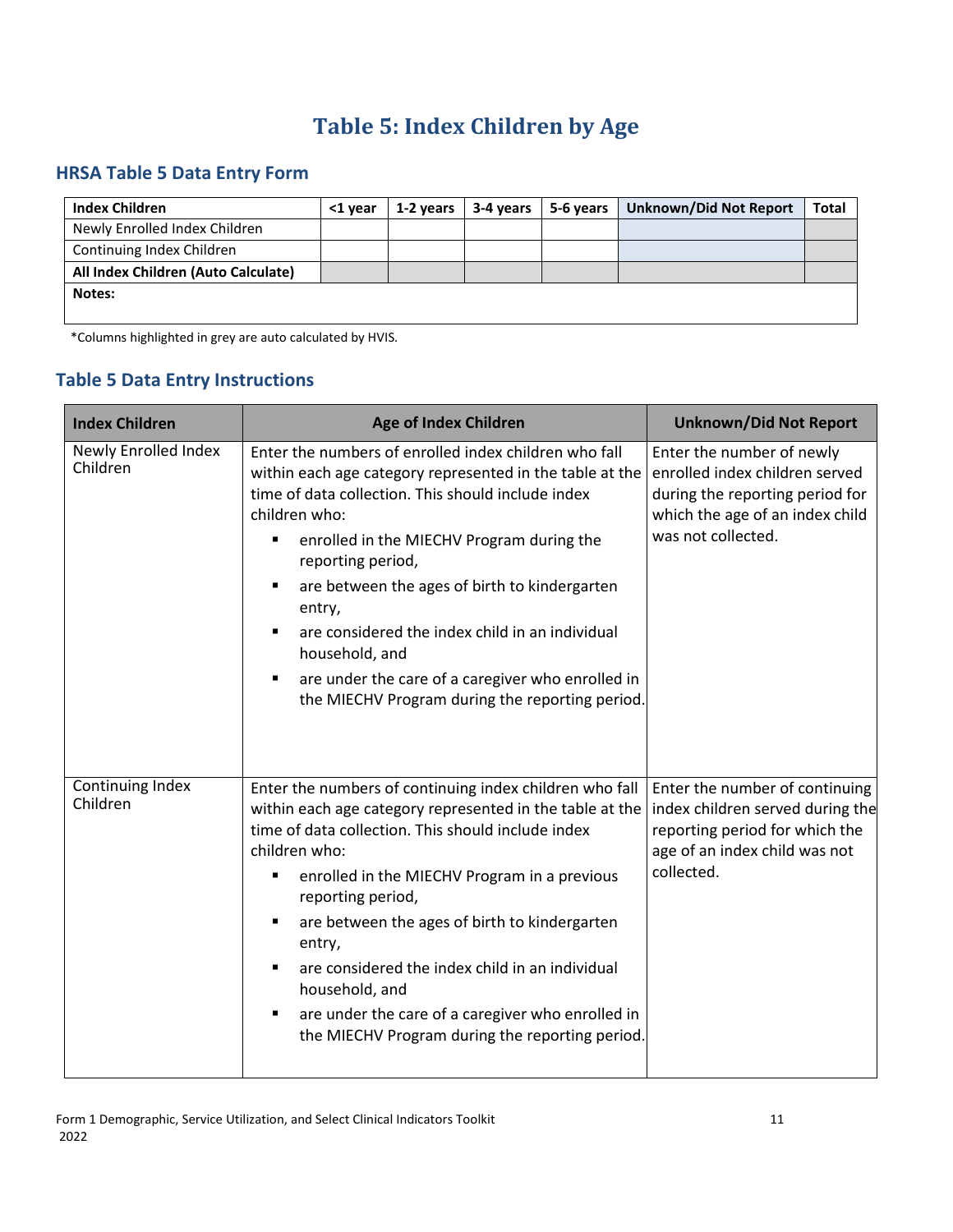#### **Table 5 Considerations and Tips**

- Table 5 is a cumulative count of index children. Table 5 should include all the index children reported in Table 1, disaggregated by those who were newly enrolled during the reporting period and those who were enrolled in a prior reporting period, and all of whom received at least one home visit during the reporting period.
- An index child is the target child in an individual household who is under the care of the adult enrollee(s) and between the ages of birth to kindergarten entry.
- **The category may include more than one index child in a household if more than one index child is** enrolled in the program (per model guidelines).
- Awardees may use the "Notes" field to add any clarifying or helpful information related to the table.
- When the percent of data that is "unknown/did not report" is greater than 10%, provide a table note that addresses the reason for the missing data and, if possible, describes plans to reduce the amount of missing data in future reporting.
- To calculate the percent of data that is "unknown/did not report," divide the number of "All Index Children" in the "Unknown/Did Not Report" column by the number of "All Index Children" in the "Total" column.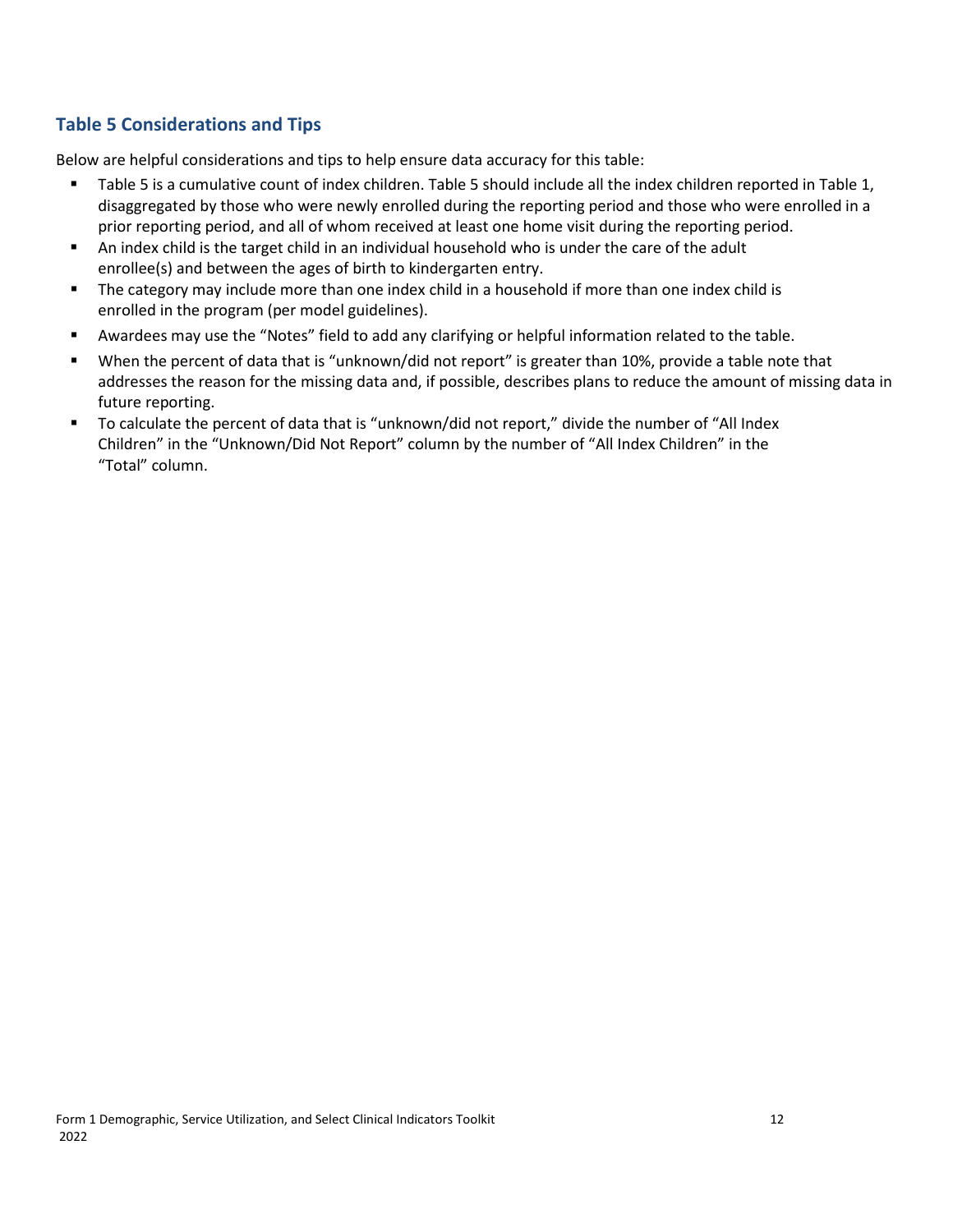# **Table 6: Participants by Ethnicity**

#### <span id="page-16-0"></span>**HRSA Table 6 Data Entry Form**

| <b>Participants</b>          | <b>Hispanic or Latino</b> | <b>Not Hispanic or Latino</b> | <b>Unknown/Did Not Report</b> | Total |
|------------------------------|---------------------------|-------------------------------|-------------------------------|-------|
| <b>Pregnant Participants</b> |                           |                               |                               |       |
| Caregivers                   |                           |                               |                               |       |
| All Adults (Auto Calculate)  |                           |                               |                               |       |
| <b>All Index Children</b>    |                           |                               |                               |       |
| Notes:                       |                           |                               |                               |       |
|                              |                           |                               |                               |       |

\*Columns highlighted in grey are auto calculated by HVIS.

#### **Table 6 Data Entry Instructions**

| <b>Participants</b>      | <b>Hispanic or Latino</b>                                                                                                                                                                                                                                                                                                                                                                                           | <b>Not Hispanic or Latino</b>                                                                                                                                                                                                                                                                                                                                                                                          | <b>Unknown/Did Not</b><br><b>Report</b>                                                                                                                                      |
|--------------------------|---------------------------------------------------------------------------------------------------------------------------------------------------------------------------------------------------------------------------------------------------------------------------------------------------------------------------------------------------------------------------------------------------------------------|------------------------------------------------------------------------------------------------------------------------------------------------------------------------------------------------------------------------------------------------------------------------------------------------------------------------------------------------------------------------------------------------------------------------|------------------------------------------------------------------------------------------------------------------------------------------------------------------------------|
| Pregnant<br>Participants | Enter the number of enrolled pregnant<br>participants who:<br>• enrolled in the MIECHV Program<br>during the reporting period (or<br>enrolled in a previous reporting<br>period) and received at least one<br>home visit during the reporting<br>period,<br>■ were pregnant at the time of the<br>assessment, and<br>• identify themselves as Hispanic or<br>Latino.                                                | Enter the number of enrolled pregnant<br>participants who:<br>enrolled in the MIECHV Program<br>during the reporting period (or<br>enrolled in a previous reporting<br>period) and received at least one<br>home visit during the reporting period,<br>were pregnant at the time of the<br>assessment, and<br>identify themselves as non-Hispanic or<br>non-Latino.                                                    | Enter the number<br>of enrolled<br>pregnant<br>participants<br>served during the<br>reporting period<br>for which the<br>ethnicity of a<br>participant was<br>not collected. |
| Caregivers               | Enter the number of enrolled caregivers<br>who:<br>■ enrolled in the MIECHV Program<br>during the reporting period (or<br>enrolled in a previous reporting<br>period) and received at least one<br>home visit during the reporting<br>period,<br>• are considered a caregiver of an index<br>child,<br>■ were not pregnant at the time of the<br>assessment, and<br>" identify themselves as Hispanic or<br>Latino. | Enter the number of enrolled caregivers<br>who:<br>■ enrolled in the MIECHV Program during<br>the reporting period (or enrolled in a<br>previous reporting period) and received<br>at least one home visit during the<br>reporting period,<br>are considered a caregiver of an index<br>child,<br>■ were not pregnant at the time of the<br>assessment, and<br>■ identify themselves as non-Hispanic or<br>non-Latino. | Enter the number<br>of enrolled<br>caregivers served<br>during the<br>reporting period<br>for which the<br>ethnicity of a<br>participant was<br>not collected.               |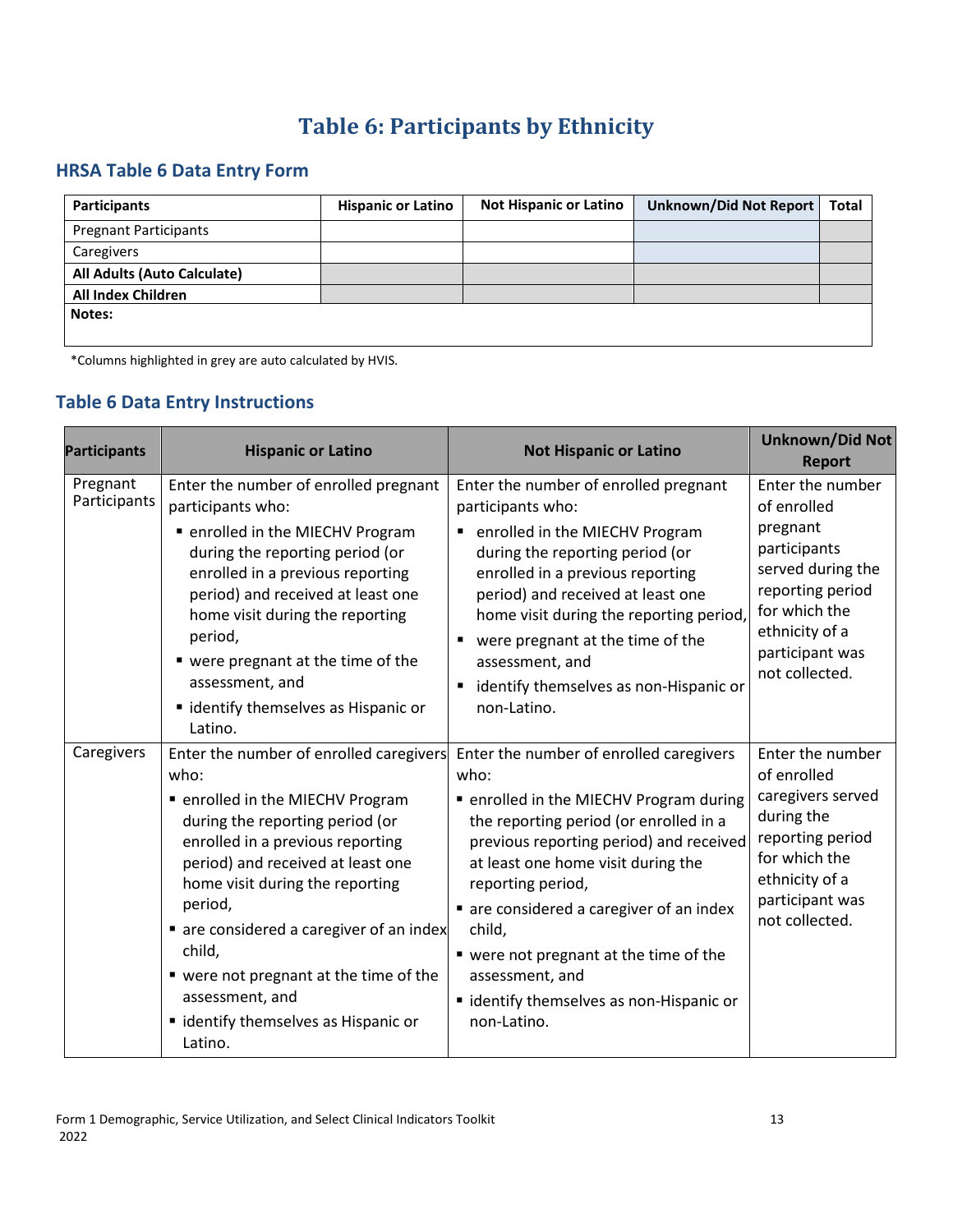| <b>Participants</b>   | <b>Hispanic or Latino</b>                                                                                                                                                                                                                                                                                                                       | <b>Not Hispanic or Latino</b>                                                                                                                                                                                                                                                                                                                                 | <b>Unknown/Did Not</b><br><b>Report</b>                                                                                                                             |
|-----------------------|-------------------------------------------------------------------------------------------------------------------------------------------------------------------------------------------------------------------------------------------------------------------------------------------------------------------------------------------------|---------------------------------------------------------------------------------------------------------------------------------------------------------------------------------------------------------------------------------------------------------------------------------------------------------------------------------------------------------------|---------------------------------------------------------------------------------------------------------------------------------------------------------------------|
| All Index<br>Children | Enter the number of enrolled index<br>children who:<br>■ are between the ages of birth to<br>kindergarten,<br>are considered the index child in an<br>individual household,<br>■ are under the care of a caregiver who<br>enrolled in the MIECHV Program<br>during the reporting period, and<br>" identify themselves as Hispanic or<br>Latino. | Enter the number of enrolled index<br>children who:<br>■ are between the ages of birth to<br>kindergarten entry,<br>are considered the index child in an<br>individual household,<br>■ are under the care of a caregiver who<br>enrolled in the MIECHV Program during<br>the reporting period, and<br>" identify themselves as non-Hispanic or<br>non-Latino. | Enter the number<br>of enrolled index<br>children served<br>during the<br>reporting period<br>for which the<br>ethnicity of an<br>index child was<br>not collected. |

#### **Table 6 Considerations and Tips**

- Table 6 is a cumulative count of adult participants and index children. Table 6 should include all the adult participants and index children reported in Table 1, including those who were newly enrolled during the reporting period and those who were enrolled in a prior reporting period and received at least one home visit during the reporting period.
- A participant's ethnicity is based on self-identification and is not based on percentages of ancestry.
- Awardees may use the "Notes" field to add any clarifying or helpful information related to the table.
- When the percent of data that is "unknown/did not report" is greater than 10% for all participants, provide a table note that addresses the reason for the missing data and, if possible, describes plans to reduce the amount of missing data in future reporting.
- To calculate the percent of data that is "unknown/did not report" for all participants, sum the number of "All Adults" and "All Index Children" in the "Unknown/Did Not Report" column and divide by the sum of "All Adults" and "All Index Children" in the "Total" column.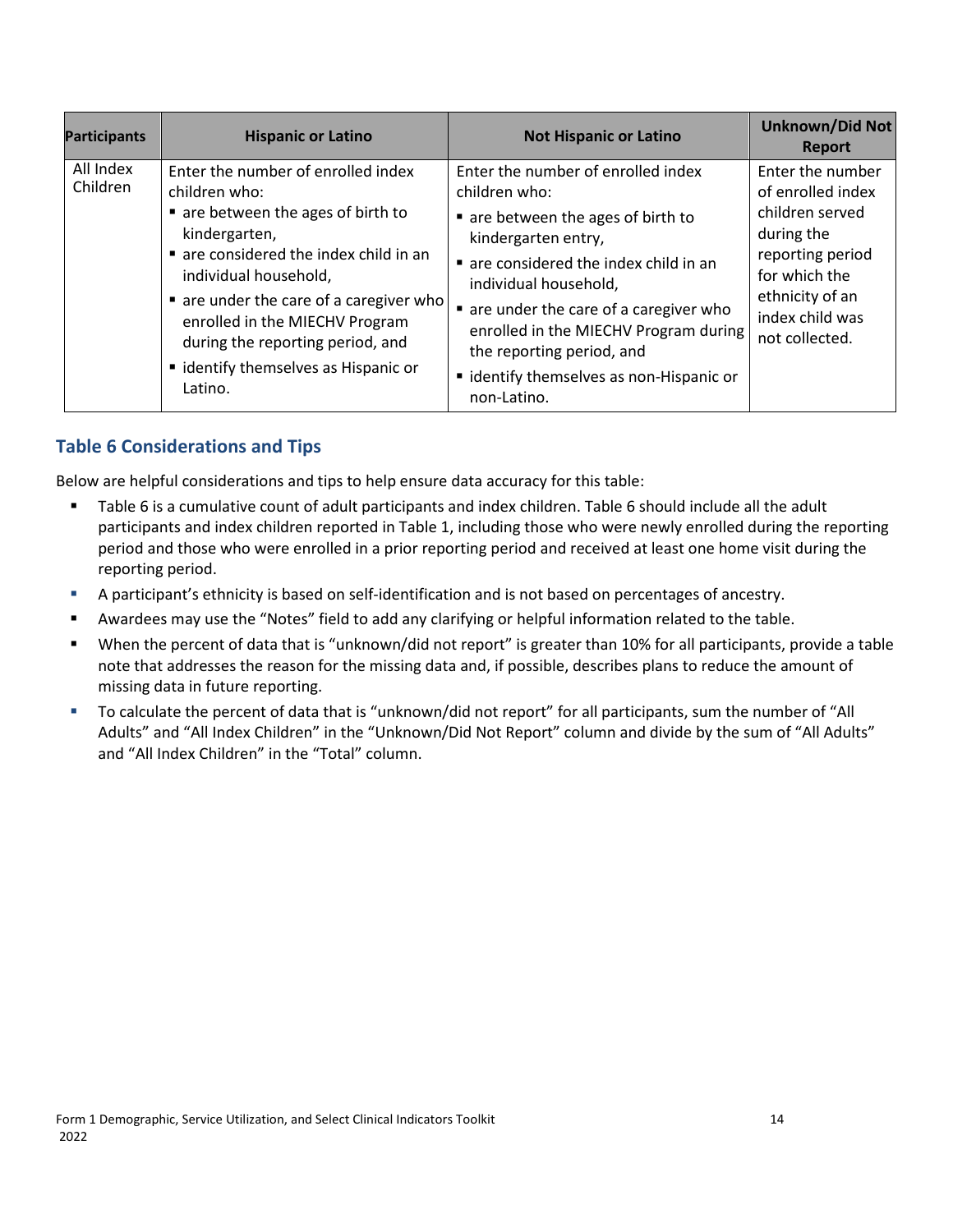# **Table 7: Participants by Race**

#### <span id="page-18-0"></span>**HRSA Table 7 Data Entry Form**

| <b>Participants</b>          | American<br>Indian or<br><b>Alaska</b><br><b>Native</b> | Asian | <b>Black or</b><br>African<br>American | <b>Native</b><br><b>Hawaiian</b><br>or Other<br>Pacific<br>Islander | White | <b>More</b><br>than One<br>Race | Unknown/<br><b>Did Not</b><br>Report | <b>Total</b> |
|------------------------------|---------------------------------------------------------|-------|----------------------------------------|---------------------------------------------------------------------|-------|---------------------------------|--------------------------------------|--------------|
| <b>Pregnant Participants</b> |                                                         |       |                                        |                                                                     |       |                                 |                                      |              |
| Caregivers                   |                                                         |       |                                        |                                                                     |       |                                 |                                      |              |
| All Adults (Auto Calculate)  |                                                         |       |                                        |                                                                     |       |                                 |                                      |              |
| <b>All Index Children</b>    |                                                         |       |                                        |                                                                     |       |                                 |                                      |              |
| Notes:                       |                                                         |       |                                        |                                                                     |       |                                 |                                      |              |

\*Columns highlighted in grey are auto calculated by HVIS.

## **Table 7 Data Entry Instructions**

| <b>Participants</b>      | <b>Race of Participants</b>                                                                                                                                                                                                                                                                                                                                                                                                                                                          | <b>Unknown/Did Not</b><br><b>Report</b>                                                                                                                        |
|--------------------------|--------------------------------------------------------------------------------------------------------------------------------------------------------------------------------------------------------------------------------------------------------------------------------------------------------------------------------------------------------------------------------------------------------------------------------------------------------------------------------------|----------------------------------------------------------------------------------------------------------------------------------------------------------------|
| Pregnant<br>Participants | Enter the numbers of enrolled pregnant participants who fall within<br>each race category represented in the table at the time of data<br>collection. This should include pregnant participants who:<br>enrolled in the MIECHV Program during the reporting period (or<br>Ξ<br>enrolled in a previous reporting period) and received at least one<br>home visit during the reporting period, and<br>were pregnant at the time of the assessment.                                     | Enter the number of<br>enrolled pregnant<br>participants served<br>during the reporting<br>period for which the<br>race of a participant<br>was not collected. |
| Caregivers               | Enter the numbers of enrolled caregivers who fall within each race<br>category represented in the table at the time of data collection. This<br>should include caregivers who:<br>enrolled in the MIECHV Program during the reporting period (or<br>п<br>enrolled in a previous reporting period) and received at least one<br>home visit during the reporting period,<br>are considered a caregiver of an index child, and<br>were not pregnant at the time of the assessment.<br>п | Enter the number of<br>enrolled caregivers<br>served during the<br>reporting period for<br>which the race of a<br>participant was not<br>collected.            |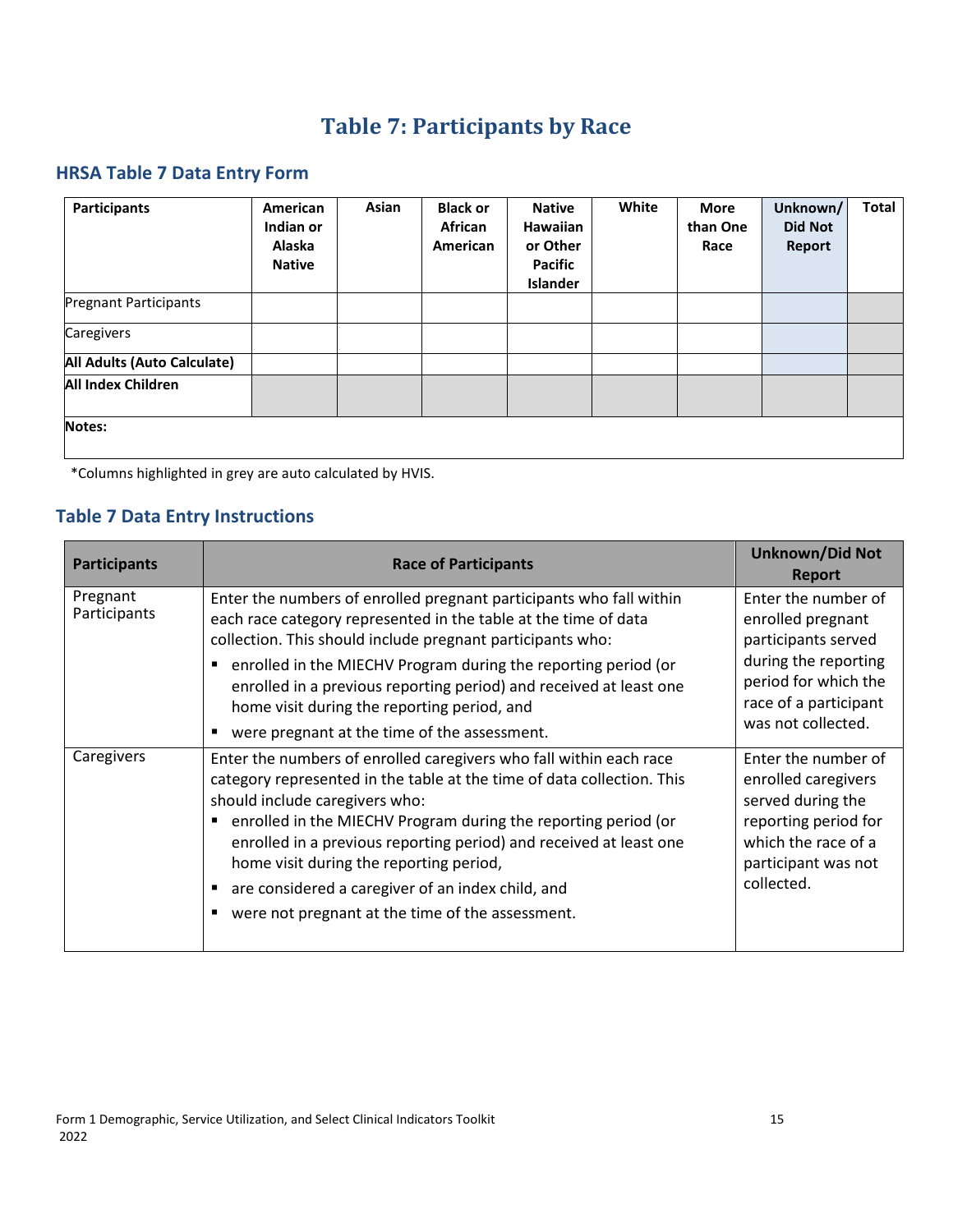| All Index Children | Enter the numbers of enrolled index children who fall within each race | Enter the number of  |
|--------------------|------------------------------------------------------------------------|----------------------|
|                    | category represented in the table at the time of data collection. This | enrolled index       |
|                    | should include index children who:                                     | children served      |
|                    | ■ are between the ages of birth to kindergarten entry,                 | during the reporting |
|                    | are considered the index child in an individual household, and         | period for which the |
|                    | are under the care of a caregiver who enrolled in the MIECHV           | race of an index     |
|                    | Program during the reporting period.                                   | child was not        |
|                    |                                                                        | collected.           |

#### **Table 7 Considerations and Tips**

- Table 7 is a cumulative count of adult participants and index children. Table 7 should include all the adult participants and index children reported in Table 1, including those who were newly enrolled during the reporting period and those who were enrolled in a prior reporting period, and all of whom received at least one home visit during the reporting period.
- A participant's race is based on self-identification and is not based on percentages of ancestry.
- **Participants who select more than one race should be reported in the "More than One Race" category.**
- Awardees may use the "Notes" field to add any clarifying or helpful information related to the table.
- When the percent of data that is "unknown/did not report" is greater than 10% for all participants, provide a table note that addresses the reason for the missing data and, if possible, describes plans to reduce the amount of missing data in future reporting.
- To calculate the percent of data that is "unknown/did not report" for all participants, sum the number of "All Adults" and "All Index Children" in the "Unknown/Did Not Report" column and divide by the sum of "All Adults" and "All Index Children" in the "Total" column.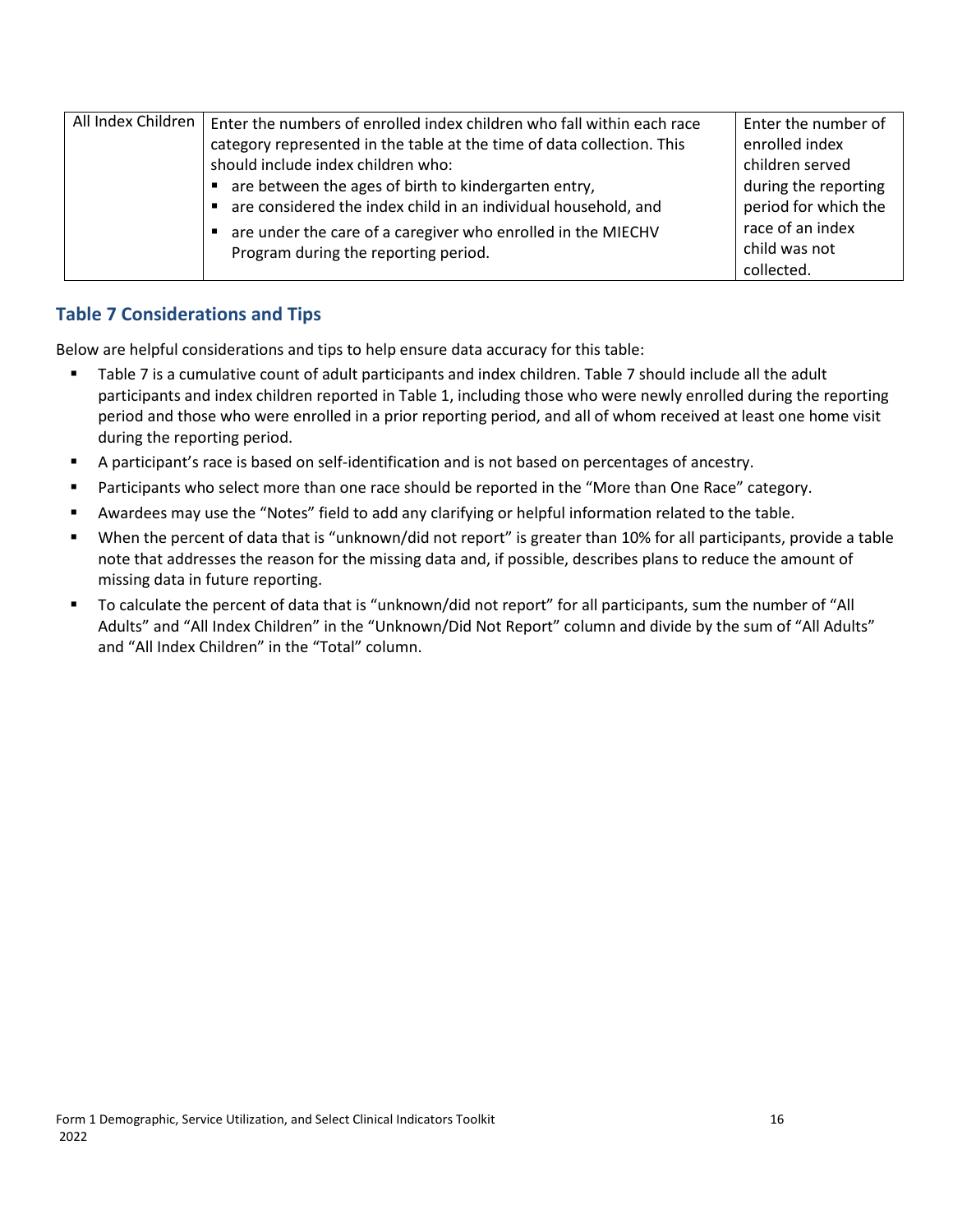## **Table 8: Adult Participants by Marital Status**

#### <span id="page-20-0"></span>**HRSA Table 8 Data Entry Form**

| <b>Adult Participants</b>    | <b>Never Married</b><br><b>(Excluding Not</b><br><b>Married but</b><br>Living<br><b>Together with</b><br>Partner) | <b>Married</b> | <b>Not Married</b><br>but Living<br><b>Together with</b><br>Partner | Separated/<br>Divorced/Widowed | Unknown/<br><b>Did Not Report</b> | <b>Total</b> |
|------------------------------|-------------------------------------------------------------------------------------------------------------------|----------------|---------------------------------------------------------------------|--------------------------------|-----------------------------------|--------------|
| <b>Pregnant Participants</b> |                                                                                                                   |                |                                                                     |                                |                                   |              |
| Caregivers                   |                                                                                                                   |                |                                                                     |                                |                                   |              |
| <b>All Adults (Auto</b>      |                                                                                                                   |                |                                                                     |                                |                                   |              |
| Calculate)                   |                                                                                                                   |                |                                                                     |                                |                                   |              |
| Notes:                       |                                                                                                                   |                |                                                                     |                                |                                   |              |

\*Columns highlighted in grey are auto calculated by HVIS.

#### **Table 8 Data Entry Instructions**

| <b>Adult</b><br><b>Participants</b> | <b>Marital Status of Adult Participants</b>                                                                                                                                                                                                                                                                                                                                                                                                                                              | <b>Unknown/Did Not</b><br><b>Report</b>                                                                                                                                     |
|-------------------------------------|------------------------------------------------------------------------------------------------------------------------------------------------------------------------------------------------------------------------------------------------------------------------------------------------------------------------------------------------------------------------------------------------------------------------------------------------------------------------------------------|-----------------------------------------------------------------------------------------------------------------------------------------------------------------------------|
| Pregnant<br>Participants            | Enter the numbers of enrolled pregnant participants who fall within<br>each marital status category represented in the table at the time of data<br>collection. This should include pregnant participants who:<br>• enrolled in the MIECHV Program during the reporting period (or<br>enrolled in a previous reporting period) and received at least one<br>home visit during the reporting period, and<br>" were pregnant at the time of the assessment.                                | Enter the number of<br>enrolled pregnant<br>participants served<br>during the reporting<br>period for which the<br>marital status of a<br>participant was not<br>collected. |
| Caregivers                          | Enter the numbers of enrolled caregivers who fall within each marital<br>status category represented in the table at the time of data collection.<br>This should include caregivers who:<br>• enrolled in the MIECHV Program during the reporting period (or<br>enrolled in a previous reporting period) and received at least one<br>home visit during the reporting period,<br>are considered a caregiver of an index child, and<br>■ were not pregnant at the time of the assessment. | Enter the number of<br>enrolled caregivers<br>served during the<br>reporting period for<br>which the marital<br>status of a participant<br>was not collected.               |

## **Table 8 Considerations and Tips**

Below are helpful considerations and tips to help ensure data accuracy for this table:

Table 8 is a cumulative count of adult participants. Table 8 should include all the adult participants reported in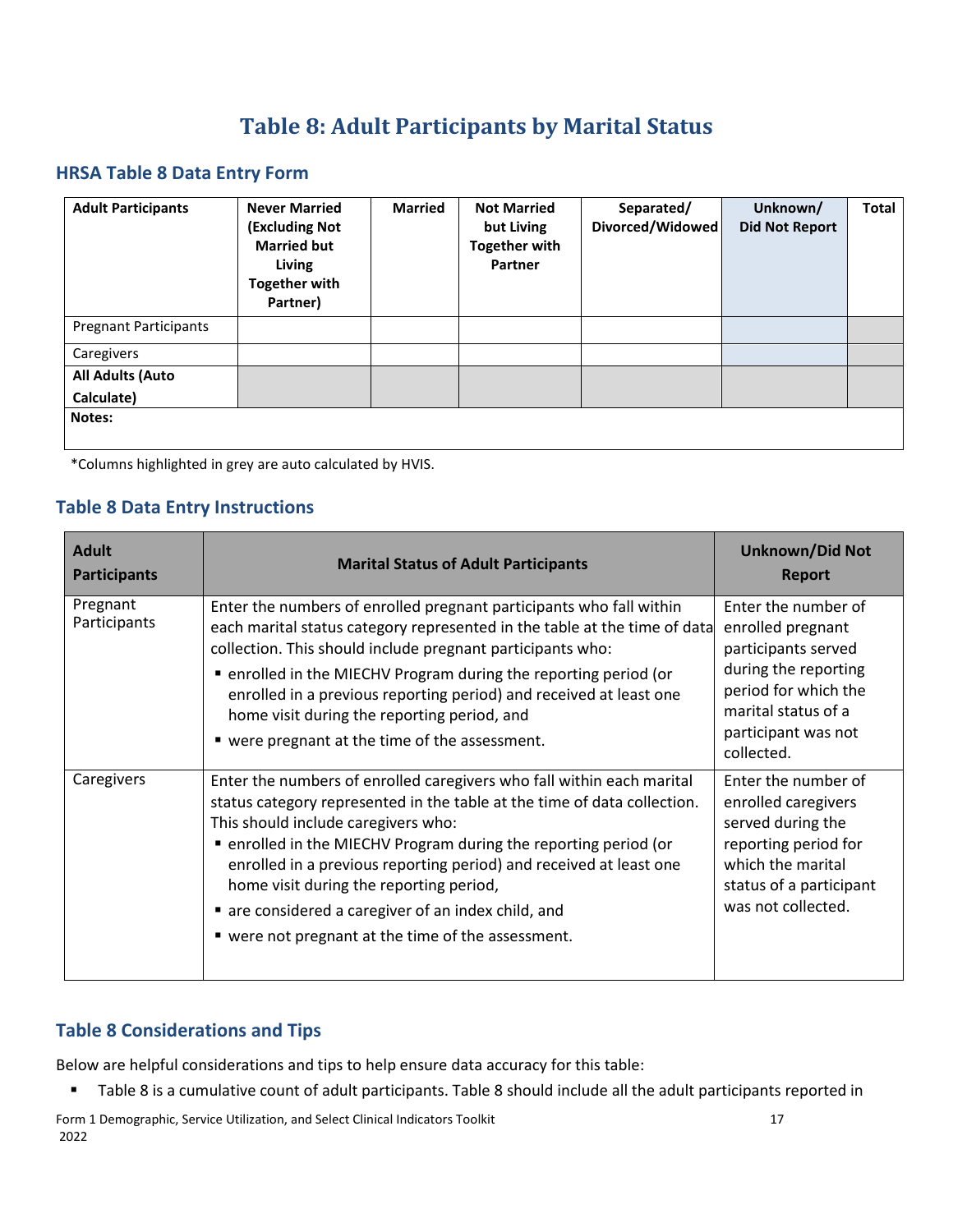Table 1, including those who were newly enrolled during the reporting period and those who were enrolled in a prior reporting period, and all of whom received at least one home visit during the reporting period.

- The status category may include more than one member of the household if more than one individual is enrolled in the program (e.g., parents have both signed up to participate). It should include at a minimum one adult participant for every household - either the enrolled pregnant participant or the primary caregiver of the index child.
- If more than one adult participant in a household is enrolled in the program, enter the status for all enrollees. For example, if a pregnant participant is enrolled with their spouse in the program, both participants would be reported under the "Married" category.
- A divorced primary caregiver living with a partner should be categorized as "Separated/Divorced/Widowed."
- Awardees may use the "Notes" field to add any clarifying or helpful information related to the table.
- When the percent of data that is "unknown/did not report" is greater than 10%, provide a table note that addresses the reason for the missing data and, if possible, describes plans to reduce the amount of missing data in future reporting.
- To calculate the percent of data that is "unknown/did not report," divide the number of "All Adults" in the "Unknown/Did Not Report" column by the number of "All Adults" in the "Total" column.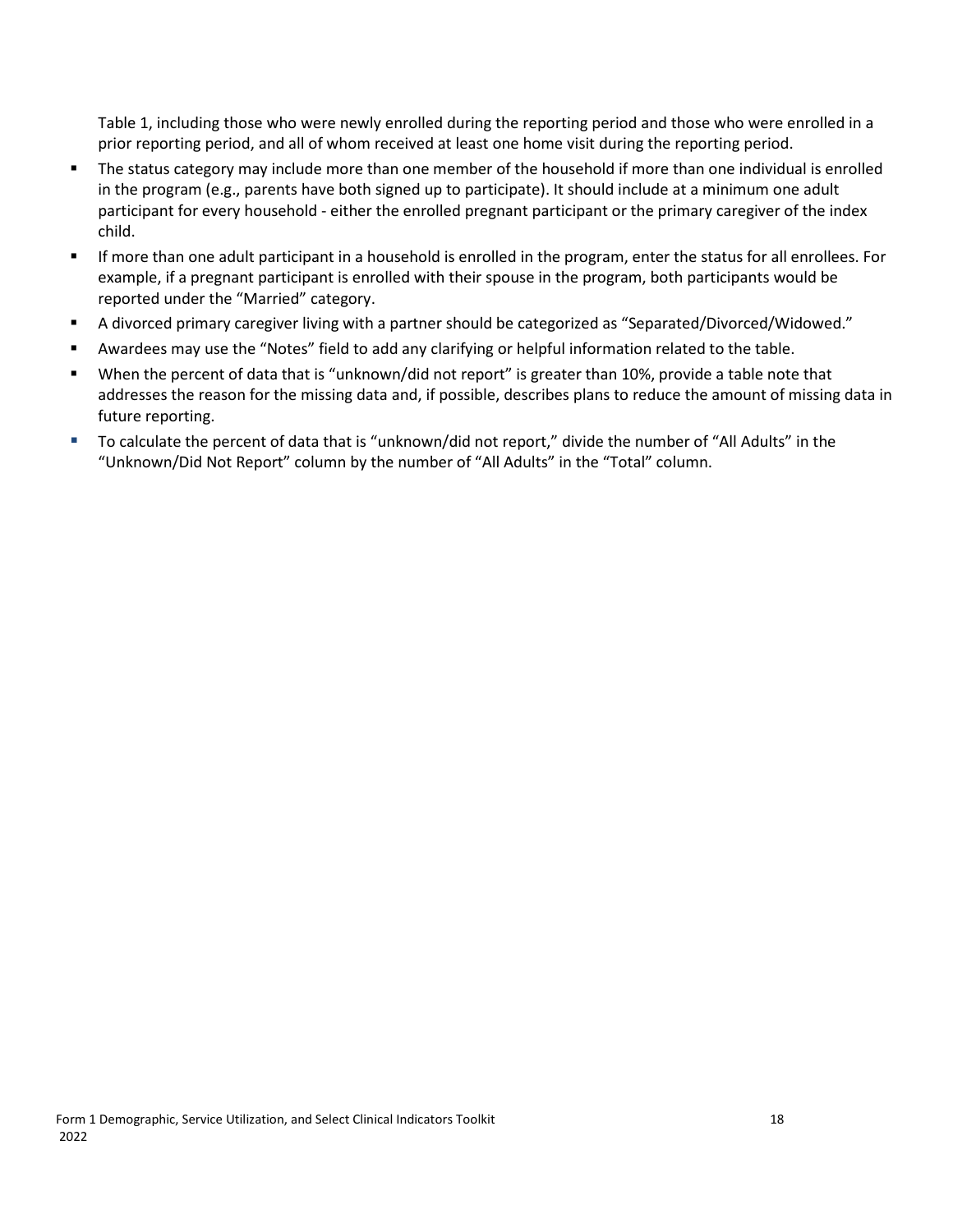# **Table 9: Adult Participants by Educational Attainment**

#### <span id="page-22-0"></span>**HRSA Table 9 Data Entry Form**

|                   | <b>Adult Participants</b>             | Less than<br><b>HS diploma</b> | HS<br>Diploma/<br><b>GED</b> | Some<br>College/<br><b>Training</b> | <b>Technical</b><br><b>Training or</b><br><b>Certification</b> | Associate's   Bachelor's  <br><b>Degree</b> | Degree or<br>Higher | Other | <b>Unknown</b><br>/Did Not<br>Report | Total |
|-------------------|---------------------------------------|--------------------------------|------------------------------|-------------------------------------|----------------------------------------------------------------|---------------------------------------------|---------------------|-------|--------------------------------------|-------|
| Newly<br>Enrolled | Pregnant Participant                  |                                |                              |                                     |                                                                |                                             |                     |       |                                      |       |
|                   | Caregivers                            |                                |                              |                                     |                                                                |                                             |                     |       |                                      |       |
| Continuing        | Pregnant Participant                  |                                |                              |                                     |                                                                |                                             |                     |       |                                      |       |
|                   | Caregivers                            |                                |                              |                                     |                                                                |                                             |                     |       |                                      |       |
|                   | <b>All Adults (Auto</b><br>Calculate) |                                |                              |                                     |                                                                |                                             |                     |       |                                      |       |
|                   | Notes:                                |                                |                              |                                     |                                                                |                                             |                     |       |                                      |       |

\*Columns highlighted in grey are auto calculated by HVIS.

#### **Table 9 Data Entry Instructions**

| <b>Adult Participants</b>                  | <b>Educational Attainment of Adult Participants</b>                                                                                                                                                                                                                                                                                                                                                                 | <b>Unknown/Did Not Report</b>                                                                                                                                                       |
|--------------------------------------------|---------------------------------------------------------------------------------------------------------------------------------------------------------------------------------------------------------------------------------------------------------------------------------------------------------------------------------------------------------------------------------------------------------------------|-------------------------------------------------------------------------------------------------------------------------------------------------------------------------------------|
| Newly Enrolled<br>Pregnant<br>Participants | Enter the numbers of enrolled pregnant participants who fall<br>within each educational attainment category represented in the<br>table at the time of data collection. This should include pregnant<br>participants who:<br>• enrolled in the MIECHV Program during the reporting period<br>and received at least one home visit during the reporting<br>period, and<br>■ were pregnant at the time of enrollment. | Enter the number of newly<br>enrolled pregnant participants<br>served during the reporting<br>period for which the<br>educational attainment of a<br>participant was not collected. |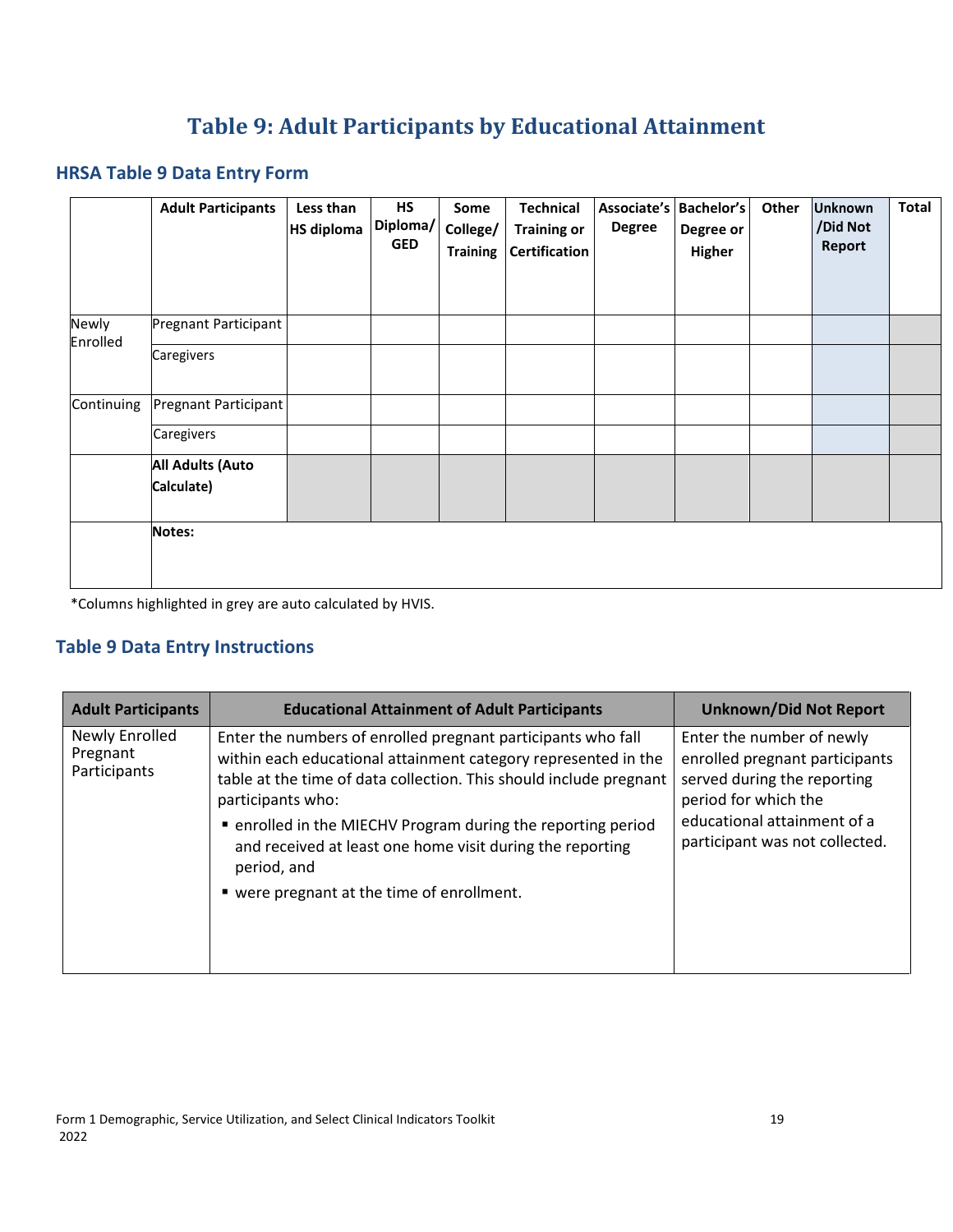| <b>Adult Participants</b>              | <b>Educational Attainment of Adult Participants</b>                                                                                                                                                                                                                                                                                                                                                                                                             | <b>Unknown/Did Not Report</b>                                                                                                                                                   |
|----------------------------------------|-----------------------------------------------------------------------------------------------------------------------------------------------------------------------------------------------------------------------------------------------------------------------------------------------------------------------------------------------------------------------------------------------------------------------------------------------------------------|---------------------------------------------------------------------------------------------------------------------------------------------------------------------------------|
| <b>Newly Enrolled</b><br>Caregivers    | Enter the numbers of enrolled pregnant participants who fall<br>within each educational attainment category represented in the<br>table at the time of data collection. This should include pregnant<br>participants who:<br>■ enrolled in the MIECHV Program during the reporting period<br>and received at least one home visit during the reporting<br>period, and<br>" were not pregnant at the time of enrollment.                                         | Enter the number of newly<br>enrolled caregivers served<br>during the reporting period for<br>which the educational<br>attainment of a participant was<br>not collected.        |
| Continuing<br>Pregnant<br>Participants | Enter the numbers of enrolled caregivers who fall within each<br>educational attainment category represented in the table at the<br>time of data collection. This should include caregivers who:<br>• enrolled in the MIECHV Program in a previous reporting<br>period and received at least one home visit during the<br>reporting period,<br>• were pregnant at the time of the annual reassessment                                                           | Enter the number of continuing<br>pregnant participants served<br>during the reporting period for<br>which the educational<br>attainment of a participant was<br>not collected. |
| Continuing<br>Caregivers               | Enter the numbers of enrolled caregivers who fall within each<br>educational attainment category represented in the table at the<br>time of data collection. This should include caregivers who:<br>■ enrolled in the MIECHV Program in a previous reporting<br>period and received at least one home visit during the<br>reporting period,<br>are considered a caregiver of an index child, and<br>" were not pregnant at the time of the annual reassessment. | Enter the number of enrolled<br>caregivers served during the<br>reporting period for which the<br>educational attainment of a<br>participant was not collected.                 |

#### **Table 9 Considerations and Tips**

Below are helpful considerations and tips to help ensure data accuracy for this table:

- Table 9 is a cumulative count of adult participants. Table 9 should include all the adult participants reported in Table 1, reported by those who were newly enrolled during the reporting period and those who were enrolled in a prior reporting period, and all of whom received at least one home visit during the reporting period.
- **The educational attainment category may include more than one member of the household if more than one** individual is enrolled in the program (e.g., a father and a mother have both signed up to participate). It should include at a minimum for every household the primary caregiver of the index child.
- **The categories for this table are mutually exclusive.**
- Below are definitions of each category:
	- o Less than HS Diploma includes enrolled adult participants who have not received their high school diploma or

Form 1 Demographic, Service Utilization, and Select Clinical Indicators Toolkit 20 2022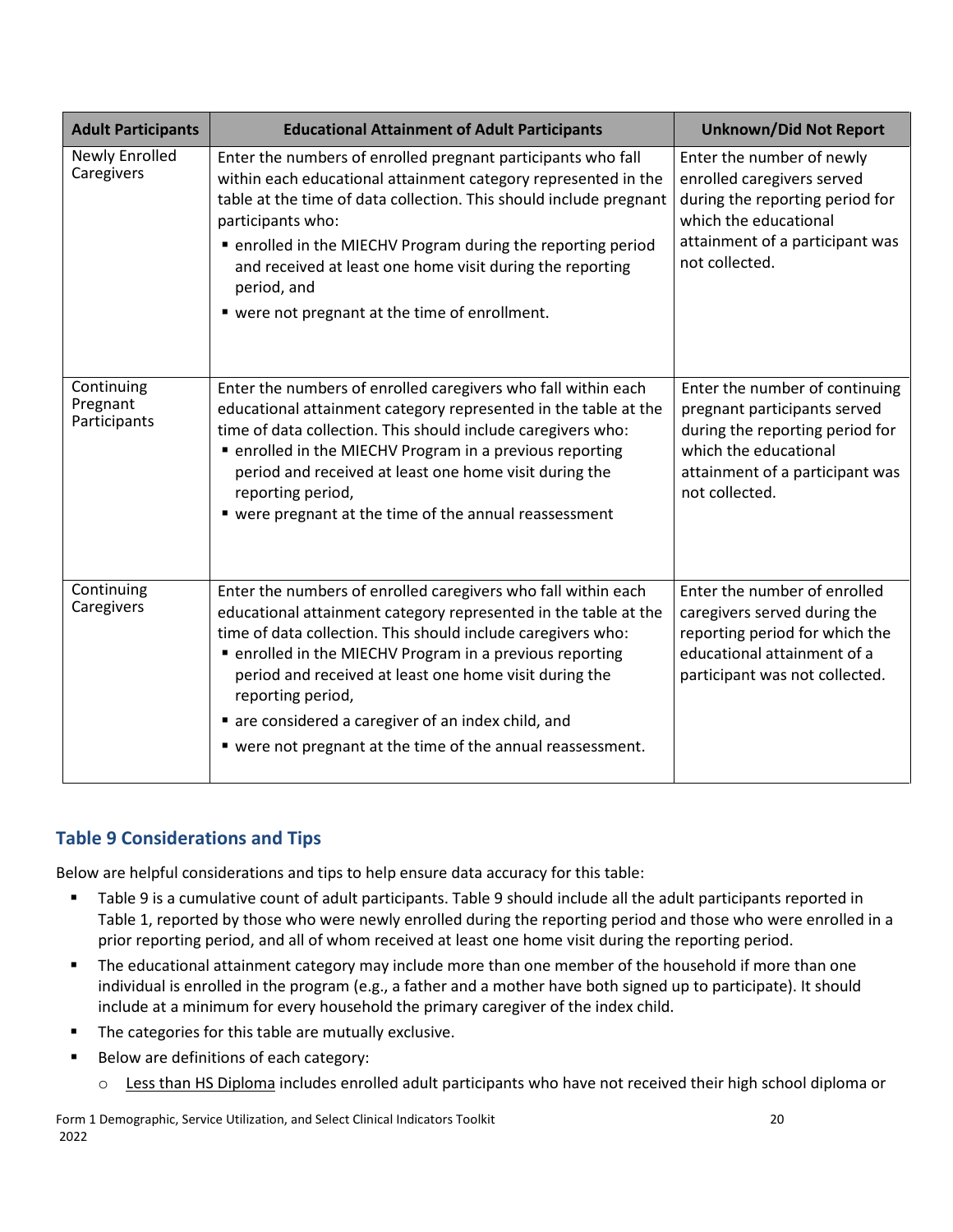completed their GED. Any adult participant who did not complete a high school education or obtain a GED should be reported in the "Less than HS Diploma" category. This also includes primary caregivers who are less than 18 and enrolled in high school.

- $\circ$  Some College/Training includes enrolled adult participants who are currently enrolled in a college or a technical training program and those who attended but did not complete college or a technical training program in the past.
- $\circ$  Technical Training or Certification includes enrolled adult participants who completed a technical training program or obtained a technical certification, either in the current reporting period or prior.
- o Associate's Degree includes enrolled adult participants who obtained an Associate's Degree.
- o Bachelor's Degree or higher includes adult participants who obtained a Bachelor's Degree or other higher education degree, such as a Master's Degree or Doctorate Degree.
- $\circ$  The Other category includes enrolled adult participants who do not fall into the specified categories. Use the Form 1 "Notes" field to include a description of the "Other" educational categories representing enrolled adult participants.
- Awardees may use the "Notes" field to add any clarifying or helpful information related to the table.
- When the percent of data that is "unknown/did not report" is greater than 10%, provide a table note that addresses the reason for the missing data and, if possible, describes plans to reduce the amount of missing data in future reporting.
- To calculate the percent of data that is "unknown/did not report," divide the number of "All Adults" in the "Unknown/Did Not Report" column by the number of "All Adults" in the "Total" column.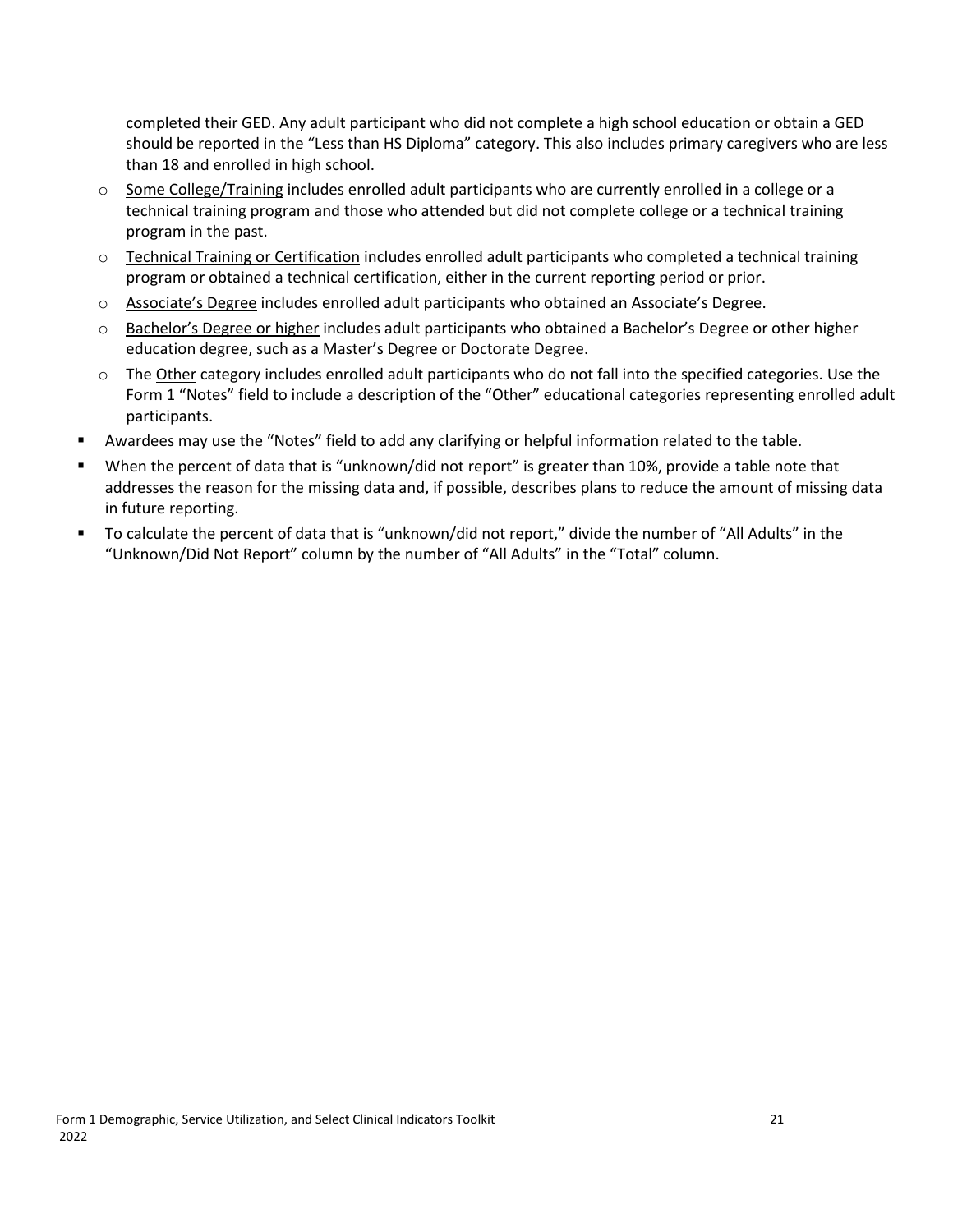# **Table 10: Adult Participants by Employment Status**

#### <span id="page-25-0"></span>**HRSA Table 10 Data Entry Form**

|                   | <b>Adult Participants</b>             | <b>Employed Full</b><br><b>Time</b> | <b>Employed Part</b><br><b>Time</b> | <b>Not Employed</b> | Unknown/Did Not Report | Total |
|-------------------|---------------------------------------|-------------------------------------|-------------------------------------|---------------------|------------------------|-------|
| <b>Newly</b>      | <b>Pregnant Participants</b>          |                                     |                                     |                     |                        |       |
| Enrolled          | Caregivers                            |                                     |                                     |                     |                        |       |
| <b>Continuing</b> | <b>Pregnant Participants</b>          |                                     |                                     |                     |                        |       |
|                   | Caregivers                            |                                     |                                     |                     |                        |       |
|                   | <b>All Adults (Auto</b><br>Calculate) |                                     |                                     |                     |                        |       |
|                   | Notes:                                |                                     |                                     |                     |                        |       |

\*Columns highlighted in grey are auto calculated by HVIS.

#### **Table 10 Data Entry Instructions**

| <b>Participants</b>                        | <b>Employment Status of Adult Participants</b>                                                                                                                                                                                                                                                                                                                                                                                                           | <b>Unknown/Did Not Report</b>                                                                                                                                                  |
|--------------------------------------------|----------------------------------------------------------------------------------------------------------------------------------------------------------------------------------------------------------------------------------------------------------------------------------------------------------------------------------------------------------------------------------------------------------------------------------------------------------|--------------------------------------------------------------------------------------------------------------------------------------------------------------------------------|
| Newly Enrolled<br>Pregnant<br>Participants | Enter the numbers of enrolled pregnant participant who fall<br>within each employment status category represented in the<br>table at the time of data collection. This should include pregnant<br>participants who:<br>enrolled in the MIECHV Program during the reporting<br>period and received at least one home visit during the<br>reporting period,<br>were pregnant at the time of enrollment.                                                    | Enter the number of newly<br>enrolled pregnant participants<br>served during the reporting<br>period for which the<br>employment status of a<br>participant was not collected. |
| Newly Enrolled<br>Caregivers               | Enter the numbers of enrolled caregivers who fall within each<br>employment status category represented in the table at the<br>time of data collection. This should include caregivers who:<br>enrolled in the MIECHV Program during the reporting<br>period and received at least one home visit during the<br>reporting period,<br>are considered a caregiver of an index child, and<br>were not pregnant at the time of enrollment.<br>$\blacksquare$ | Enter the number of newly<br>enrolled caregivers served<br>during the reporting period for<br>which the employment status of<br>a participant was not collected.               |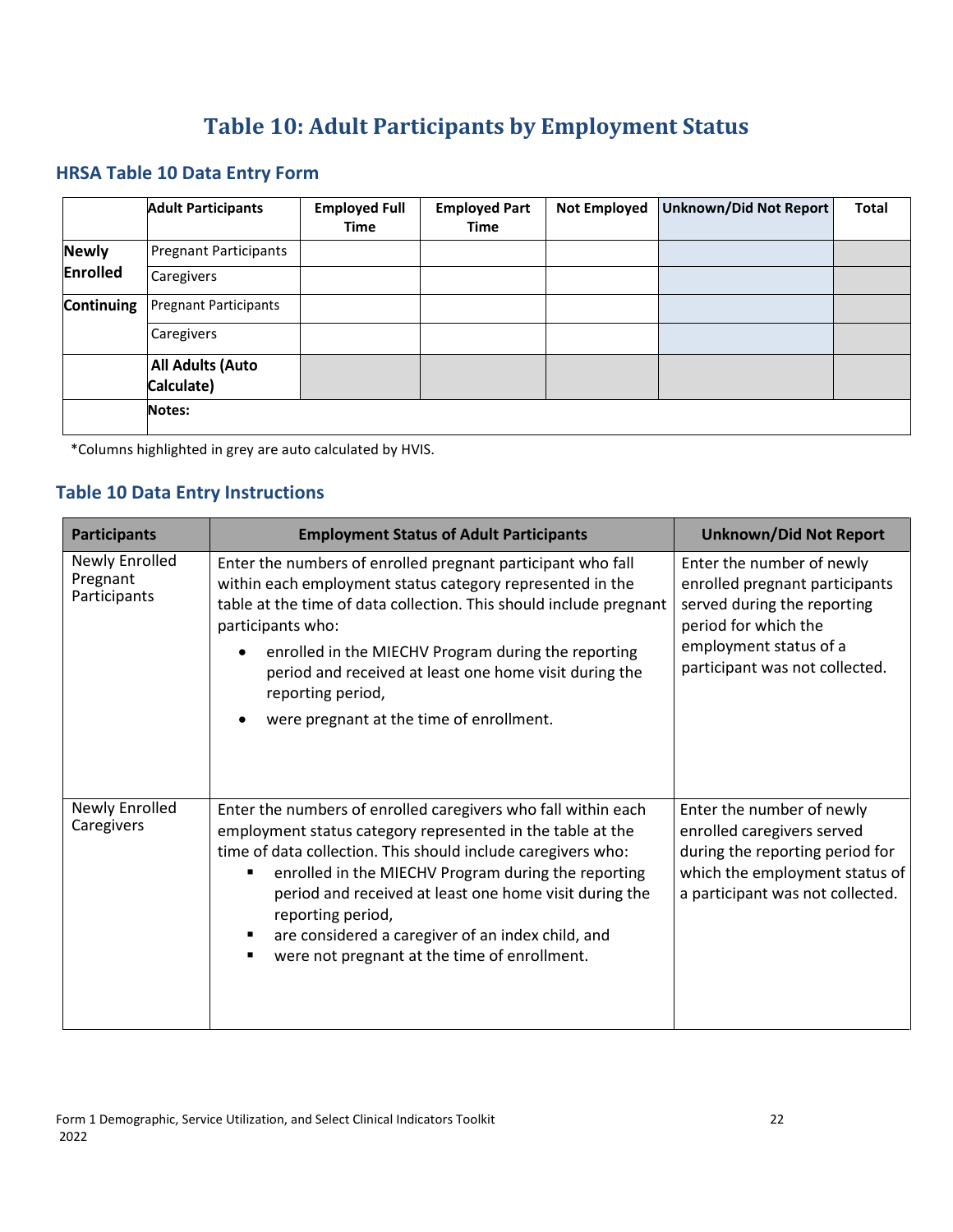| <b>Participants</b>                    | <b>Employment Status of Adult Participants</b>                                                                                                                                                                                                                                                                                                                                                                                                             | <b>Unknown/Did Not Report</b>                                                                                                                                                       |
|----------------------------------------|------------------------------------------------------------------------------------------------------------------------------------------------------------------------------------------------------------------------------------------------------------------------------------------------------------------------------------------------------------------------------------------------------------------------------------------------------------|-------------------------------------------------------------------------------------------------------------------------------------------------------------------------------------|
| Continuing<br>Pregnant<br>Participants | Enter the numbers of enrolled caregivers who fall within each<br>employment status category represented in the table at the<br>time of data collection. This should include caregivers who:<br>■ Enrolled in the MIECHV Program in a previous reporting<br>period and received at least one home visit during the<br>reporting period,<br>■ were pregnant at the time of the annual reassessment.                                                          | Enter the number of continuing<br>enrolled pregnant participants<br>served during the reporting<br>period for which the<br>employment status of a<br>participant was not collected. |
| Continuing<br>Caregivers               | Enter the numbers of enrolled caregivers who fall within each<br>employment status category represented in the table at the time<br>of data collection. This should include caregivers who:<br>■ Enrolled in the MIECHV Program in a previous reporting<br>period and received at least one home visit during the<br>reporting period,<br>are considered a caregiver of an index child, and<br>■ were not pregnant at the time of the annual reassessment. | Enter the number of continuing<br>caregivers served during the<br>reporting period for which the<br>employment status of a<br>participant was not collected.                        |

## **Table 10 Considerations and Tips**

Below are helpful considerations and tips to help ensure data accuracy for this table:

- Table 10 is a cumulative count of adult participants. Table 10 should include all the adult participants reported in Table 1, reported by those who were newly enrolled during the reporting period and those who were enrolled in a prior reporting period, and all of whom received at least one home visit during the reporting period.
- **The employment status category may include more than one member of the household if more than one** individual is enrolled in the program (e.g., parents have both signed up to participate). It should include at a minimum for every household the primary caregiver of the index child.
- The categories for this table are mutually exclusive: either an enrolled adult participant is employed or is not. If they are employed, they are either employed full-time or part-time.
- Below are definitions of each category<sup>[1](#page-26-0)</sup>:

 $\overline{a}$ 

- $\circ$  Employed Full Time includes enrolled adult participants who are working for pay and who work an average of 30 hours or more per week at the time of the assessment.
- $\circ$  Employed Part Time includes enrolled adult participants who are currently working for pay and who work an average of 29 hours or less per week at the time of the assessment.
- $\circ$  Not Employed includes enrolled adult participants who are not working for pay at the time of the assessment. This category may include students, homemakers, and those enrollees actively seeking work but currently not employed.
- Awardees may use the "Notes" field to add any clarifying or helpful information related to the table.

<span id="page-26-0"></span>Form 1 Demographic, Service Utilization, and Select Clinical Indicators Toolkit 23 2022 <sup>1</sup> Healthcare.gov Glossary[. https://www.healthcare.gov/glossary/full-time-employee/.](https://www.healthcare.gov/glossary/full-time-employee/)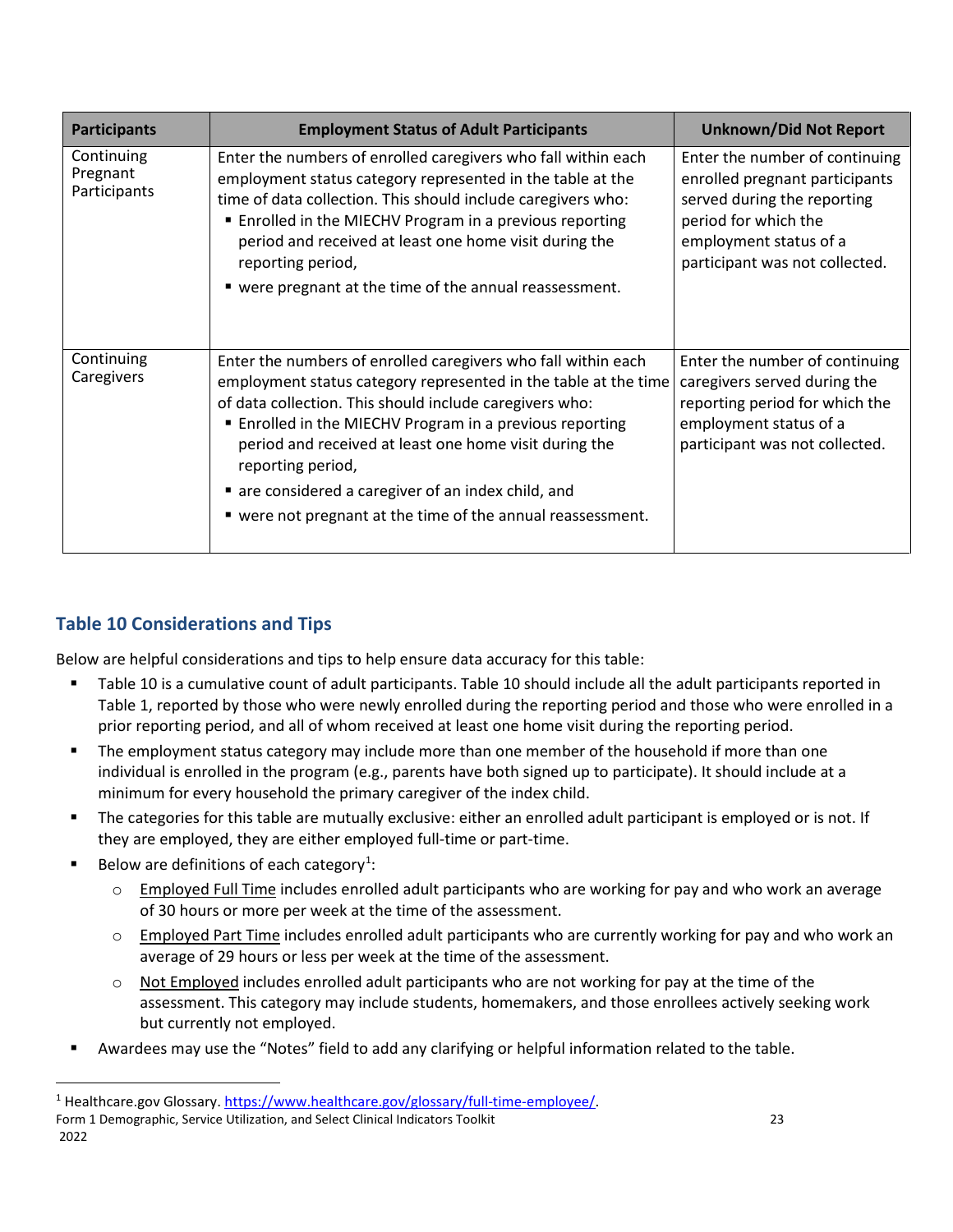- When the percent of data that is "unknown/did not report" is greater than 10%, provide a table note that addresses the reason for the missing data and if possible, describes plans to reduce the amount of missing data in future reporting.
- To calculate the percent of data that is "unknown/did not report," divide the number of "All Adults" in the "Unknown/Did Not Report" column by the number of "All Adults" in the "Total" column.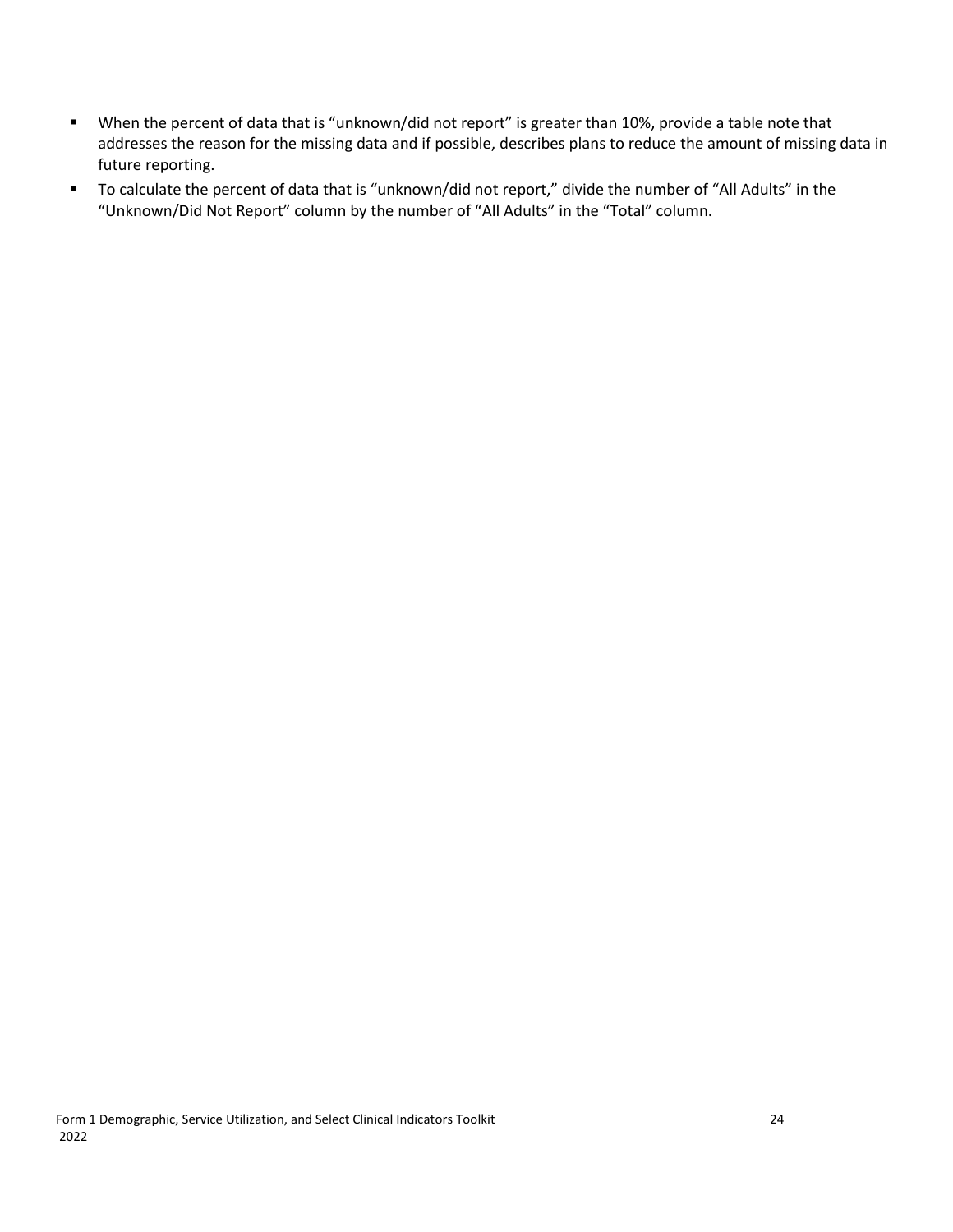## **Table 11: Adult Participants by Housing Status**  (Former Table 12)

#### <span id="page-28-0"></span>**HRSA Table 11 Data Entry Form**

|                                                    |                                                                    |                                                             | <b>Not Homeless</b>           |                                                |                           | <b>Total Not</b><br>Homeless |                                       | Homeless                                                                      |                           | Total<br>Homeless | <b>Unknown</b><br>/Did Not<br>Report | Total |
|----------------------------------------------------|--------------------------------------------------------------------|-------------------------------------------------------------|-------------------------------|------------------------------------------------|---------------------------|------------------------------|---------------------------------------|-------------------------------------------------------------------------------|---------------------------|-------------------|--------------------------------------|-------|
| Adult<br>Participants                              | Owns or<br>shares own<br>home,<br>condominium<br>, or<br>apartment | Rents<br>or<br>shares<br>own<br>home<br>or<br>apart<br>ment | Lives in<br>public<br>housing | Lives<br>with<br>parent or<br>family<br>member | Some other<br>arrangement |                              | Homeless<br>and<br>sharing<br>housing | Homeless<br>and living<br>in an<br>emergency<br>or<br>transitional<br>shelter | Some other<br>arrangement |                   |                                      |       |
| Pregnant<br>Participants                           |                                                                    |                                                             |                               |                                                |                           |                              |                                       |                                                                               |                           |                   |                                      |       |
| Caregivers                                         |                                                                    |                                                             |                               |                                                |                           |                              |                                       |                                                                               |                           |                   |                                      |       |
| <b>All Adults</b><br>(Auto<br>Calculate)<br>Notes: |                                                                    |                                                             |                               |                                                |                           |                              |                                       |                                                                               |                           |                   |                                      |       |

\*Columns highlighted in grey are auto calculated by HVIS.

## **HRSA Table 11 Data Entry Form (As it appears in HVIS)**

#### **Not Homeless**

| <b>Adult</b><br>Participants   | Owns or shares own<br>home,<br>condominium, or<br>apartment | Rents or shares own<br>home or apartment | Lives in public<br>housing | Lives with parent or<br>family member | Some other<br>arrangement | <b>Total Not Homeless</b> |
|--------------------------------|-------------------------------------------------------------|------------------------------------------|----------------------------|---------------------------------------|---------------------------|---------------------------|
| Pregnant<br>Participants       |                                                             |                                          |                            |                                       |                           |                           |
| Caregivers                     |                                                             |                                          |                            |                                       |                           |                           |
| All Adults (Auto<br>Calculate) |                                                             |                                          |                            |                                       |                           |                           |

#### **Homeless**

| <b>Adult Participants</b>    | Homeless and sharing housing | Homeless and living in an<br>emergency or transitional<br>shelter | Some other arrangement | <b>Total Homeless</b> |
|------------------------------|------------------------------|-------------------------------------------------------------------|------------------------|-----------------------|
| <b>Pregnant Participants</b> |                              |                                                                   |                        |                       |
| Caregivers                   |                              |                                                                   |                        |                       |
| All Adults (Auto Calculate)  |                              |                                                                   |                        |                       |

#### **Housing Status – Total**

| <b>Adult Participants</b>    | Unknown/Did not Report | <b>Total Not Homeless</b> | <b>Total Homeless</b> | Total |
|------------------------------|------------------------|---------------------------|-----------------------|-------|
| <b>Pregnant Participants</b> |                        |                           |                       |       |
| Caregivers                   |                        |                           |                       |       |
| All Adults (Auto Calculate)  |                        |                           |                       |       |

Form 1 Demographic, Service Utilization, and Select Clinical Indicators Toolkit 25 2022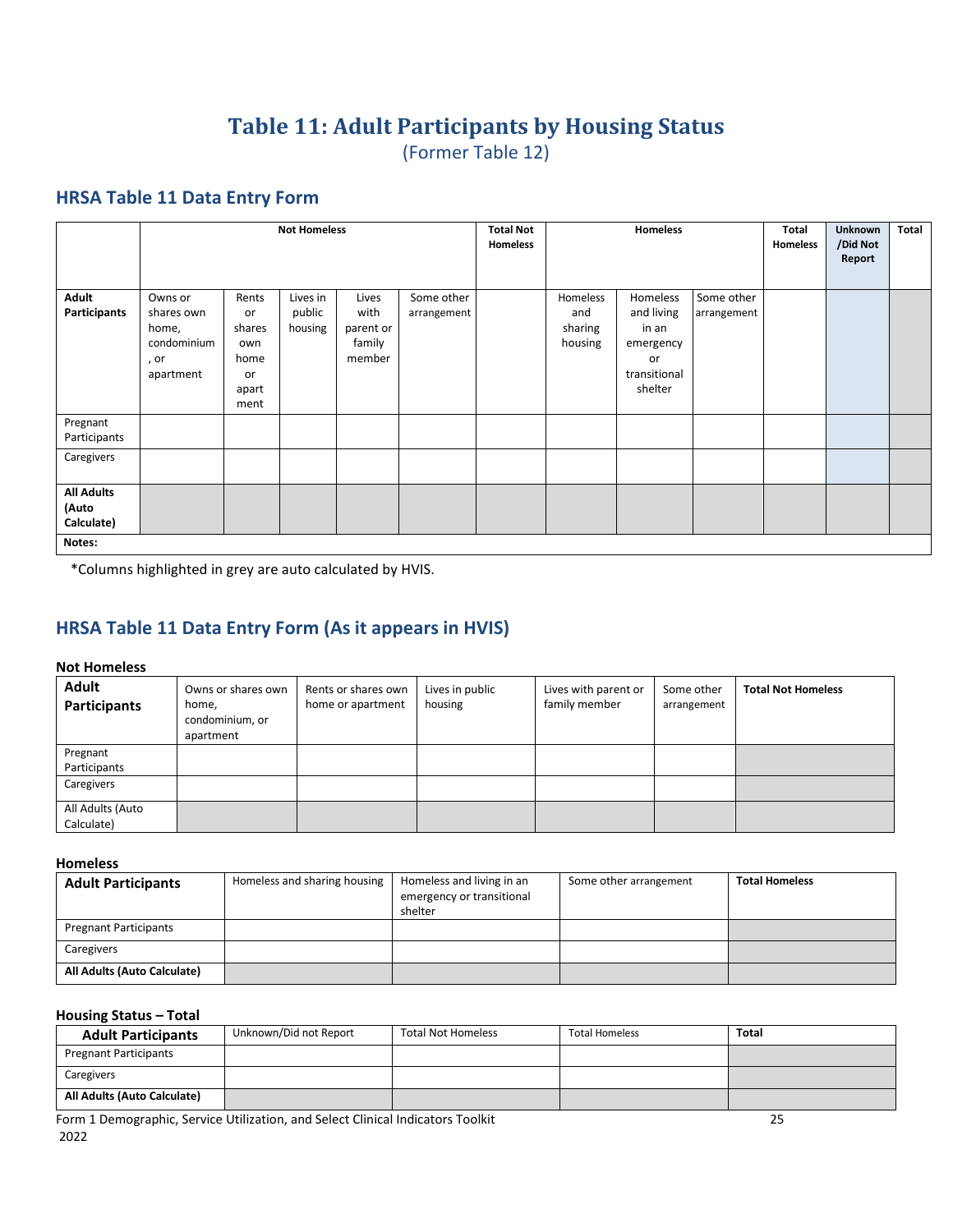## **Table 11 Data Entry Instructions**

| <b>Adult</b>             | <b>Housing Status of Adult Participants</b>                                                                                                                                                                                                                                                                                                                                                                                                                                              | <b>Unknown/Did Not Report</b>                                                                                                                                               |
|--------------------------|------------------------------------------------------------------------------------------------------------------------------------------------------------------------------------------------------------------------------------------------------------------------------------------------------------------------------------------------------------------------------------------------------------------------------------------------------------------------------------------|-----------------------------------------------------------------------------------------------------------------------------------------------------------------------------|
| <b>Participants</b>      |                                                                                                                                                                                                                                                                                                                                                                                                                                                                                          |                                                                                                                                                                             |
| Pregnant<br>Participants | Enter the numbers of enrolled pregnant participants who fall within each<br>housing status category represented in the table at the time of data<br>collection. This should include pregnant participants who:<br>• enrolled in the MIECHV Program during the reporting period (or enrolled<br>in a previous reporting period) and received at least one home visit<br>during the reporting period, and<br>■ were pregnant at the time of the assessment.                                | Enter the number of<br>enrolled pregnant<br>participants served<br>during the reporting<br>period for which the<br>housing status of a<br>participant was not<br>collected. |
| Caregivers               | Enter the numbers of enrolled caregivers who fall within each housing<br>status category represented in the table at the time of data collection. This<br>should include caregivers who:<br>• enrolled in the MIECHV Program during the reporting period (or enrolled<br>in a previous reporting period) and received at least one home visit<br>during the reporting period,<br>are considered a caregiver of an index child, and<br>■ were not pregnant at the time of the assessment. | Enter the number of<br>enrolled caregivers<br>served during the<br>reporting period for<br>which the housing status<br>of a participant was not<br>collected.               |

## **Table 11 Considerations and Tips**

Below are helpful considerations and tips to help ensure data accuracy for this table:

- Table 11 is a cumulative count of adult participants. Table 11 should include all the adult participants reported in Table 1, including those who were newly enrolled during the reporting period and those who were enrolled in a prior reporting period, and all of whom received at least one home visit during the reporting period.
- The housing status category may include more than one member of the household if more than one individual is enrolled in the program (e.g., parents have both signed up to participate). It should include at a minimum for every household the primary caregiver of the index child.
- This is a tiered table. To complete the table, awardees should first classify the adult participants as homeless or not homeless. Once a participant is identified as either homeless or not homeless, identify which subcategory best represents his/her housing situation. The subcategories for this table are mutually exclusive. Awardees should categorize participants according to the category that most closely matches the participant's housing status.
- Below are definitions of each category and subcategory:<sup>[2](#page-29-0)</sup>
	- Homeless includes enrolled adult participants who lack a fixed, regular, and adequate nighttime residence, no matter the type of housing they reside in at the time of the assessment (within the meaning of section 103(a)(1) of the McKinney-Vento Homeless Assistance Act).
		- Homeless and sharing housing includes enrolled adult participants who meet the definition of homeless and are sharing the housing of other persons due to loss of housing, economic hardship,

 $\overline{a}$ 

<span id="page-29-0"></span><sup>2</sup> <http://nche.ed.gov/downloads/briefs/conf-elig.pdf>

Form 1 Demographic, Service Utilization, and Select Clinical Indicators Toolkit 26 2022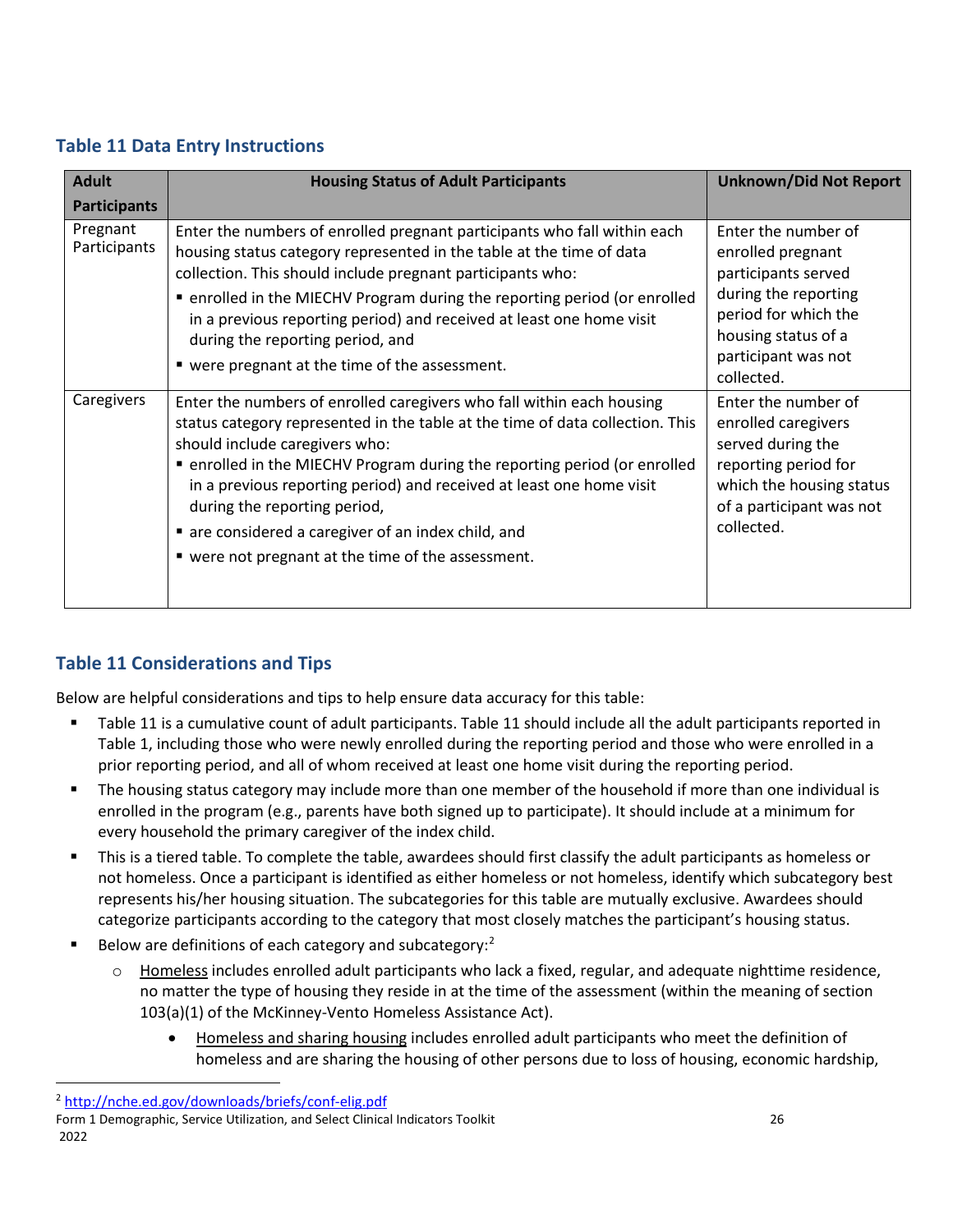or a similar reason.

- Homeless and living in an emergency or transitional shelter includes enrolled adult participants who meet the definition of homeless and who (1) are living in an emergency or transitional shelter, (2) are abandoned in a hospital, or (3) are awaiting foster care placement.
- Homeless and some other arrangement includes enrolled adult participants who meet the definition of homeless and who (1) are living in motels, hotels, trailer parks, or camping grounds due to the lack of alternative adequate accommodations; (2) have a primary nighttime residence that is a public or private place not designed for or ordinarily used as a regular sleeping accommodation for human beings (within the meaning of section 103(a)(2)(C) of McKinney-Vento); or (3) are living in cars, parks, public spaces, abandoned buildings, substandard housing, bus or train stations, or similar settings.<sup>[3](#page-30-0)</sup>
- $\circ$  Not Homeless includes enrolled adult participants who have a fixed, regular, and adequate nighttime residence (within the meaning of section 103(a)(1) of McKinney-Vento) at the time of the assessment.
	- Not homeless and owns or shares own home, condominium, or apartment includes enrolled adult participants who meet the definition of "not homeless" and are living in housing that they own or share ownership of.
	- Not homeless and rents or shares own home or apartment includes enrolled adult participants who meet the definition of "not homeless" and are living in housing that they rent or share the rental of.
	- Not homeless and lives in public housing includes enrolled adult participants who meet the definition of "not homeless" and are living in housing paid for by Federal, State, or local government programs.
	- Not homeless and living with parent or family member includes enrolled adult participants who meet the definition of "not homeless" and are living in the home of a parent or other family member.
	- Not homeless and some other arrangement includes enrolled adult participants who meet the definition of not homeless and who are living in motels, hotels, trailer parks, or camping grounds.<sup>[4](#page-30-1)</sup>
- Housing choice vouchers are separate from public housing and participants utilizing these vouchers should be categorized as not homeless.
	- $\circ$  Housing choice vouchers are administered locally by public housing agencies (PHAs). The PHAs receive federal funds from the U.S. Department of Housing and Urban Development (HUD) to administer the voucher program. The participant is free to choose any housing that meets the requirements of the program and is not limited to units located in subsidized housing projects. Since housing assistance is provided on behalf of the family or individual, participants are able to find their own housing, including single-family homes, townhouses, and apartments. A housing subsidy is paid to the landlord directly by the PHA on behalf of the participating family. The family then pays the difference between the actual rent charged by the landlord and the amount subsidized by the program. For more information on housing choice vouchers, see:

https://www.hud.gov/program\_offices/public\_indian\_housing/programs/hcv/about/fact\_sheet.

 $\circ$  Public housing provides safe and affordable rental housing for eligible low-income families. It is managed by local housing agencies that receive federal aid from HUD. Public housing is distinguished from privately financed housing, regardless of whether federal subsidies or mortgage insurance are features of such housing developments. Further information on public housing can be found here:

 $\overline{\phantom{a}}$ 

<span id="page-30-1"></span><span id="page-30-0"></span><sup>3, 5</sup> [https://www.acf.hhs.gov/sites/default/files/ecd/homelessness\\_definition.pdf.](https://www.acf.hhs.gov/sites/default/files/ecd/homelessness_definition.pdf)

Form 1 Demographic, Service Utilization, and Select Clinical Indicators Toolkit 27 2022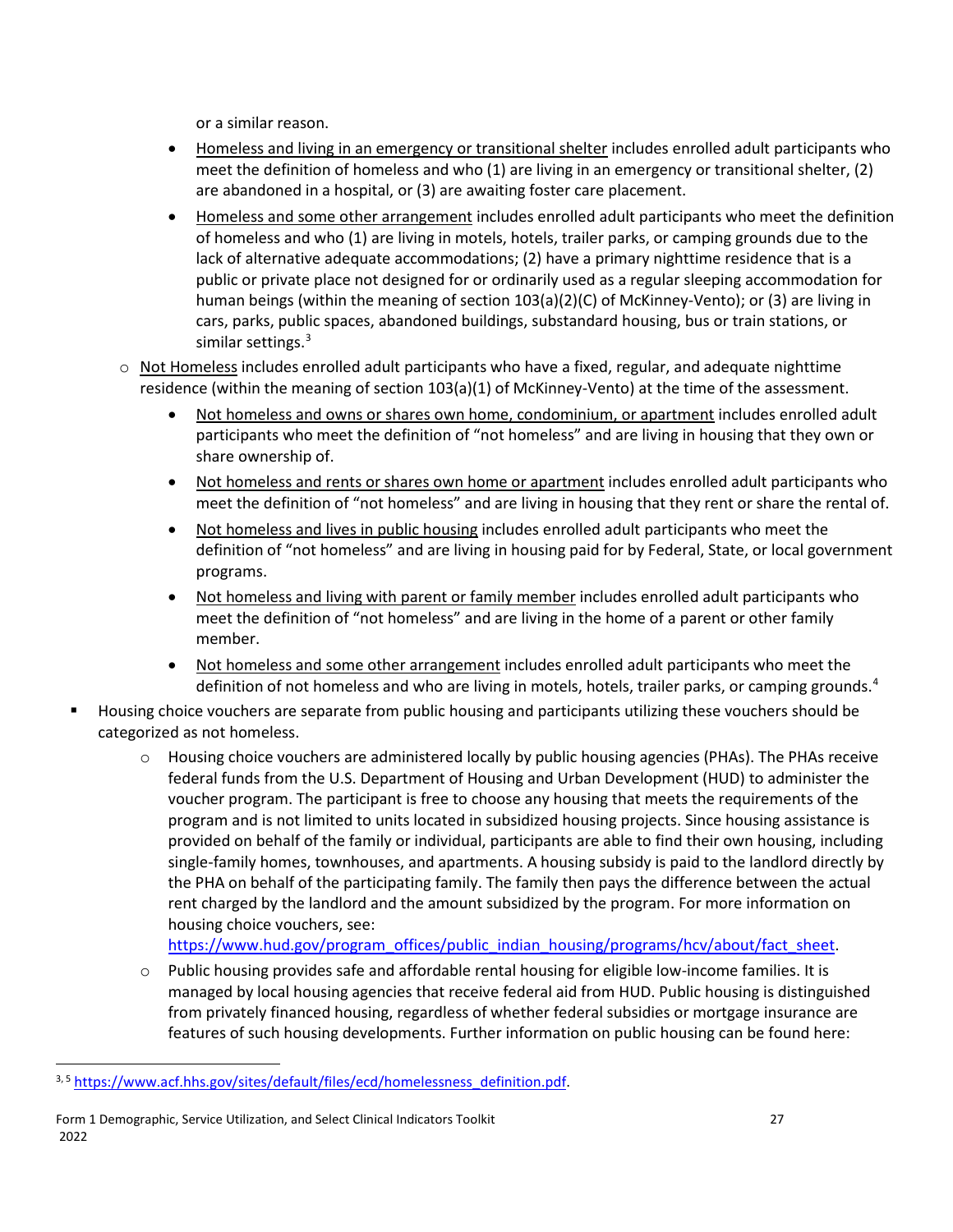#### https://www.hud.gov/topics/rental\_assistance/phprog.

- Suggestions for discussing homelessness with clients include:
	- $\circ$  Ask questions about living arrangements rather than asking "are you homeless?"
	- o Have discussions with families in a sensitive and private manner
	- $\circ$  Explain to families why you are asking questions about their living arrangements
	- o Consider developing an "interview protocol"
- Awardees may use the "Notes" field to add any clarifying or helpful information related to the table.
- When the percent of data that is "unknown/did not report" is greater than 10%, provide a table note that addresses the reason for the missing data and, if possible, describes plans to reduce the amount of missing data in future reporting.
- To calculate the percent of data that is "unknown/did not report," divide the number of "All Adults" in the "Unknown/Did Not Report" column by the number of "All Adults" in the "Total" column.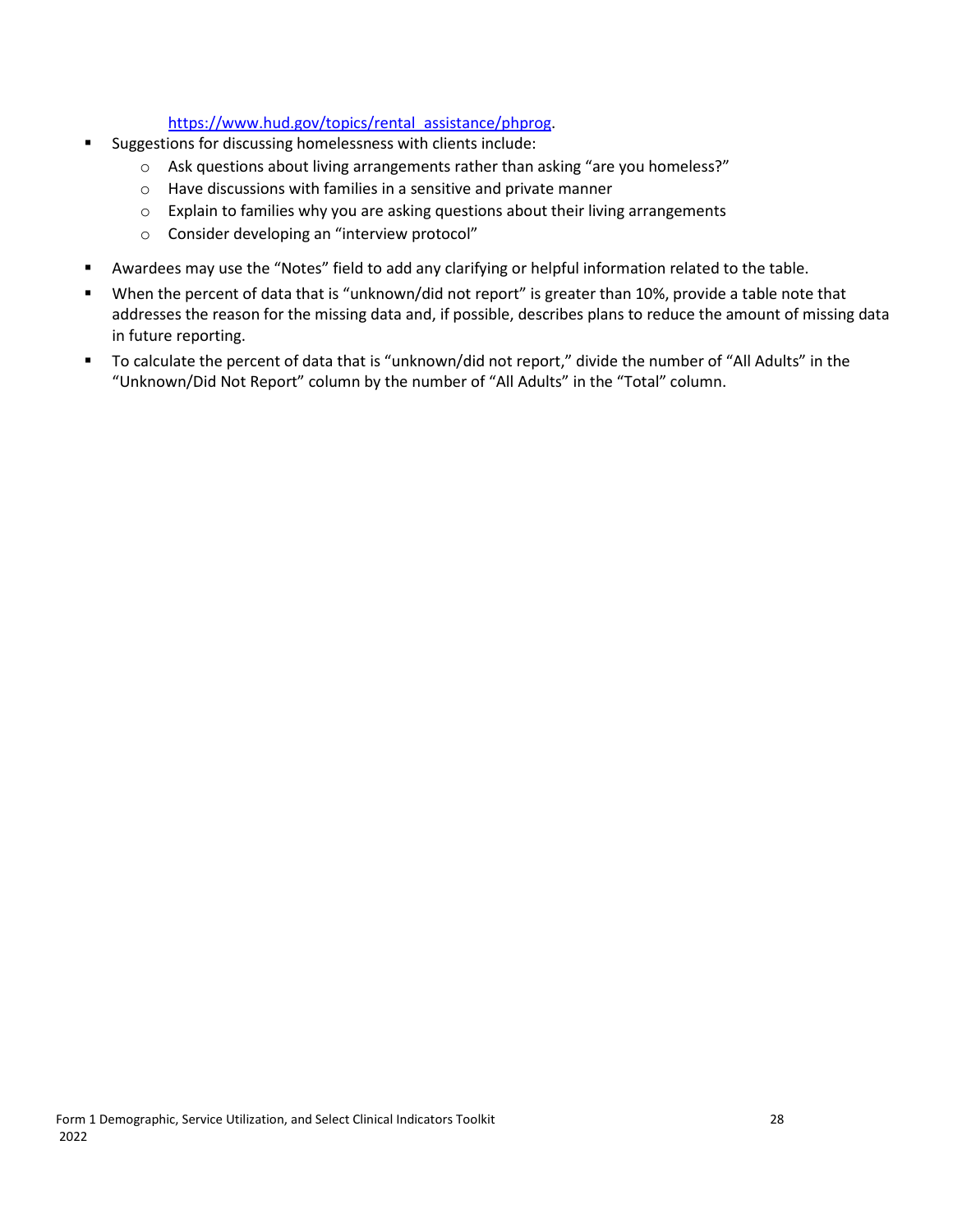## **Table 12: Primary Language Spoken at Home**

(Former Table 13)

#### <span id="page-32-0"></span>**HRSA Table 12 Data Entry Form**

| <b>Index Children</b>               | <b>Number</b> | Percent |
|-------------------------------------|---------------|---------|
| English                             |               |         |
| Spanish                             |               |         |
| Other                               |               |         |
| Unknown/Did Not Report              |               |         |
| All Index Children (Auto Calculate) |               | 100     |
| <b>Notes:</b>                       |               |         |

\*Columns highlighted in grey are auto calculated by HVIS.

#### **Table 12 Data Entry Instructions**

| <b>Primary Language</b><br><b>Spoken at Home</b> | <b>Number of Index Children</b>                                                                                                                                                                                                                                                                                          |
|--------------------------------------------------|--------------------------------------------------------------------------------------------------------------------------------------------------------------------------------------------------------------------------------------------------------------------------------------------------------------------------|
| English                                          | Enter the number of enrolled index children who reside in households in which the primary language<br>spoken at home is English. This should include index children who:<br>are between the ages of birth to kindergarten entry,                                                                                         |
|                                                  | are considered the index child in an individual household, and                                                                                                                                                                                                                                                           |
|                                                  | ■ are under the care of a caregiver who enrolled in the MIECHV Program during the reporting period.                                                                                                                                                                                                                      |
| Spanish                                          | Enter the number of enrolled index children who reside in households in which the primary language<br>spoken at home is Spanish. This should include index children who:<br>■ are between the ages of birth to kindergarten entry,<br>are considered the index child in an individual household, and                     |
|                                                  | ■ are under the care of a caregiver who enrolled in the MIECHV Program during the reporting period.                                                                                                                                                                                                                      |
| Other                                            | Enter the number of enrolled index children who reside in households in which the primary language<br>spoken at home is neither English nor Spanish. This should include index children who:<br>• are between the ages of birth to kindergarten entry,<br>are considered the index child in an individual household, and |
|                                                  | ■ are under the care of a caregiver who enrolled in the MIECHV Program during the reporting period.                                                                                                                                                                                                                      |
| Unknown/Did<br>Not Report                        | Enter the number of enrolled index children during the reporting period for which the primary<br>language spoken at home was not collected.                                                                                                                                                                              |

#### **Table 12 Considerations and Tips**

- **The primary language selected should be the language used in the home the majority of the time.**
- Table 5 is a cumulative count of index children. Table 5 should include all the index children reported in Table 1, including those who were newly enrolled during the reporting period and those who were enrolled in a prior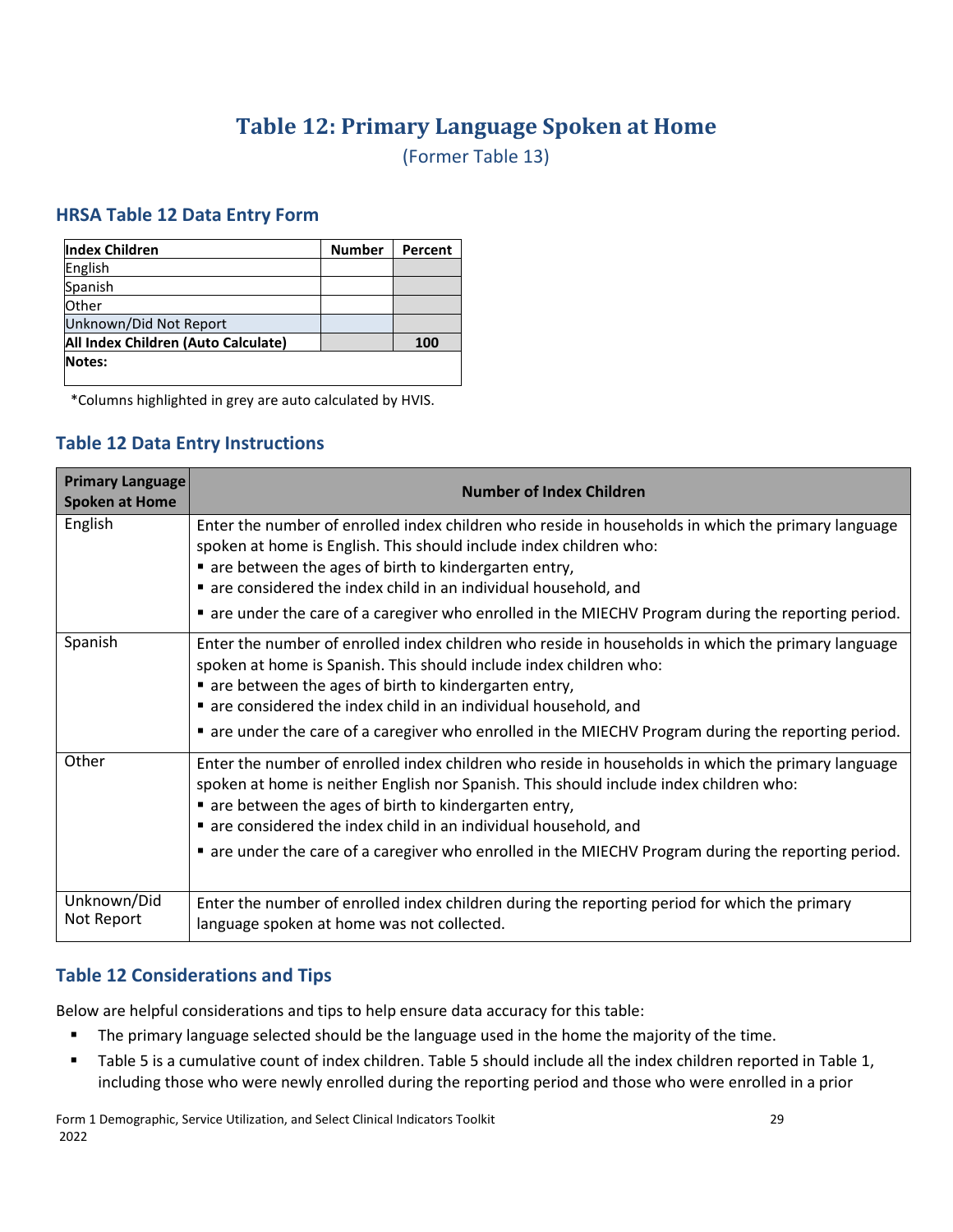reporting period, and all of whom received at least one home visit during the reporting period.

- An index child is the target child in an individual household who is under the care of the adult enrollee(s) and between the ages of birth to kindergarten entry.
- The category may include more than one index child in a household if more than one index child is enrolled in the program (per model guidelines).
- Awardees may use the "Notes" field to add any clarifying or helpful information related to the table, including any additional information on other languages spoken.
- When the percent of data that is "unknown/did not report" is greater than 10%, provide a table note that addresses the reason for the missing data and, if possible, describes plans to reduce the amount of missing data in future reporting.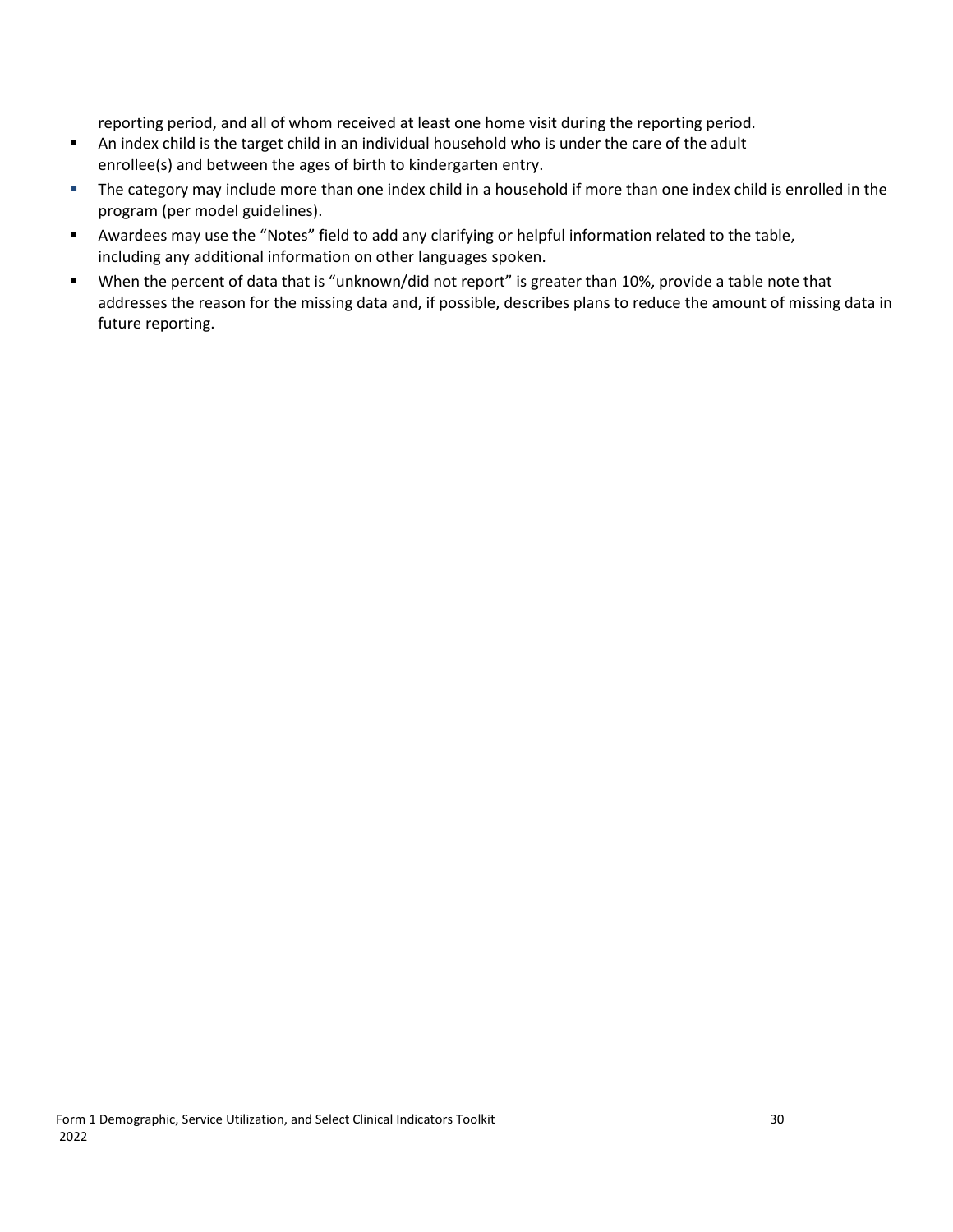## <span id="page-34-0"></span>**Table 13: Household Income in Relation to Federal Poverty Guidelines**

(Former Table 14)

#### **HRSA Table 13 Data Entry Form**

| <b>Households</b>               | <b>Number of Households</b> | Percent |
|---------------------------------|-----------------------------|---------|
| 50% and under                   |                             |         |
| 51-100%                         |                             |         |
| 101-133%                        |                             |         |
| 134-200%                        |                             |         |
| 201-300%                        |                             |         |
| >300%                           |                             |         |
| Unknown/Did not Report          |                             |         |
| All Households (Auto Calculate) |                             | 100     |
| Notes:                          |                             |         |
|                                 |                             |         |

\*Columns highlighted in grey are auto calculated by HVIS.

#### **Table 13 Data Entry Instructions**

| Income in Relation to the<br><b>Federal Poverty Guidelines</b> | <b>Number of Households</b>                                                                                                                                                                                                                      |
|----------------------------------------------------------------|--------------------------------------------------------------------------------------------------------------------------------------------------------------------------------------------------------------------------------------------------|
| 50% and under                                                  | Enter the number of households in which:                                                                                                                                                                                                         |
|                                                                | • the household income is 50% or less than the poverty level, and                                                                                                                                                                                |
|                                                                | " includes at least one enrolled adult participant who enrolled in MIECHV during the<br>reporting period (or enrolled in the MIECHV Program in a previous reporting period)<br>and received at least one home visit during the reporting period. |
| 51-100%                                                        | Enter the number of households in which:                                                                                                                                                                                                         |
|                                                                | • the household income is 51-100% of the poverty level, and                                                                                                                                                                                      |
|                                                                | " includes at least one enrolled adult participant who enrolled in MIECHV during the<br>reporting period (or enrolled in the MIECHV Program in a previous reporting period)<br>and received at least one home visit during the reporting period. |
| 101-133%                                                       | Enter the number of households in which:                                                                                                                                                                                                         |
|                                                                | • the household income is 101-133% of the poverty level, and                                                                                                                                                                                     |
|                                                                | " includes at least one enrolled adult participant who enrolled in MIECHV during the<br>reporting period (or enrolled in the MIECHV Program in a previous reporting period)<br>and received at least one home visit during the reporting period. |
| 134-200%                                                       | Enter the number of households in which:                                                                                                                                                                                                         |
|                                                                | • the household income is 134-200% of the poverty level, and                                                                                                                                                                                     |
|                                                                | " includes at least one enrolled adult participant who enrolled in MIECHV during the<br>reporting period (or enrolled in the MIECHV Program in a previous reporting period)<br>and received at least one home visit during the reporting period. |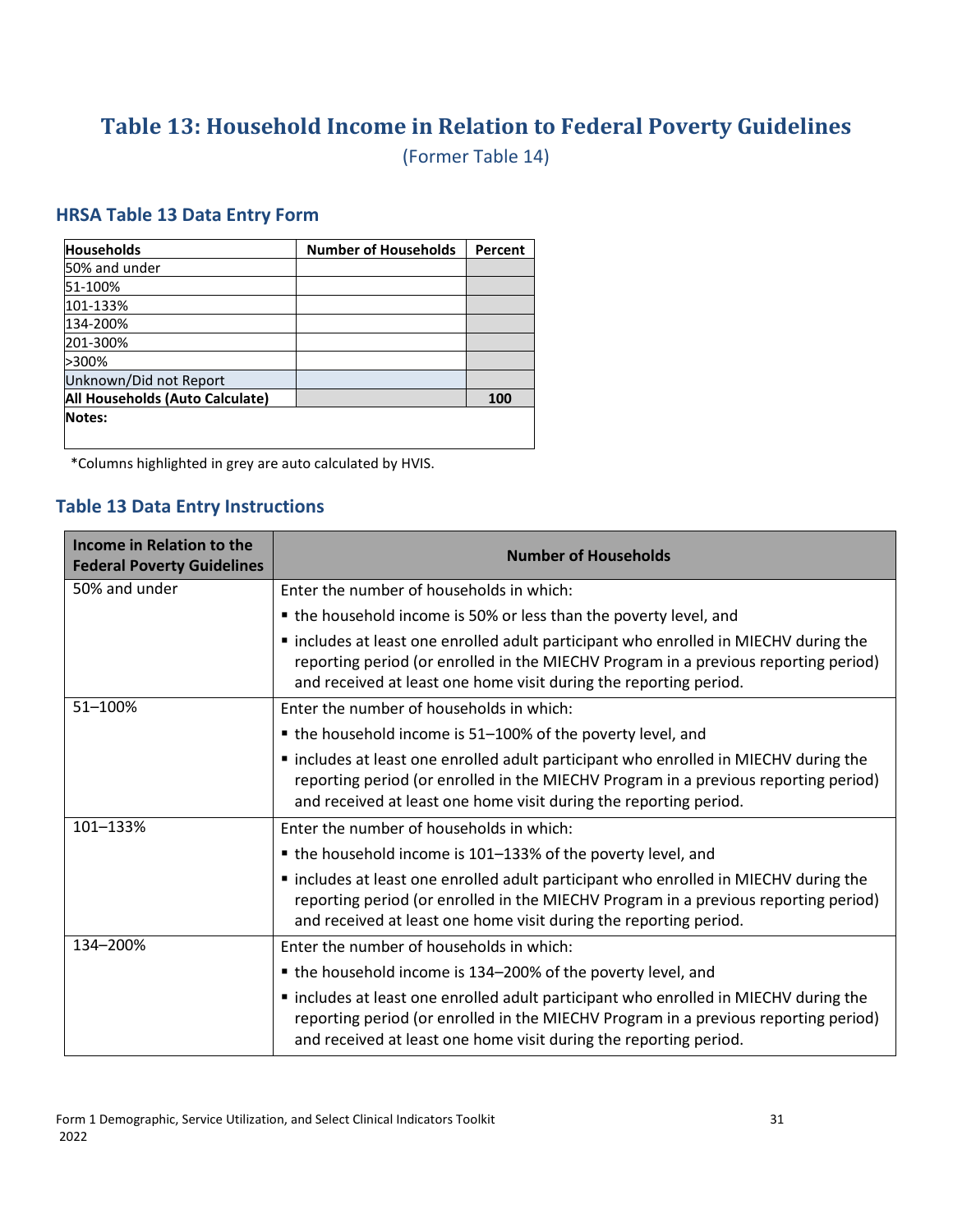| Income in Relation to the<br><b>Federal Poverty Guidelines</b> | <b>Number of Households</b>                                                                                                                                                                                                                                                                                  |
|----------------------------------------------------------------|--------------------------------------------------------------------------------------------------------------------------------------------------------------------------------------------------------------------------------------------------------------------------------------------------------------|
| 201-300%                                                       | Enter the number of households in which:                                                                                                                                                                                                                                                                     |
|                                                                | • the household income is 201-300% of the poverty level, and                                                                                                                                                                                                                                                 |
|                                                                | " includes at least one enrolled adult participant who enrolled in MIECHV during the<br>reporting period (or enrolled in the MIECHV Program in a previous reporting period)<br>and received at least one home visit during the reporting period.                                                             |
| $> 300\%$                                                      | Enter the number of households in which:                                                                                                                                                                                                                                                                     |
|                                                                | • the household income is greater than 300% of the poverty level, and                                                                                                                                                                                                                                        |
|                                                                | " includes at least one enrolled adult participant who enrolled in MIECHV during the<br>reporting period (or enrolled in the MIECHV Program in a previous reporting period)<br>and received at least one home visit during the reporting period.                                                             |
| Unknown/Did Not Report                                         | Enter the number of households receiving at least one home visit during the reporting<br>period in which income in relation to the federal poverty guidelines could not be<br>determined. This may be because either the household income or the total number of<br>individuals in the household is unknown. |

## **Table 13 Considerations and Tips**

- Table 13 is a cumulative count of households. Table 13 should include all households reported in Table 2, including those who were newly enrolled during the reporting period and those who were enrolled in a prior reporting period, and all of whom received at least one home visit during the reporting period.
- The household may include multiple caregivers per model guidelines. If the program model enrolls more than one caregiver in the household, then each enrolled caregiver would be reported as an adult enrollee in Table 1.
- **The total number of households should never exceed the total number of participants.**
- To determine household income in relation to the federal poverty guidelines, the awardee will need to know the household income and the number of household members reported in the household (both home visiting enrollees and non-enrollees). The household may include multiple caregivers depending on model-specific definitions. Awardees are encouraged to use administrative data to report on this measure.
- Household income refers to the annual gross income for the household, and recorded at enrollment and annually thereafter.
- Federal Poverty Guidelines Annual income data can be estimated from monthly data (monthly income x 12). The HHS Poverty Guidelines are updated annually in February and published in the *Federal Register*. See [the](https://aspe.hhs.gov/poverty-guidelines)  [Office of the Assistant Secretary for Planning and Evaluation f](https://aspe.hhs.gov/poverty-guidelines)or updated guidelines.
- Awardees may use the "Notes" field to add any clarifying or helpful information related to the table.
- When the percent of data that is "unknown/did not report" is greater than 10%, provide a table note that addresses the reason for the missing data and, if possible, describes plans to reduce the amount of missing data in future reporting.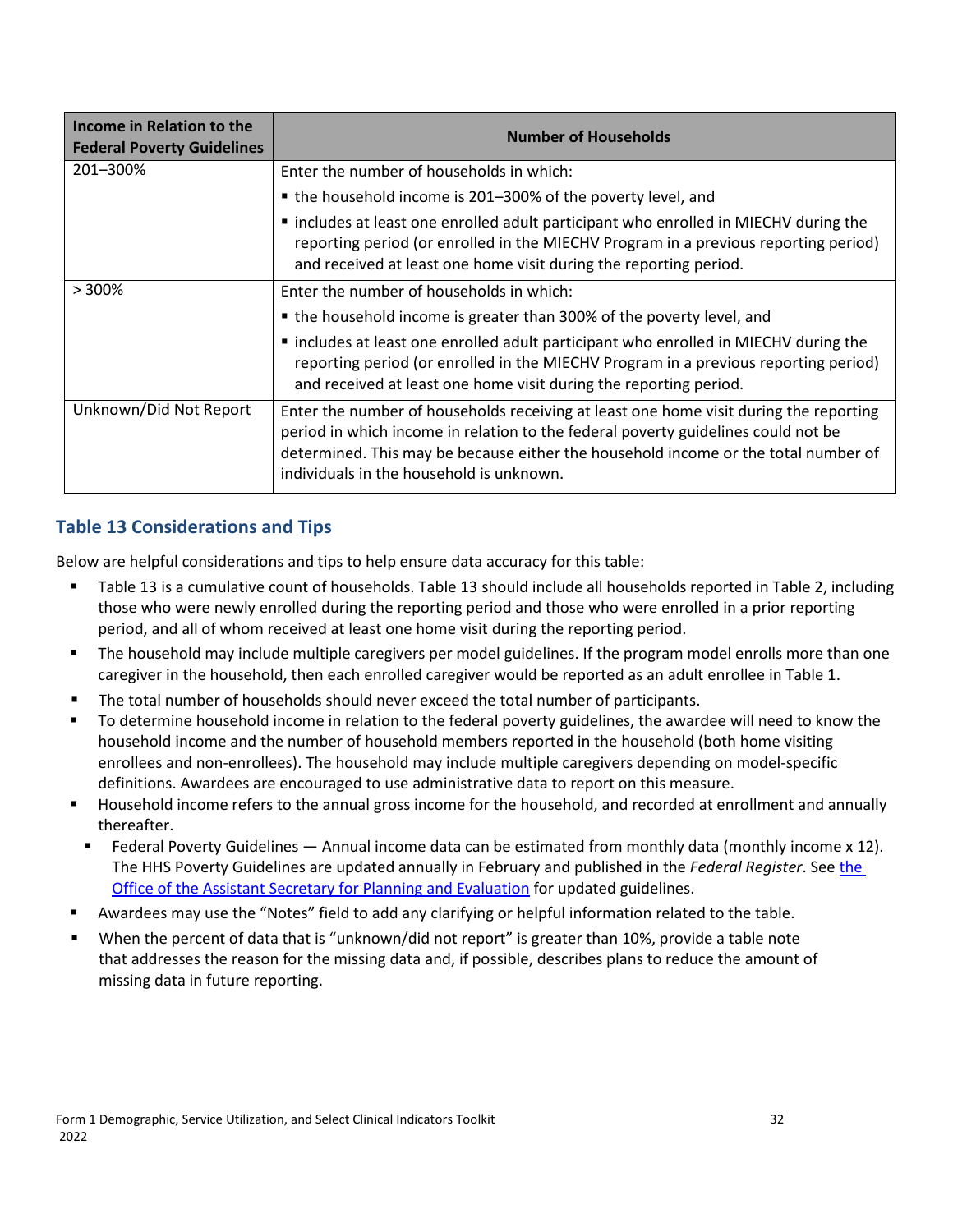## <span id="page-36-0"></span>**Table 14: For Each Household, Indicate the Priority Population Characteristics**

(Former Table 15)

#### **HRSA Table 14 Data Entry Form**

| <b>Households</b>                                                                       | Yes | No. | Unknown/Did Not | <b>Total</b> |
|-----------------------------------------------------------------------------------------|-----|-----|-----------------|--------------|
|                                                                                         |     |     | Report          |              |
| 1. Low income household                                                                 |     |     |                 |              |
| 2. Household contains an enrollee who is pregnant and under age 21                      |     |     |                 |              |
| 3. Household has a history of child abuse or neglect or has had interactions with child |     |     |                 |              |
| 4. Household has a history of substance abuse or needs substance abuse treatment        |     |     |                 |              |
| 5. Someone in the household uses tobacco products in the home                           |     |     |                 |              |
| 6.Someone in the household has attained low student achievement or has a child with     |     |     |                 |              |
| llow student achievement                                                                |     |     |                 |              |
| 7. Household has a child with developmental delays or disabilities                      |     |     |                 |              |
| 8. Household includes individuals who are serving or formerly served in the US armed    |     |     |                 |              |
| forces                                                                                  |     |     |                 |              |
| Notes:                                                                                  |     |     |                 |              |
|                                                                                         |     |     |                 |              |

\*Columns highlighted in grey are auto calculated by HVIS.

#### **Table 14 Data Entry Instructions**

| <b>Priority Population</b>                                                                                        | <b>Number of Households</b>                                                                                                                | <b>Number of Households Not</b>                                                                                                                  | <b>Unknown/Did Not Report</b>                                                                                                                              |
|-------------------------------------------------------------------------------------------------------------------|--------------------------------------------------------------------------------------------------------------------------------------------|--------------------------------------------------------------------------------------------------------------------------------------------------|------------------------------------------------------------------------------------------------------------------------------------------------------------|
| <b>Characteristics</b>                                                                                            | <b>Meeting Characteristic</b>                                                                                                              | <b>Meeting Characteristic</b>                                                                                                                    |                                                                                                                                                            |
| Low income household                                                                                              | Enter the number of                                                                                                                        | Enter the number of                                                                                                                              | Enter the number of                                                                                                                                        |
|                                                                                                                   | households served during                                                                                                                   | households served during                                                                                                                         | households served during                                                                                                                                   |
|                                                                                                                   | the reporting period for                                                                                                                   | the reporting period for                                                                                                                         | the reporting period for                                                                                                                                   |
|                                                                                                                   | which the priority                                                                                                                         | which the priority                                                                                                                               | which the priority                                                                                                                                         |
|                                                                                                                   | population characteristic                                                                                                                  | population characteristic                                                                                                                        | population characteristic                                                                                                                                  |
|                                                                                                                   | applied.                                                                                                                                   | did not apply.                                                                                                                                   | could not be determined.                                                                                                                                   |
| Household contains an<br>enrollee who is pregnant<br>and under age 21                                             | Enter the number of<br>households served during<br>the reporting period for<br>which the priority<br>population characteristic<br>applied. | Enter the number of<br>households served during<br>the reporting period for<br>which the priority<br>population characteristic<br>did not apply. | Enter the number of<br>households served during<br>the reporting period for<br>which the priority<br>population characteristic<br>could not be determined. |
| Household has a history<br>of child abuse or neglect<br>or has had interactions<br>with child welfare<br>services | Enter the number of<br>households served during<br>the reporting period for<br>which the priority<br>population characteristic<br>applied. | Enter the number of<br>households served during<br>the reporting period for<br>which the priority<br>population characteristic<br>did not apply. | Enter the number of<br>households served during<br>the reporting period for<br>which the priority<br>population characteristic<br>could not be determined. |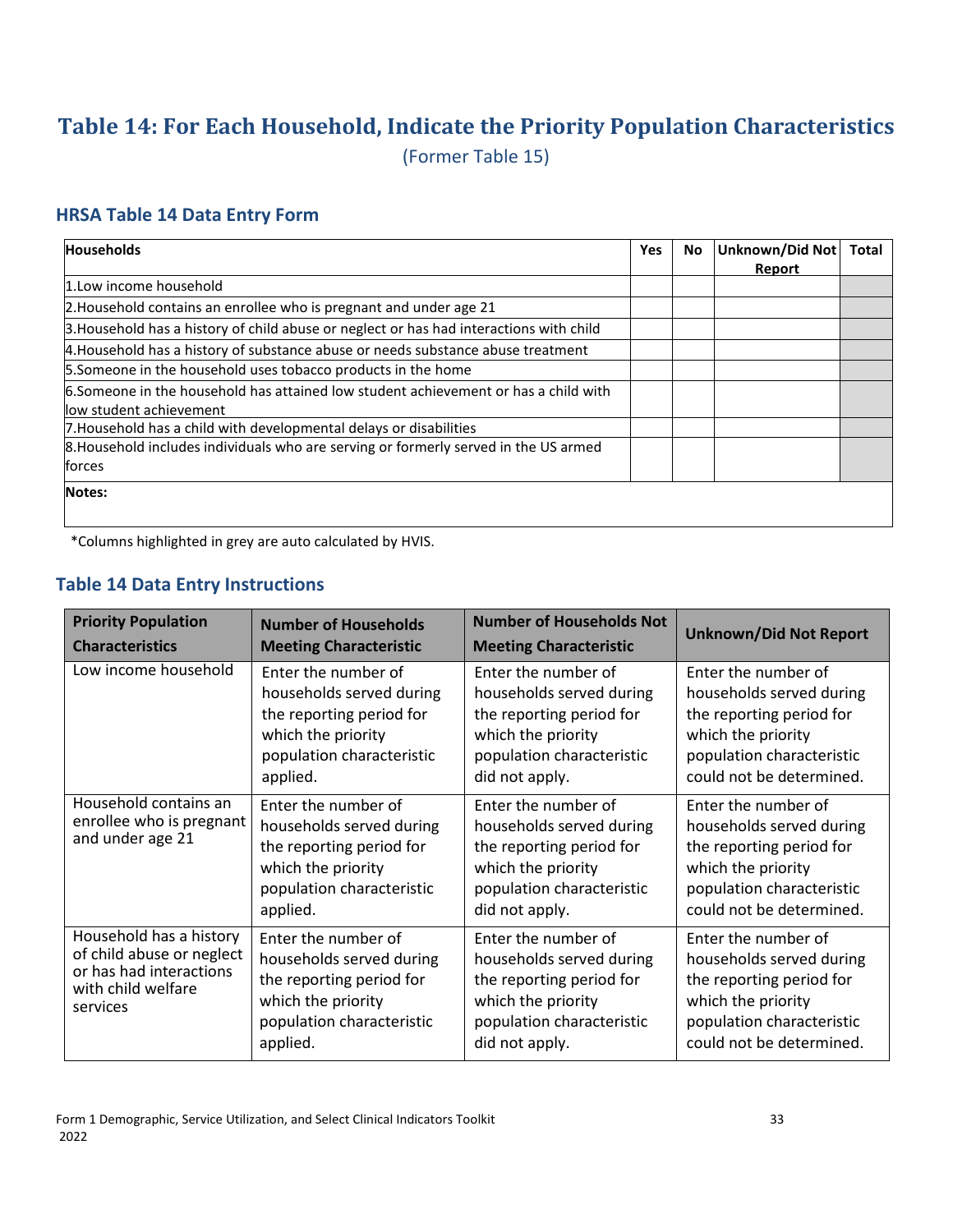| <b>Priority Population</b><br><b>Characteristics</b>                                                                  | <b>Number of Households</b><br><b>Meeting Characteristic</b>                                                                               | <b>Number of Households Not</b><br><b>Meeting Characteristic</b>                                                                                 | <b>Unknown/Did Not Report</b>                                                                                                                              |
|-----------------------------------------------------------------------------------------------------------------------|--------------------------------------------------------------------------------------------------------------------------------------------|--------------------------------------------------------------------------------------------------------------------------------------------------|------------------------------------------------------------------------------------------------------------------------------------------------------------|
| Household has a history<br>of substance abuse or<br>needs substance abuse<br>treatment                                | Enter the number of<br>households served during<br>the reporting period for<br>which the priority<br>population characteristic<br>applied. | Enter the number of<br>households served during<br>the reporting period for<br>which the priority<br>population characteristic<br>did not apply. | Enter the number of<br>households served during<br>the reporting period for<br>which the priority<br>population characteristic<br>could not be determined. |
| Someone in the<br>household uses tobacco<br>products in the home                                                      | Enter the number of<br>households served during<br>the reporting period for<br>which the priority<br>population characteristic<br>applied. | Enter the number of<br>households served during<br>the reporting period for<br>which the priority<br>population characteristic<br>did not apply. | Enter the number of<br>households served during<br>the reporting period for<br>which the priority<br>population characteristic<br>could not be determined. |
| Someone in the<br>household has attained<br>low student achievement<br>or has a child with low<br>student achievement | Enter the number of<br>households served during<br>the reporting period for<br>which the priority<br>population characteristic<br>applied. | Enter the number of<br>households served during<br>the reporting period for<br>which the priority<br>population characteristic<br>did not apply. | Enter the number of<br>households served during<br>the reporting period for<br>which the priority<br>population characteristic<br>could not be determined. |
| Household has a child<br>with developmental<br>delays or disabilities                                                 | Enter the number of<br>households served during<br>the reporting period for<br>which the priority<br>population characteristic<br>applied. | Enter the number of<br>households served during<br>the reporting period for<br>which the priority<br>population characteristic<br>did not apply. | Enter the number of<br>households served during<br>the reporting period for<br>which the priority<br>population characteristic<br>could not be determined. |
| Household includes<br>individuals who are<br>serving or formerly<br>served in the U.S. Armed<br>Forces                | Enter the number of<br>households served during<br>the reporting period for<br>which the priority<br>population characteristic<br>applied. | Enter the number of<br>households served during<br>the reporting period for<br>which the priority<br>population characteristic<br>did not apply. | Enter the number of<br>households served during<br>the reporting period for<br>which the priority<br>population characteristic<br>could not be determined. |

#### **Table 14 Considerations and Tips**

- Table 14 is not mutually exclusive. A household that meets multiple priority populations should be represented in each characteristic that applies.
- Each row in Table 14 is a cumulative count of households. Each row should include all households reported in Table 2, including those that were newly enrolled during the reporting period and those that were enrolled in a prior reporting period, and all of which received at least one home visit during the reporting period.
- **The household may include multiple caregivers per model guidelines. If the program model enrolls more than** one caregiver in the household, then each enrolled caregiver would be reported as an adult enrollee in Table 1.
- The total number of households reported in each row should never exceed the total number of participants.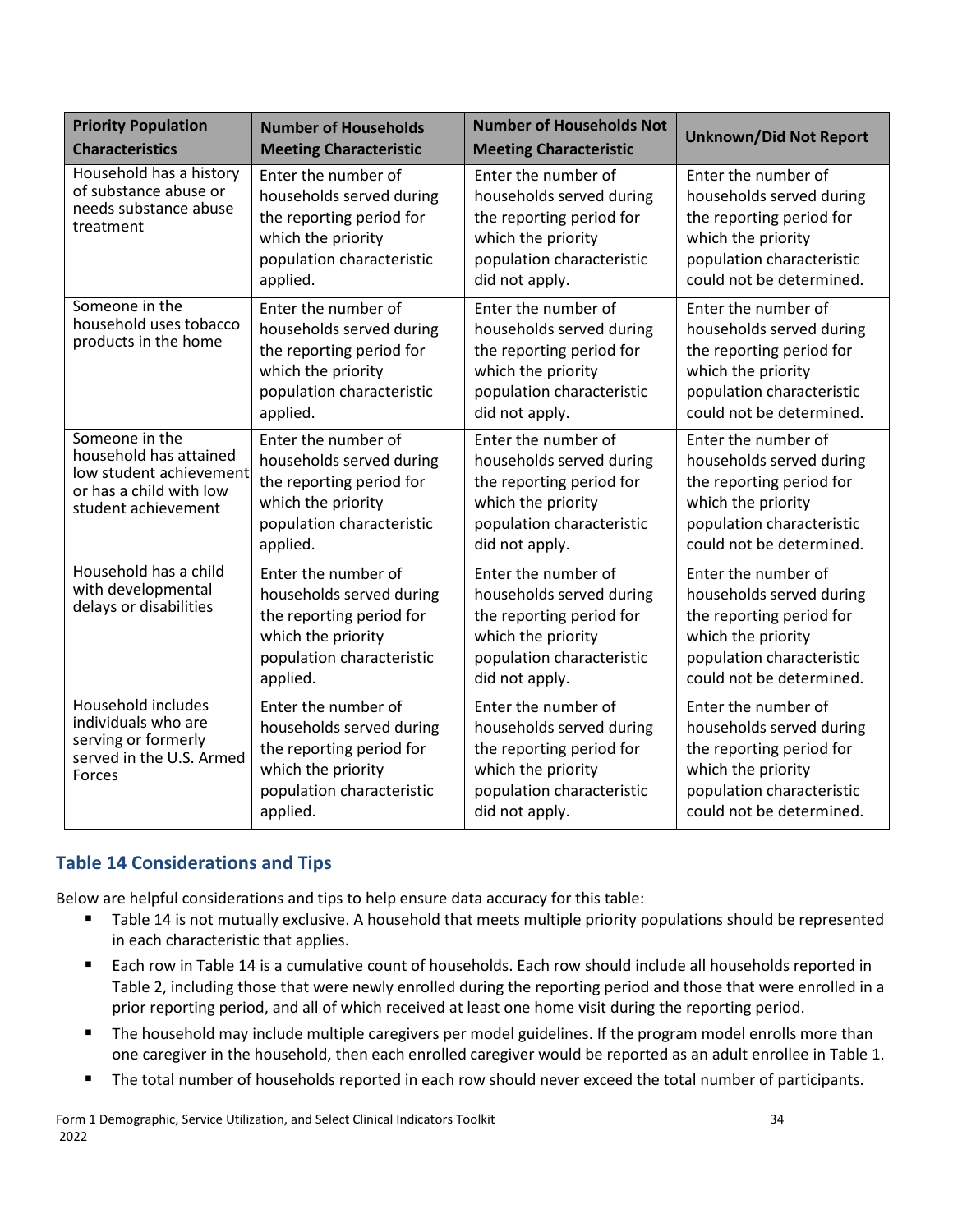- Below are definitions of each category:
	- $\circ$  Low Income an individual or family with an income determined to be below the poverty guidelines updated periodically in the *Federal Register* by HHS in accordance with section 673(2) of the Omnibus Budget Reconciliation Act of 1981 [Title V, Sec. 501(b)(2)]. See [the Office of the Assistant Secretary for](https://aspe.hhs.gov/poverty-guidelines)  [Planning and Evaluation.](https://aspe.hhs.gov/poverty-guidelines) Note that the combined number of households reported in the first two categories of Table 13 (50% and under; 51-100%) should be the same number as those reported as being a low income household in Table 14, if the two data points are not the same, use the "Notes" field to provide an explanation for the differences."
	- $\circ$  Pregnant women under 21 households with expectant mothers who enroll in the program and are under 21 years old during the reporting period.
	- $\circ$  Have a history of child abuse or neglect or have had interactions with child welfare services based on self-report, a household with members who have a history of abuse or neglect and have had involvement with child welfare services. This can include the index child, adult caregivers, or both.
	- $\circ$  Have a history of substance abuse or need substance abuse treatment  $-$  based on self-report, a household with members who have a history of substance abuse or who have been identified as needing substance abuse services through a substance abuse screening administered upon enrollment.
	- $\circ$  Are users of tobacco products in the home  $-$  based on self-report, a household with members who use tobacco products in the home or who have been identified as using tobacco through a substance abuse screening administered during intake. Tobacco use is defined as combustibles (cigarettes, cigars, pipes, hookahs, bidis), non-combustibles (chew, dip, snuff, snus, and dissolvables), and electronic nicotine delivery systems (ENDS).
	- $\circ$  Have, or have children with, low student achievement  $-$  based on self-report, a household with members who have perceived themselves or their child(ren) as having low student achievement.
	- $\circ$  Have a child or children with developmental delays or disabilities  $-$  based on self-report or home visitor/staff observation, a household with members who have a child or children suspected of having a developmental delay or disability.
	- $\circ$  Are in families that are or have served in the U.S. Armed Forces  $-$  based on self-report, households that include individuals who are currently serving or formerly served in the Armed Forces, including such households that have members of the Armed Forces who have had multiple deployments outside of the United States. This definition includes a military member's dependents, which includes dependents acquired through marriage, adoption, or other action during the course of a member's current tour of assigned duty.
- Awardees may use the "Notes" field to add any clarifying or helpful information related to the table.
- When the percent of data that is "unknown/did not report" is greater than 10% for any of the priority population characteristics, provide a table note that addresses the reason for the missing data, and if possible, describes plans to reduce the amount of missing data in future reporting. To calculate the percent of data that is "unknown/did not report," divide the number in the "Unknown/Did Not Report" column by the number in the "Total" column.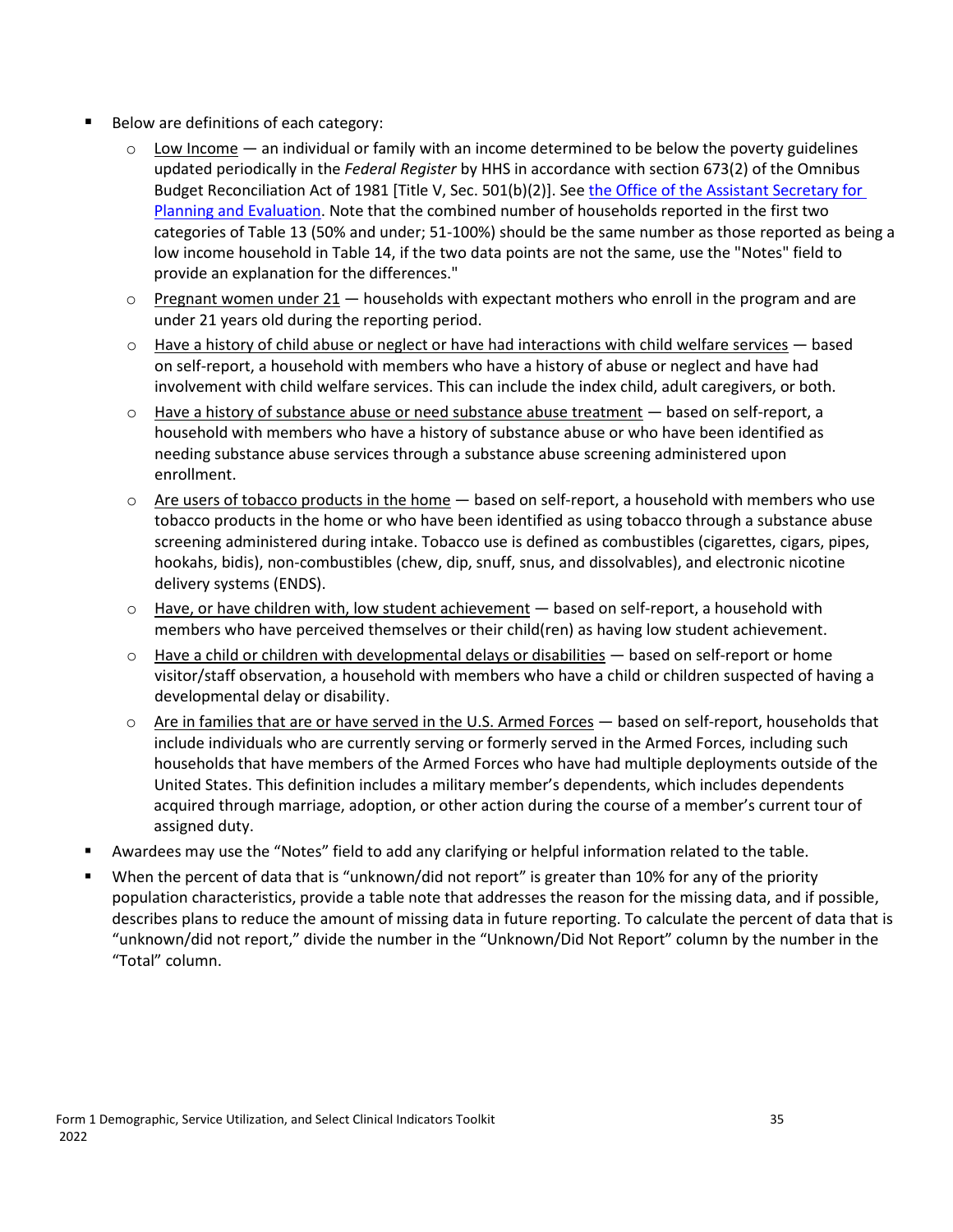## <span id="page-39-1"></span><span id="page-39-0"></span>**SECTION B: SERVICE UTILIZATION**

## **Table 15: Service Utilization**

(Former Table 16)

#### **HRSA Table 15 Data Entry Form**

| <b>Home Visits by Service Modality</b> | <b>Number</b> | Percent |
|----------------------------------------|---------------|---------|
| In-Person Home Visits                  |               |         |
| Virtual Home Visits                    |               |         |
| Unknown/Did Not Report*                |               |         |
| <b>All Visits (Auto Calculate)</b>     |               |         |
| Notes:                                 |               |         |

\*Columns highlighted in grey are auto calculated by HVIS.

#### **Table 15 Data Entry Instructions**

| <b>Home Visits</b>         | <b>Number</b>                                                                                                                |
|----------------------------|------------------------------------------------------------------------------------------------------------------------------|
| In-Person Home Visits      | Enter the total number of home visits completed in-person during the<br>reporting period.                                    |
| <b>Virtual Home Visits</b> | Enter the total number of home visits completed virtually during the<br>reporting period.                                    |
| Unknown/Did Not Report*    | Enter the total number of home visits where the service modality was<br>unknown or not recorded during the reporting period. |

#### **Table 15 Considerations and Tips**

- **Home visit refers to the definition of a completed home visit enacted by the various evidence-based home visiting** models approved for implementation through the MIECHV Program or a Promising Approach. Please refer to model-specific guidance for specific definitions.
- Virtual home visits means a home visit, as described in an applicable service delivery model that is conducted solely by the use of electronic information and telecommunications technologies. Please refer to model-specific guidance for specific definitions.
- Awardees may use the "Notes" field to add any clarifying or helpful information related to the table.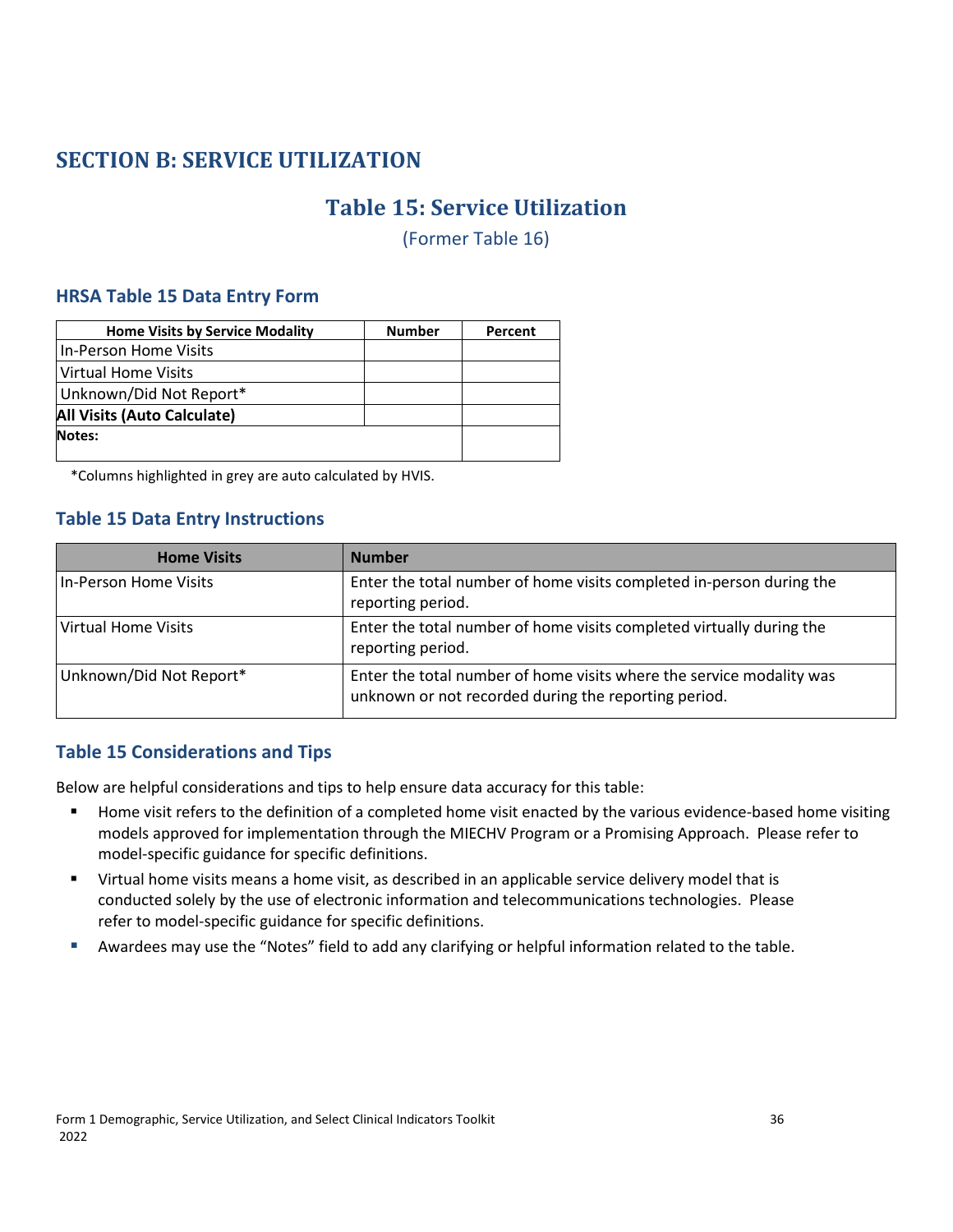# **Table 16: Family Engagement by Household**

(Former Table 17)

#### <span id="page-40-0"></span>**HRSA Table 16 Data Entry Form**

| <b>Households</b>                                   | <b>Number of Households</b> | Percent |
|-----------------------------------------------------|-----------------------------|---------|
| Currently receiving services                        |                             |         |
| Completed program                                   |                             |         |
| Stopped services before completion                  |                             |         |
| Enrolled but not currently receiving services/Other |                             |         |
| Unknown/Did not Report                              |                             |         |
| All Categories (Auto Calculate)                     |                             |         |
| Notes:                                              |                             |         |
|                                                     |                             |         |

\*Columns highlighted in grey are auto calculated by HVIS.

#### **Table 16 Data Entry Instructions**

| <b>Level of Family Engagement</b> | <b>Number of Households</b>                                                                                                                                                                                                                         |
|-----------------------------------|-----------------------------------------------------------------------------------------------------------------------------------------------------------------------------------------------------------------------------------------------------|
| Currently receiving services      | Enter the number of households that:                                                                                                                                                                                                                |
|                                   | " include at least one enrolled adult participant who enrolled in MIECHV during the<br>reporting period (or enrolled in the MIECHV Program in a previous reporting period)<br>and received at least one home visit during the reporting period, and |
|                                   | • are actively enrolled at the end of the reporting period.                                                                                                                                                                                         |
| Completed program                 | Enter the number of households that:                                                                                                                                                                                                                |
|                                   | " include at least one enrolled adult participant who enrolled in MIECHV during the<br>reporting period (or enrolled in the MIECHV Program in a previous reporting period)<br>and received at least one home visit during the reporting period, and |
|                                   | • have successfully completed the program during the reporting period.                                                                                                                                                                              |
| Stopped services before           | Enter the number of households that:                                                                                                                                                                                                                |
| completion                        | " include at least one enrolled adult participant who enrolled in MIECHV during the<br>reporting period (or enrolled in the MIECHV Program in a previous reporting period)<br>and received at least one home visit during the reporting period, and |
|                                   | nave stopped services before completion.                                                                                                                                                                                                            |
| Enrolled but not currently        | Enter the number of households that:                                                                                                                                                                                                                |
| receiving services/Other          | " include at least one enrolled adult participant who enrolled in MIECHV during the<br>reporting period (or enrolled in the MIECHV Program in a previous reporting period)<br>and received at least one home visit during the reporting period, and |
|                                   | " have enrolled but are not actively receiving services.                                                                                                                                                                                            |
| Unknown/Did Not Report            | Enter the number of households receiving at least one home visit during the reporting<br>period in which the level of family engagement could not be determined.                                                                                    |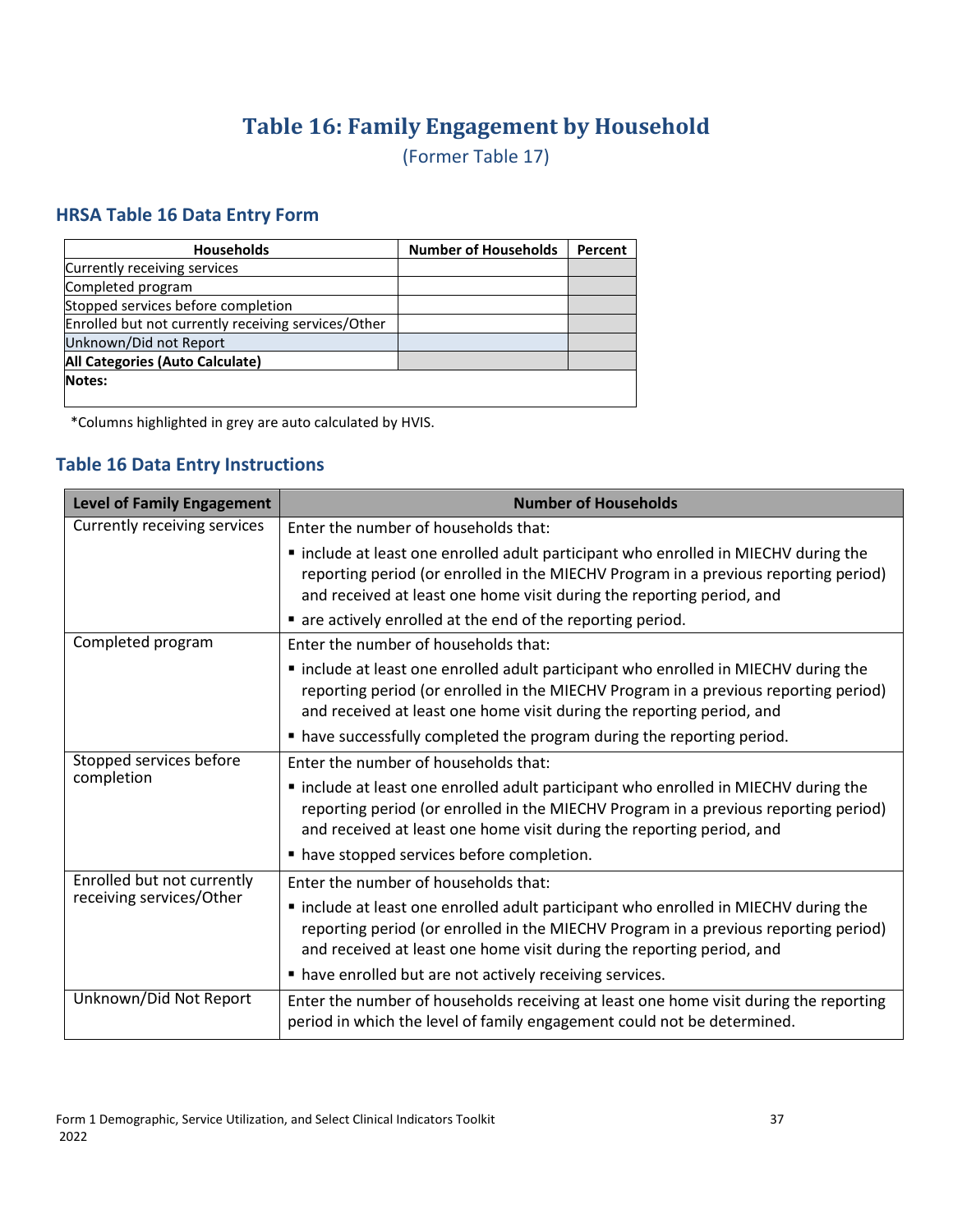#### **Table 16 Considerations and Tips**

- **•** Definitions of each category:
	- $\circ$  Currently receiving services refers to families that are participating in services at the end of the reporting period.
	- $\circ$  Completed program  $-$  refers to families who have completed the program according to model-specific definitions and criteria during the reporting period.
	- $\circ$  Stopped services before completion  $-$  refers to families who left the program for any reason prior to completion.
	- o Enrolled but not currently receiving services/Other refers to those families who do not fall into the previous categories and may include unreachable participants (i.e., the family is not regularly participating but did not actively sever ties, etc.)
- Awardees may use the "Notes" field to add any clarifying or helpful information related to the table.
- When the percent of data that is "unknown/did not report" is greater than 10%, provide a table note that addresses the reason for the missing data and, if possible, describes plans to reduce the amount of missing data in future reporting.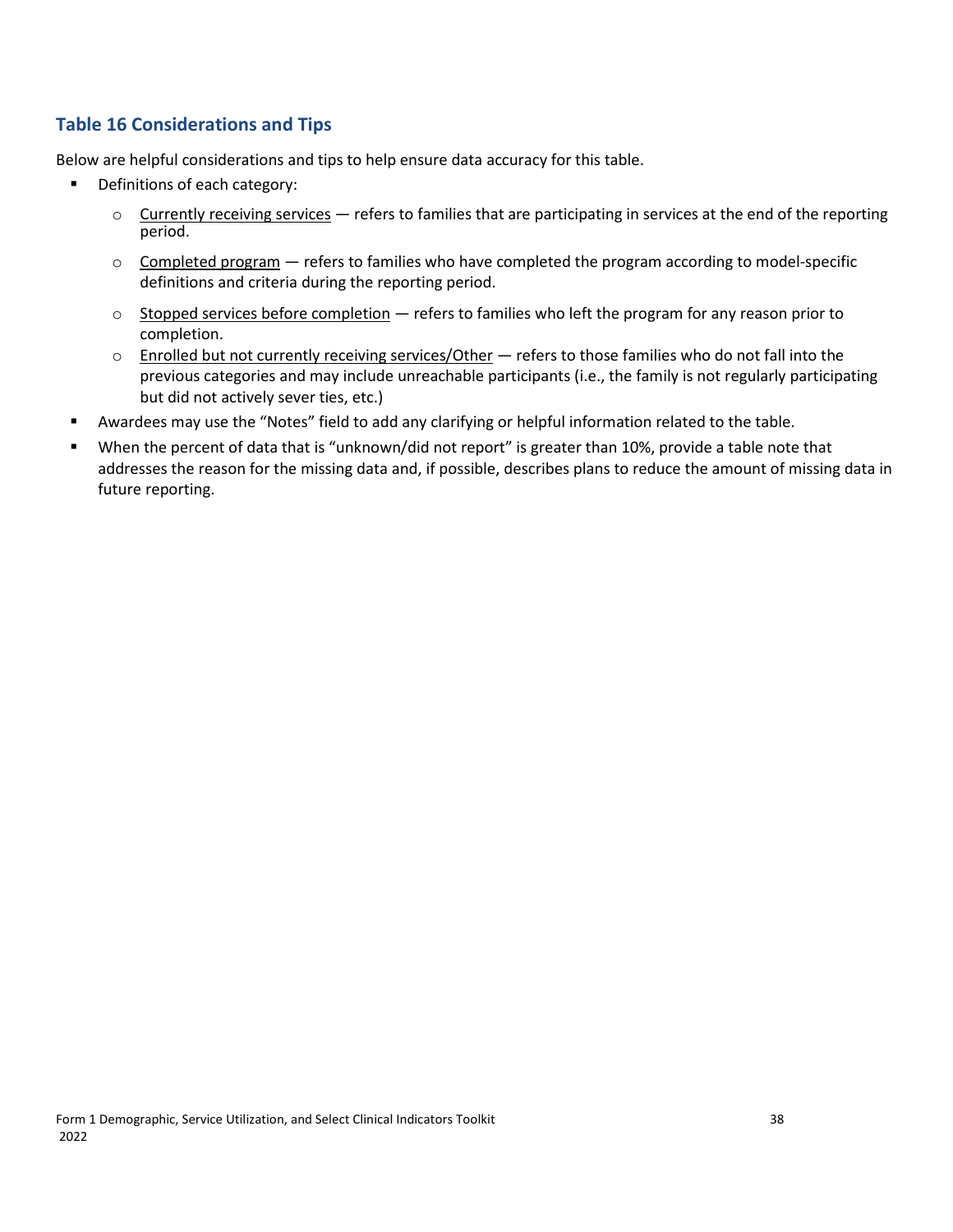## <span id="page-42-0"></span>**Table 17: Unduplicated Count of Households by Evidence-Based Home Visiting Model or Promising Approach**

(Former Table 19)

#### **HRSA Table 17 Data Entry Form**

| Home Visiting Model (Select One per Row -<br><b>Add Rows for Additional Models)</b> | <b>Number Newly Enrolled</b> | <b>Number Continuing During Reporting</b><br>Period | <b>Total</b> |
|-------------------------------------------------------------------------------------|------------------------------|-----------------------------------------------------|--------------|
|                                                                                     |                              |                                                     |              |
| Notes:                                                                              |                              |                                                     |              |
|                                                                                     |                              |                                                     |              |

\*Columns highlighted in grey are auto calculated by HVIS.

## **Table 17 Data Entry Instructions**

| <b>Home Visiting Model</b><br>(Select One per Row -<br><b>Add Rows for</b><br><b>Additional Models)</b> | <b>Number Newly Enrolled</b>                                                                                                                                                                                        | <b>Number Continuing During Reporting Period</b>                                                                                                                                                                                                                                              |
|---------------------------------------------------------------------------------------------------------|---------------------------------------------------------------------------------------------------------------------------------------------------------------------------------------------------------------------|-----------------------------------------------------------------------------------------------------------------------------------------------------------------------------------------------------------------------------------------------------------------------------------------------|
|                                                                                                         | Households including a pregnant participant<br>and/or caregiver who signs up to participate<br>in the home visiting program at any time<br>during the reporting period.                                             | Households including a pregnant<br>participant and/or caregiver who were<br>signed up and actively enrolled in the<br>home visiting program prior to the<br>beginning of the reporting period. The<br>household may include multiple<br>caregivers depending on model-specific<br>definitions |
| Name of Home Visiting<br>Model                                                                          | Enter the total number of households served<br>by the identified home visiting model with at<br>least one adult who:<br>is a pregnant participant or is considered a<br>caregiver of an index child in the program. | Enter the total number of households<br>served by the identified home visiting model<br>with at least one adult who:<br>is a pregnant participant or is considered a<br>caregiver of an index child in the program.                                                                           |

#### **Table 17 Considerations and Tips**

- The household may include multiple caregivers (e.g., pregnant participant, caregivers) per model guidelines. If the program model enrolls more than one caregiver in the household, then each enrolled caregiver would be reported as an adult enrollee in Table 1.
- The total number of households should never exceed the total number Participants.
- Awardees may use the "Notes" field to add any clarifying or helpful information related to the table.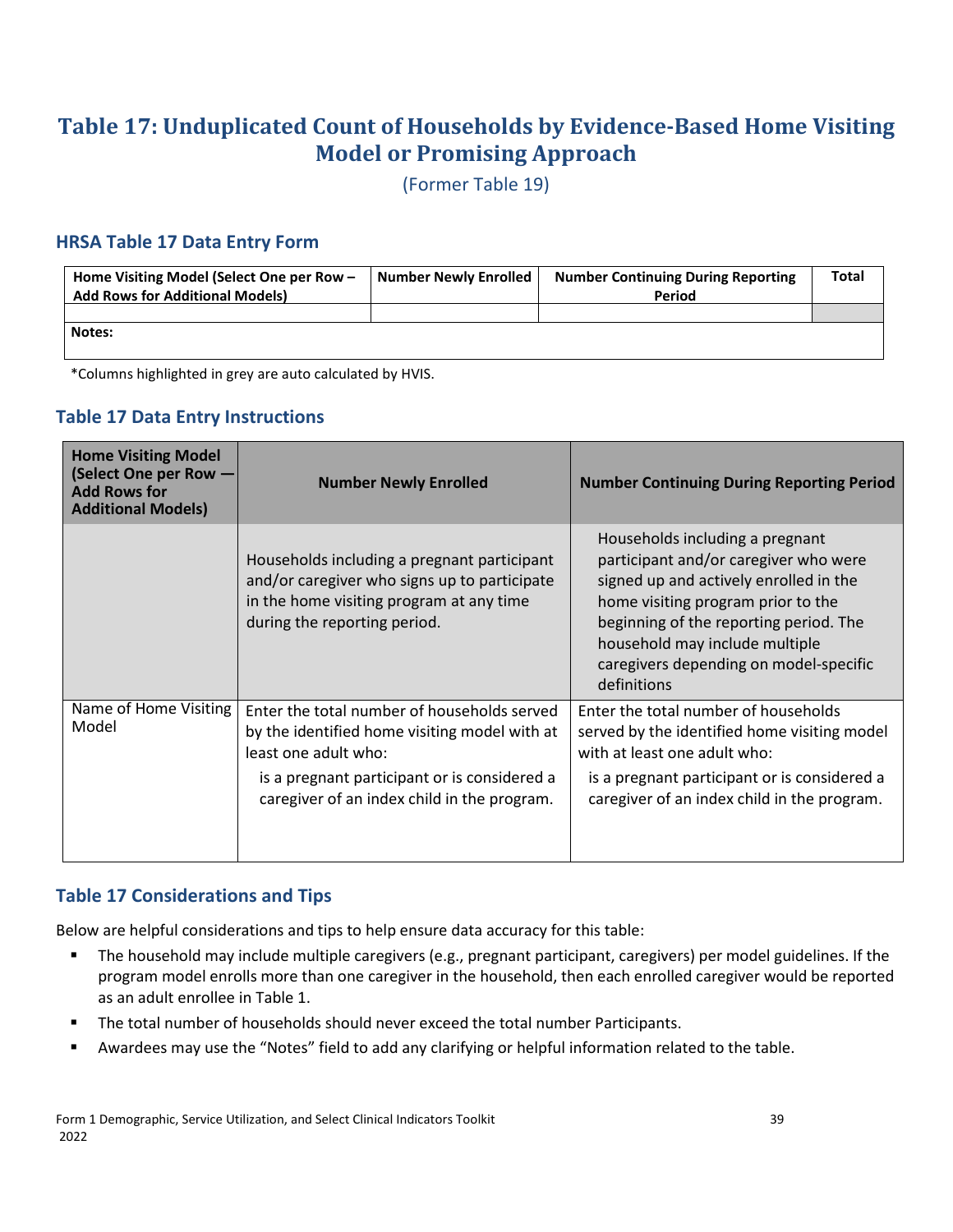## **SECTION C: INSURANCE AND CLINICAL INDICATORS**

## **Table 18: Participants by Type of Health Insurance Coverage**

## <span id="page-43-1"></span><span id="page-43-0"></span>**HRSA Table 18 Data Entry Form**

|                 | Participants                 | No Insurance<br>Coverage | <b>Medicaid</b><br>or CHIP | <b>Tri-Care</b> | <b>Private or</b><br>Other | Unknown/Did<br><b>Not Report</b> | <b>Total</b> |
|-----------------|------------------------------|--------------------------|----------------------------|-----------------|----------------------------|----------------------------------|--------------|
| <b>Newly</b>    | <b>Pregnant Participants</b> |                          |                            |                 |                            |                                  |              |
| <b>Enrolled</b> | Caregivers                   |                          |                            |                 |                            |                                  |              |
| Continuing      | <b>Pregnant Participants</b> |                          |                            |                 |                            |                                  |              |
|                 | Caregivers                   |                          |                            |                 |                            |                                  |              |
|                 | All Adults (Auto Calculate)  |                          |                            |                 |                            |                                  |              |
|                 | All Index Children           |                          |                            |                 |                            |                                  |              |
|                 | Notes:                       |                          |                            |                 |                            |                                  |              |
|                 |                              |                          |                            |                 |                            |                                  |              |

\*Columns highlighted in grey are auto calculated by HVIS.

#### **Table 18 Data Entry Instructions**

| <b>Participants</b>                        | Type of Health Insurance Coverage of Participants                                                                                                                                                                                                                                                                                                                                                                                     | <b>Unknown/Did Not Report</b>                                                                                                                                                 |
|--------------------------------------------|---------------------------------------------------------------------------------------------------------------------------------------------------------------------------------------------------------------------------------------------------------------------------------------------------------------------------------------------------------------------------------------------------------------------------------------|-------------------------------------------------------------------------------------------------------------------------------------------------------------------------------|
| Newly Enrolled<br>Pregnant<br>Participants | Enter the numbers of enrolled pregnant participant who fall<br>within each health insurance category represented in the table<br>at the time of data collection. This should include pregnant<br>participants who:<br>enrolled in the MIECHV Program during the reporting<br>period and received at least one home visit during the<br>reporting period,<br>were pregnant at the time of enrollment.                                  | Enter the number of newly<br>enrolled pregnant participants<br>served during the reporting<br>period for which the health<br>insurance of a participant was<br>not collected. |
| Newly Enrolled<br>Caregivers               | Enter the numbers of enrolled caregivers who fall within each<br>health insurance category represented in the table at the time<br>of data collection. This should include caregivers who:<br>enrolled in the MIECHV Program during the reporting<br>period and received at least one home visit during the<br>reporting period,<br>are considered a caregiver of an index child, and<br>were not pregnant at the time of enrollment. | Enter the number of newly<br>enrolled caregivers served<br>during the reporting period for<br>which the health insurance of a<br>participant was not collected.               |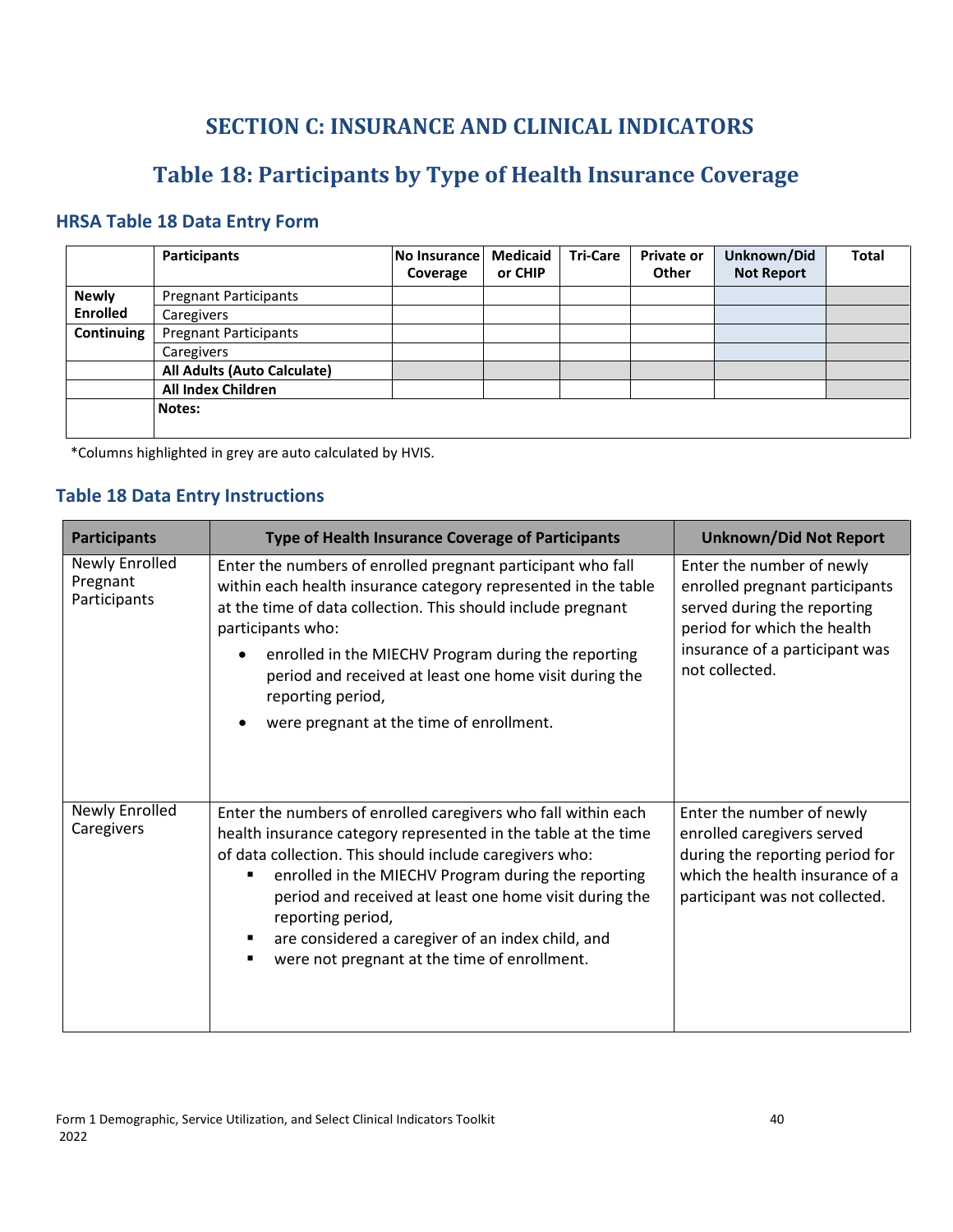| <b>Participants</b>                    | Type of Health Insurance Coverage of Participants                                                                                                                                                                                                                                                                                                                                                                                                                                                                                                                | <b>Unknown/Did Not Report</b>                                                                                                                                                     |  |  |
|----------------------------------------|------------------------------------------------------------------------------------------------------------------------------------------------------------------------------------------------------------------------------------------------------------------------------------------------------------------------------------------------------------------------------------------------------------------------------------------------------------------------------------------------------------------------------------------------------------------|-----------------------------------------------------------------------------------------------------------------------------------------------------------------------------------|--|--|
| Continuing<br>Pregnant<br>Participants | Enter the numbers of enrolled caregivers who fall within each<br>health insurance category represented in the table at the time<br>of data collection. This should include caregivers who:<br>■ enrolled in the MIECHV Program in a previous reporting<br>period and received at least one home visit during the<br>reporting period,<br>" were pregnant at the time of the annual reassessment.                                                                                                                                                                 | Enter the number of continued<br>enrolled pregnant participants<br>served during the reporting<br>period for which the health<br>insurance of a participant was<br>not collected. |  |  |
| Continuing<br>Caregivers               | Enter the numbers of enrolled caregivers who fall within each<br>health insurance category represented in the table at the time of<br>data collection. This should include caregivers who:<br>• enrolled in the MIECHV Program in a previous reporting<br>period and received at least one home visit during the<br>reporting period,<br>• are considered a caregiver of an index child, and<br>" were not pregnant at the time of the annual reassessment.                                                                                                      | Enter the number of continued<br>caregivers served during the<br>reporting period for which the<br>health insurance of a participant<br>was not collected.                        |  |  |
| All Index Children                     | Enter the numbers of enrolled children who fall within each<br>health insurance category represented in the table at the time<br>of data collection. This should include children who:<br>are between the ages of birth to kindergarten entry,<br>are considered the index child in an individual household,<br>and<br>are under the care of a caregiver who is a MIECHV<br>participant enrolled in the program during the reporting<br>period (or enrolled in a previous reporting period) and<br>received at least one home visit during the reporting period. | Enter the number of enrolled<br>children served during the<br>reporting period for which the<br>health insurance of a<br>participant was not collected.                           |  |  |

#### **Table 18 Considerations and Tips**

- Table 18 is a cumulative count of adult participants and index children. Table 18 should include all the adult participants and index children reported in Table 1, reported by those who were newly enrolled during the reporting period and those who were enrolled in a prior reporting period, and all of whom received at least one home visit during the reporting period.
- **The insurance coverage categories are mutually exclusive.**
- No insurance coverage indicates that the individual is currently not covered by any source of insurance.
- **This table is intended to capture insurance status, not health care access. For example, receipt of care provided by** the Indian Health Service or another safety net health care provider (such as a Federally Qualified Health Center) does not constitute insurance coverage.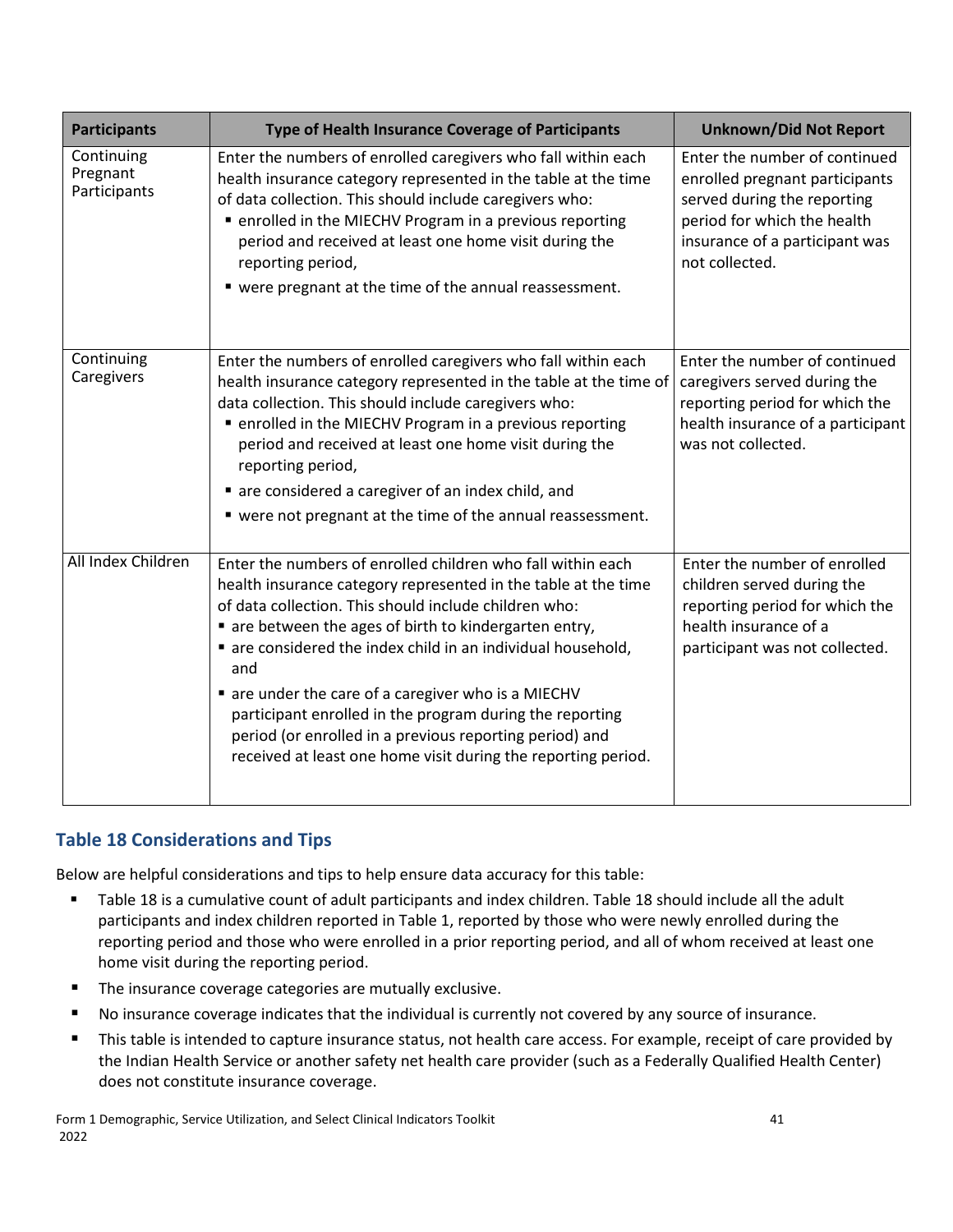- Awardees may use the "Notes" field to add any clarifying or helpful information related to the table.
- When the percent of data that is "unknown/did not report" is greater than 10% for all participants, provide a table note that addresses the reason for the missing data and, if possible, describes plans to reduce the amount of missing data in future reporting.
- To calculate the percent of data that is "unknown/did not report" for all participants, sum the number of "All Adults" and "All Index Children" in the "Unknown/Did Not Report" column and divide by the sum of "All Adults" and "All Index Children" in the "Total" column.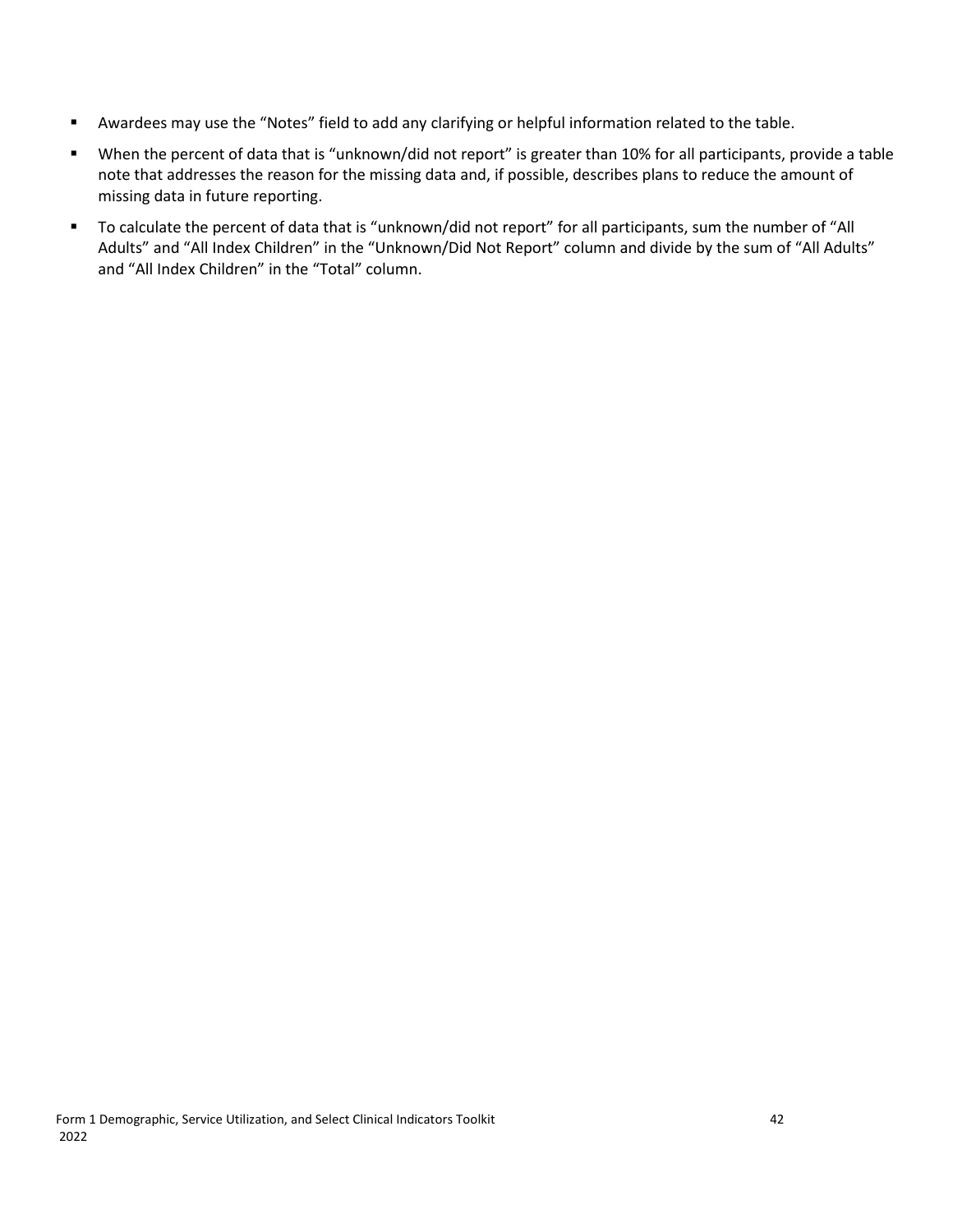# **Table 19: Index Children by Usual Source of Medical Care**

#### <span id="page-46-0"></span>**HRSA Table 19 Data Entry Form**

| <b>Index Children</b>                                   | Doctor's/<br><b>Nurse</b><br><b>Practitioner's</b><br><b>Office</b> | Hospital<br>Emergency<br>Room | Hospital<br>Outpatient | Federally<br>Qualified<br><b>Health Center</b> | <b>Retail Store</b><br>or Minute<br><b>Clinic</b> | Other | <b>None</b> | Unknown/Did<br><b>Not Report</b> | <b>Total</b> |
|---------------------------------------------------------|---------------------------------------------------------------------|-------------------------------|------------------------|------------------------------------------------|---------------------------------------------------|-------|-------------|----------------------------------|--------------|
| Newly<br>Enrolled Index<br>Children                     |                                                                     |                               |                        |                                                |                                                   |       |             |                                  |              |
| Continuing<br>Index<br>Children                         |                                                                     |                               |                        |                                                |                                                   |       |             |                                  |              |
| <b>All Index</b><br><b>Children</b> (Auto<br>Calculate) |                                                                     |                               |                        |                                                |                                                   |       |             |                                  |              |
| Notes:                                                  |                                                                     |                               |                        |                                                |                                                   |       |             |                                  |              |

\*Columns highlighted in grey are auto calculated by HVIS.

#### **Table 19 Data Entry Instructions**

| <b>Index</b><br><b>Children</b>     | <b>Medical Care Source of Participants</b>                                                                                                                                                                                                                                                                                                                                                                                                                                                                                                 | <b>Unknown/Did Not</b><br><b>Report</b>                                                                                                                                   |
|-------------------------------------|--------------------------------------------------------------------------------------------------------------------------------------------------------------------------------------------------------------------------------------------------------------------------------------------------------------------------------------------------------------------------------------------------------------------------------------------------------------------------------------------------------------------------------------------|---------------------------------------------------------------------------------------------------------------------------------------------------------------------------|
| Newly<br>Enrolled Index<br>Children | Enter the number of enrolled children who fall within each medical care<br>source category represented in the table at the time of data collection. This<br>should include children who:<br>enrolled in the MIECHV Program during the reporting period,<br>٠<br>are between the ages of birth to kindergarten entry,<br>٠<br>are considered the index child in an individual household, and<br>$\blacksquare$<br>are under the care of a caregiver who enrolled in the MIECHV<br>٠<br>Program during the reporting period.                 | Enter the number of<br>newly enrolled<br>children served during<br>the reporting period<br>for which the medical<br>care source of a<br>participant was not<br>collected. |
| Continuing<br>Index Children        | Enter the number of enrolled children who fall within each medical care<br>source category represented in the table at the time of data collection. This<br>should include children who:<br>enrolled in the MIECHV Program in a previous reporting period,<br>٠<br>are between the ages of birth to kindergarten entry,<br>$\blacksquare$<br>are considered the index child in an individual household, and<br>$\blacksquare$<br>are under the care of a caregiver who enrolled in the MIECHV<br>٠<br>Program during the reporting period. | Enter the number of<br>continuing children<br>served during the<br>reporting period for<br>which the medical<br>care source of a<br>participant was not<br>collected.     |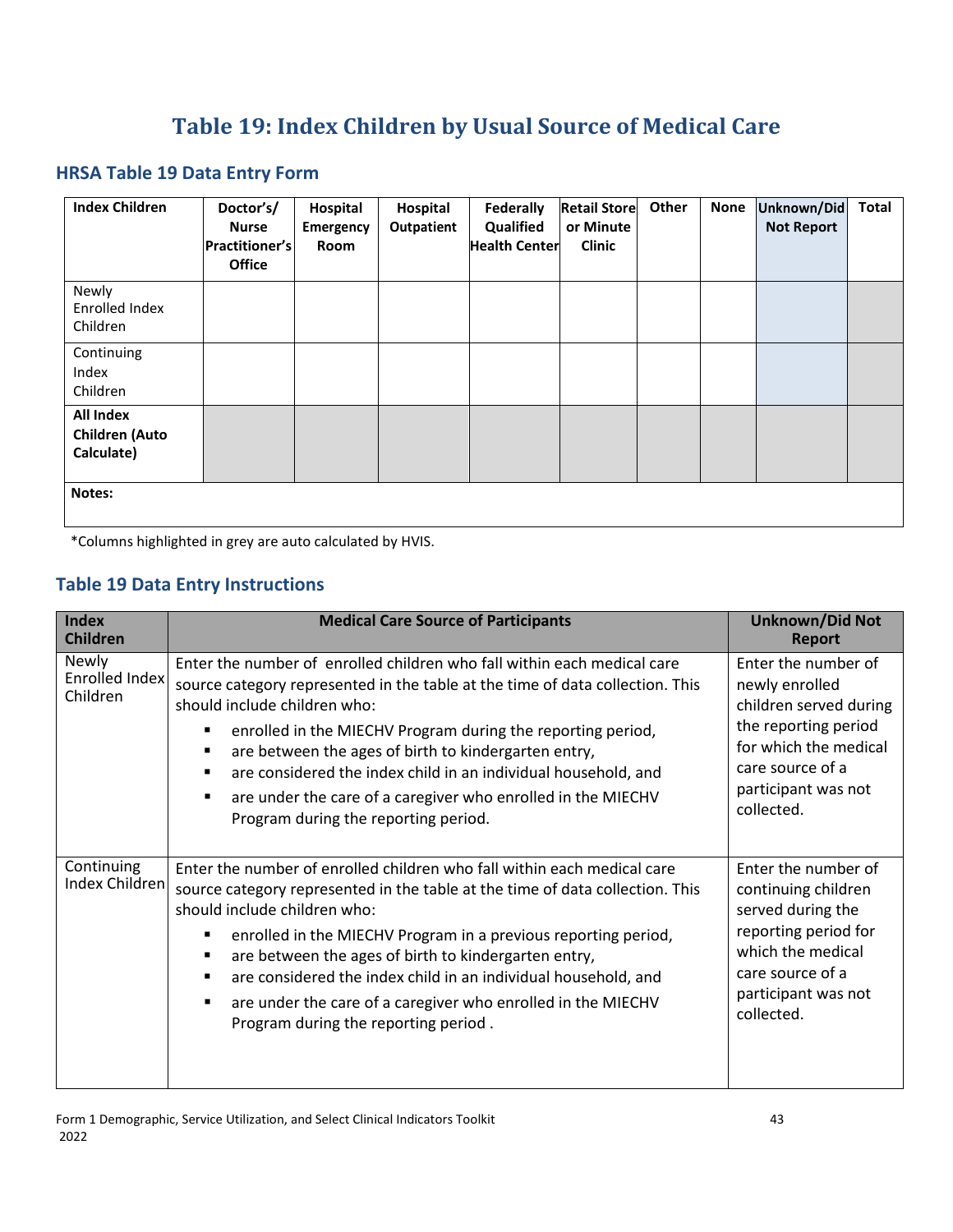#### **Table 19 Considerations and Tips**

- Table 19 is a cumulative count of index children. Table 19 should include all the index children reported in Table 1, including those who were newly enrolled during the reporting period and those who were enrolled in a prior reporting period, and all of whom received at least one home visit during the reporting period.
- An index child is the target child in an individual household who is under the care of the adult enrollee(s) and between the ages of birth to kindergarten entry.
- **The category may include more than one index child in a household if more than one index child is** enrolled in the program (per model guidelines).
- Usual source of care refers to the particular medical professional, doctor's office, clinic, health center, or other place where a child would usually be taken for sick or well child visits or if the caregiver is in need of advice about the child's health.
- Awardees may use the "Notes" field to add any clarifying or helpful information related to the table.
- When the percent of data that is "unknown/did not report" is greater than 10%, provide a table note that addresses the reason for the missing data and, if possible, describes plans to reduce the amount of missing data in future reporting.
- To calculate the percent of data that is "unknown/did not report," divide the number of "All Index Children" in the "Unknown/Did Not Report" column by the number of "All Index Children" in the "Total" column.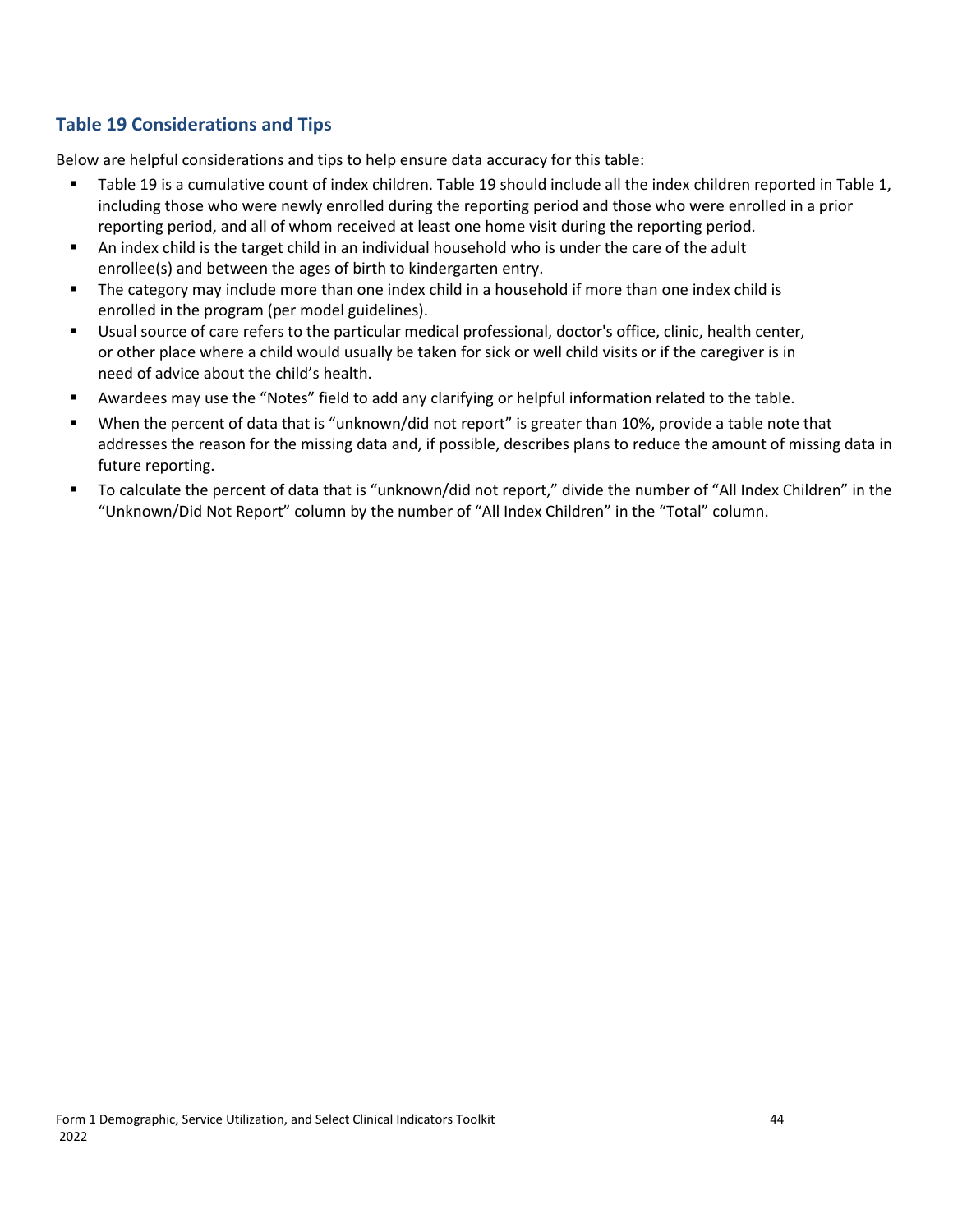# <span id="page-48-0"></span>**Table 20: Index Children (≥12 months of age) by Usual Source of Dental Care**

(Former Table 22)

#### **HRSA Table 20 Data Entry Form**

| <b>Index Children</b>     | Have a Usual Source of<br><b>Dental Care</b> | Do not have a Usual<br><b>Source of Dental Care</b> | <b>Unknown/Did Not Report</b> | <b>Total</b> |
|---------------------------|----------------------------------------------|-----------------------------------------------------|-------------------------------|--------------|
| Newly Enrolled Index      |                                              |                                                     |                               |              |
| Continuing Index          |                                              |                                                     |                               |              |
| <b>All Index Children</b> |                                              |                                                     |                               |              |
| (Auto Calculate)          |                                              |                                                     |                               |              |
| Notes:                    |                                              |                                                     |                               |              |

\*Columns highlighted in grey are auto calculated by HVIS.

#### **Table 20 Data Entry Instructions**

| <b>Index</b><br><b>Children</b>     | <b>Dental Care Source of Participants</b>                                                                                                                                                                                                                                                                                                                                                                                                                                                                                                                                                                                   | <b>Unknown/Did Not</b><br><b>Report</b>                                                                                                                                                   |
|-------------------------------------|-----------------------------------------------------------------------------------------------------------------------------------------------------------------------------------------------------------------------------------------------------------------------------------------------------------------------------------------------------------------------------------------------------------------------------------------------------------------------------------------------------------------------------------------------------------------------------------------------------------------------------|-------------------------------------------------------------------------------------------------------------------------------------------------------------------------------------------|
| Newly<br>Enrolled Index<br>Children | Enter the numbers of newly enrolled children (≥12 months of age) who fall<br>within each dental care source category represented in the table at the time<br>of data collection. This should include children who:<br>enrolled in the MIECHV Program during the reporting period,<br>are between the ages of 12 months to kindergarten entry,<br>٠<br>are considered the index child in an individual household, and<br>٠<br>are under the care of a caregiver who is a MIECHV participant<br>٠<br>enrolled in the program during the reporting period and received at<br>least one home visit during the reporting period. | Enter the number of<br>enrolled children (≥12<br>months of age)<br>served during the<br>reporting period for<br>which the dental care<br>source of a<br>participant was not<br>collected. |
| Continuing<br>Index Children        | Enter the numbers of continuing children ( $\geq$ 12 months of age) who fall within<br>each dental care source category represented in the table at the time of data<br>collection. This should include children who:<br>enrolled in the MIECHV Program in a previous reporting period,<br>are between the ages of 12 months to kindergarten entry,<br>are considered the index child in an individual household, and<br>are under the care of a caregiver who enrolled in the MIECHV Program<br>during the reporting period.                                                                                               | Enter the number of<br>enrolled children (≥12<br>months of age)<br>served during the<br>reporting period for<br>which the dental care<br>source of a<br>participant was not<br>collected. |

#### **Table 20 Considerations and Tips**

Below are helpful considerations and tips to help ensure data accuracy for this table:

 Awardees should only report on usual source of dental care for children greater than or equal to 12 months of age at enrollment or at the annual update of this information.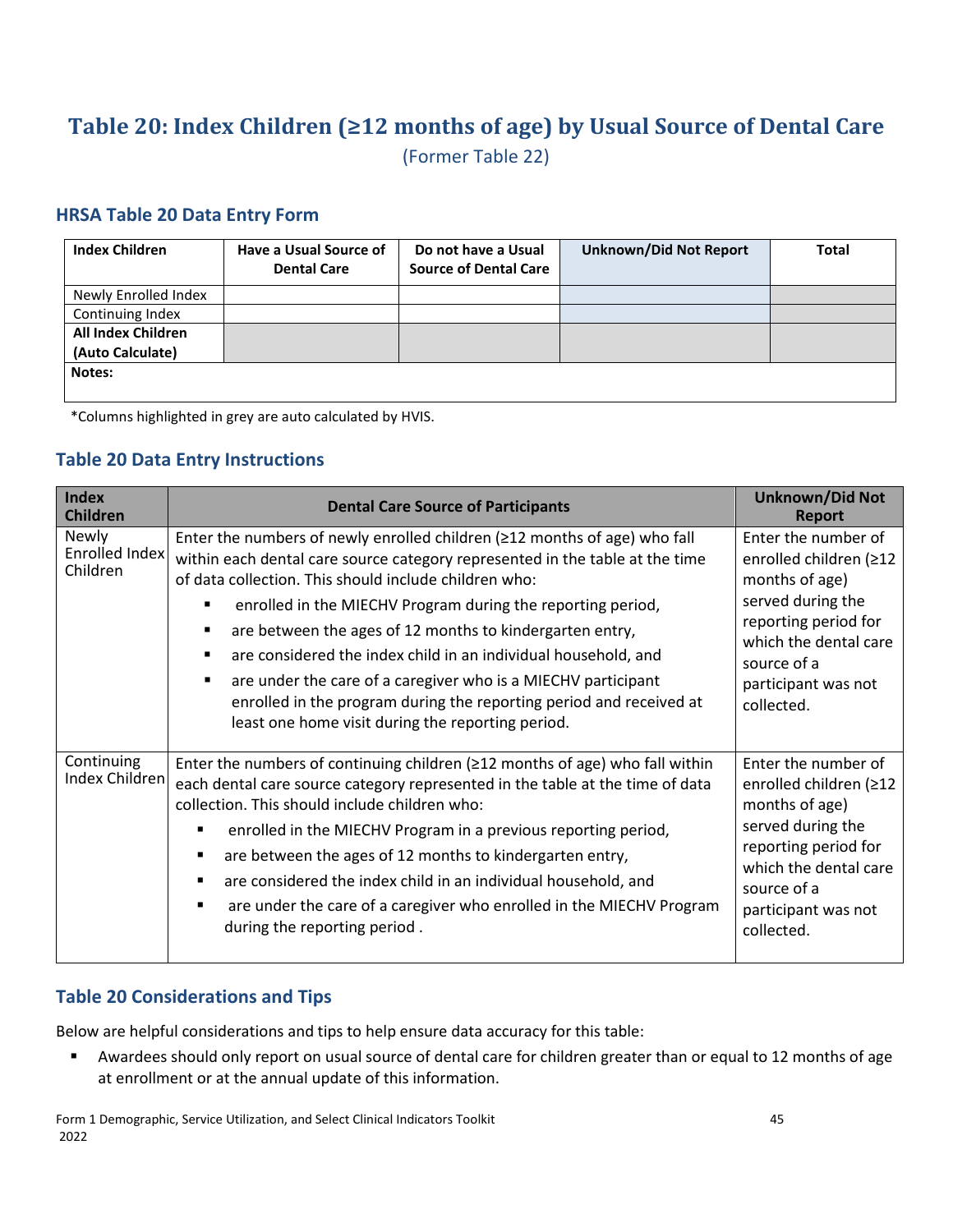- Table 20 is a cumulative count of index children 12 months of age or older. Table 20 should include all index children reported in Table 5, 12 months of age or older, reported by those who were newly enrolled during the reporting period and those who were enrolled in a prior reporting period, and all of whom received at least one home visit during the reporting period.
- An index child is the target child in an individual household who is under the care of the adult enrollee(s) and between the ages of birth to kindergarten entry.
- **The category may include more than one index child in a household if more than one index child is** enrolled in the program (per model guidelines).
- Usual source of dental care refers to a usual source of dental care, or dental home, meaning that a child's oral health care is delivered in a comprehensive, continuously accessible, coordinated, and family-centered way by a licensed dentist. The concept of the dental home reflects the American Academy of Pediatric Dentistry's clinical guidelines and best principles for the proper delivery of oral health care to all children, with a concentration on infant/age 1 patients. The dental home should be established no later than 12 months of age.<sup>[5](#page-49-0)</sup>
- Awardees may use the "Notes" field to add any clarifying or helpful information related to the table.
- When the percent of data that is "unknown/did not report" is greater than 10%, provide a table note that addresses the reason for the missing data and, if possible, describes plans to reduce the amount of missing data in future reporting.
- To calculate the percent of data that is "unknown/did not report," divide the number of "All Index Children" in the "Unknown/Did Not Report" column by the number of "All Index Children" in the "Total" column.

 $\overline{\phantom{a}}$ 

<span id="page-49-0"></span><sup>&</sup>lt;sup>5</sup> American Academy of Pediatric Dentistry. Dental Home Resource Center. [http://www.aapd.org/advocacy/dentalhome/.](http://www.aapd.org/advocacy/dentalhome/)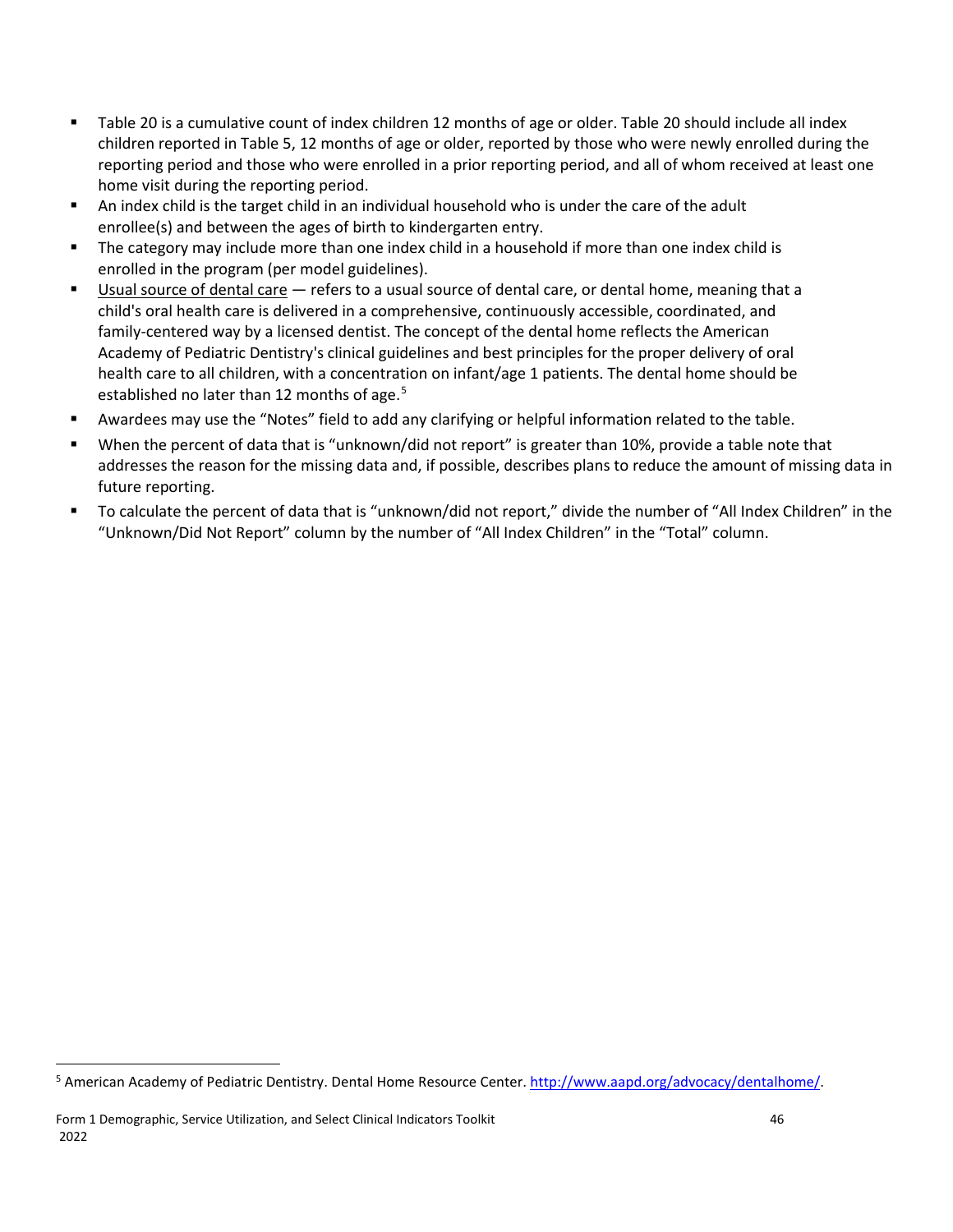# <span id="page-50-0"></span>**APPENDIX A**

## **Definition of a MIECHV Household**

<span id="page-50-1"></span>For the purposes of reporting to HRSA on performance reporting Forms 1, 2, and 4, a "MIECHV household" is defined as a family served during the reporting period by a trained home visitor implementing services with fidelity to the model and that is identified as a MIECHV household at enrollment. HRSA has identified two different methods that can be used to identify MIECHV households that are described below:

- 1. *Home Visitor Personnel Cost Method:* Families are designated as MIECHV at enrollment based on the designation of the home visitor they are assigned. Using this methodology, recipients designate all families as MIECHV that are served by home visitors for whom at least 25 percent of his/her personnel costs (salary/wages including benefits) are paid for with MIECHV funding.
- 2. *Enrollment Slot Method*: Families are designated as MIECHV families based on the slot they are assigned to at enrollment. Using this methodology, recipients identify certain slots as MIECHVfunded and assign families to these slots at enrollment in accordance with the terms of the contractual agreement between the MIECHV state recipient and the LIA regardless of the percentage of the slot funded by MIECHV.

Once designated as a MIECHV household, the household is tracked for the purposes of data collection through the tenure of household participation in the program.

#### **MIECHV Household Status Changes**

The revised definition of a MIECHV household includes the following language: "Once designated as a MIECHV family, the family is tracked for the purposes of data collection through the tenure of family participation in the program." This language was included to encourage continued data collection on MIECHV families for the purpose of documenting outcomes as a benefit for families, programs, and awardees. In addition, the language is meant to limit shifts in participant status, particularly as it relates to temporary changes in participant status, in order to promote stability and consistency in provision of services.

#### **Temporary Household Status Changes**

It is HRSA's understanding that in most circumstances, efforts are taken to minimize changes in participant status (i.e., changing from a MIECHV home visitor/slot to a non-MIECHV home visitor/slot, or vice versa), and any changes that do take place are generally permanent in nature. However, there are some circumstances that may warrant a temporary change in status. For example, a home visitor goes on family leave or extended medical leave, or a position is temporarily vacant, and families may not be able to transfer to another MIECHV home visitor/slot. In these cases, families may need to switch to a non-MIECHV home visitor/slot until they can return to the MIECHV home visitor's caseload/MIECHV slot. In these instances, if an awardee is deeming the transfer as temporary, HRSA's MCHB would expect continued data collection and reporting on these families.

• **Forms 1 and 2:** Data should continue to be reported on families, counting data as unknown/missing if it is unable to be provided.